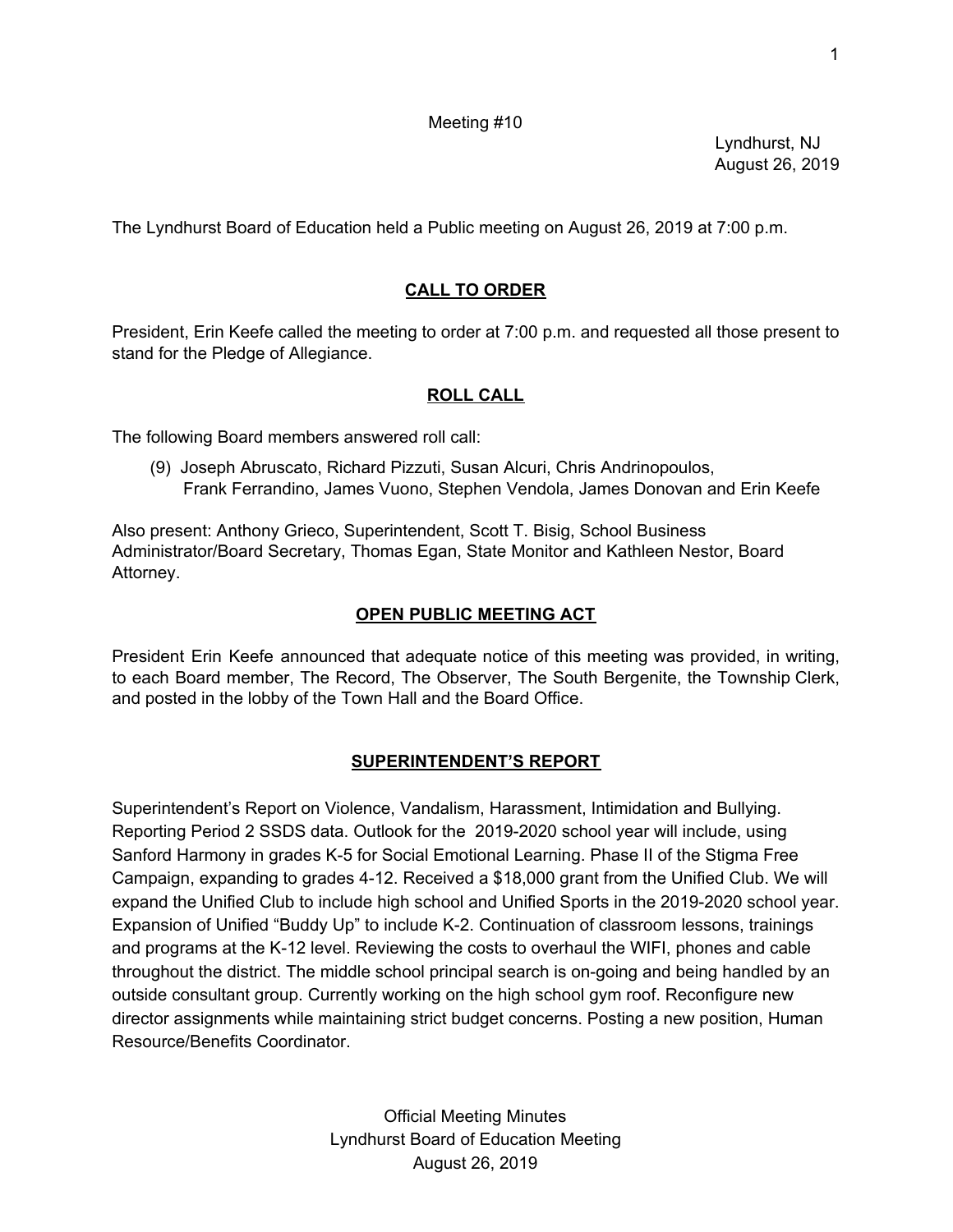# **STATE MONITOR'S REPORT**

Audit reports will be completed in early October and the auditor presentation should be available in early November.

The district will switch to a state health benefit plan in January 2020. The LEA is aware of the 90 day process. IMAC will meet with the LEA representatives on Thursday. Open enrollment is in October and employees will have an opportunity to select a policy that best suits their needs. The broker will be visiting each school to go over various policies that are available.

# **APPROVAL OF MINUTES**

Motion by Erin Keefe second by Susan Alcuri that the Lyndhurst Board of Education approve the minutes of Meeting #8, June 24, 2019.

Abstain: (1) Richard Pizzuti

Motion by Erin Keefe second by Susan Alcuri that the Lyndhurst Board of Education approve the minutes of Meeting #9, August 21, 2019.

Roll Call For: (8) Joseph Abruscato, Susan Alcuri, Chris Andrinopoulos, Frank Ferrandino, James Vuono, Stephen Vendola, James Donovan and Erin Keefe

Abstain: (1) Richard Pizzuti

## **AGENDA**

Tracy Corwin: Who was the prior qualified purchasing agent before Mr. Egan.

## **NON-AGENDA**

None

Roll Call For: (8) Joseph Abruscato, Susan Alcuri, Chris Andrinopoulos, Frank Ferrandino, James Vuono, Stephen Vendola, James Donovan and Erin Keefe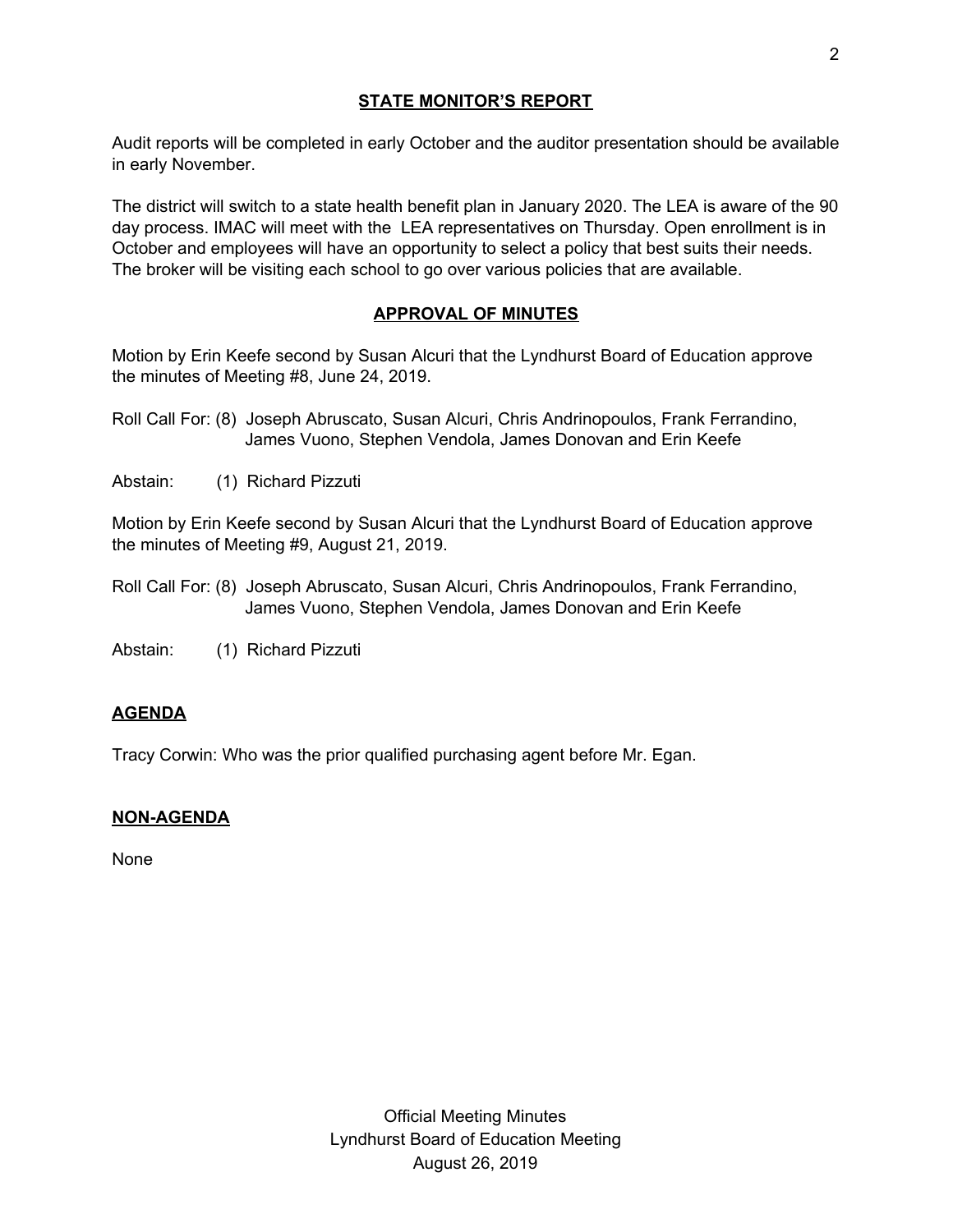**Finance Chris Andrinopoulos, Chairperson** Joseph Abruscato James Donovan

Motion made by Chris Andrinopoulo second by Susan Alcuri that the following Finance Committee actions of the Board numbered 1 through 27 exception actions be adopted.

Roll Call For: (9) Joseph Abruscato, Richard Pizzuti, Susan Alcuri, Chris Andrinopoulos, Frank Ferrandino, James Vuono, Stephen Vendola, James Donovan and Erin Keefe

- 1. BE IT RESOLVED, by the Lyndhurst Board of Education that it has received and accepts the financial reports of the Secretary and Treasurer of School Monies for the month ended June 2019 and certifies that the reports indicate that no major account or fund is over expended in violation of NJAC 6A:23-2.11(a) and that sufficient funds are available to meet the district's financial obligations for the remainder of the school year. A copy of the certification shall be included in the minutes.
- 2. BE IT RESOLVED, that the Lyndhurst Board of Education approve the attached transfers for the month of June 2019.
- 3. BE IT RESOLVED, that the payroll for the month ended June 2019 be hereby approved and ordered paid:

| June 14, 2019                | \$1,325,088.38 |
|------------------------------|----------------|
| June 20, 2019                | \$1,103,248.78 |
| June 28, 2019 (Supplemental) | \$141,309.48   |

4. BE IT RESOLVED, that the attached list of supplies received and services rendered to the Board of Education of the Township of Lyndhurst, County of Bergen, June 25, 2019 and ending June 30, 2019, be and the same are hereby approved and ordered paid:

| Current Expenses (Fund 11) |     | \$445,114.81 |
|----------------------------|-----|--------------|
| Special Revenue (Fund 20)  |     | \$104,722.53 |
| Total                      |     | \$549,837.34 |
| General Ledger             | SS. | 982.88       |

5. BE IT RESOLVED, that the attached list of supplies received and services for the Referendum 2016 rendered to the Board of Education of the Township of Lyndhurst, County of Bergen, for the month of June 2019 be and the same are hereby approved and ordered paid:

> Construction/Purchased Tech Services \$ 23,616.45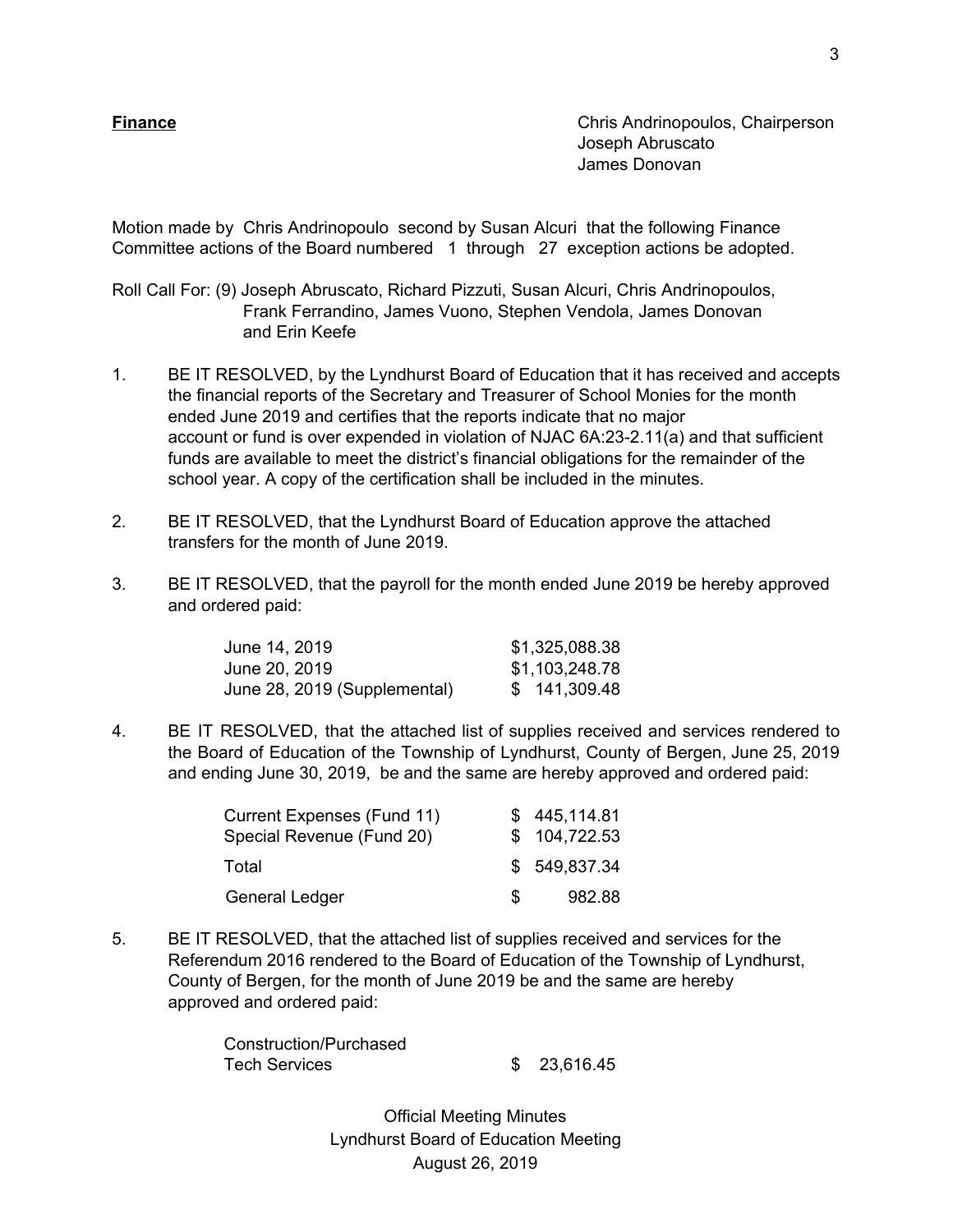6. BE IT RESOLVED, that Cafeteria services rendered to the Board of Education of the Township of Lyndhurst, County of Bergen, for the month of June 2019 be and the same are hereby approved and ordered paid:

| <b>Repairs</b>         | 1,233.46     |
|------------------------|--------------|
| Salaries/Payroll Taxes | \$ 50,658.04 |
| <b>Services</b>        | \$51,562.82  |

7. BE IT RESOLVED, that Pre-K expenses rendered to the Board of Education of the Township of Lyndhurst, County of Bergen, for the month of June 2019, be hereby approved and ordered paid:

| Miscellaneous Fees     | 441.48    |
|------------------------|-----------|
| Salaries/Payroll Taxes | 44,252.62 |

- 8. BE IT RESOLVED, by the Lyndhurst Board of Education that it has received and accepts the financial reports of the Secretary and Treasurer of School Monies for the month ended July 2019 and certifies that the reports indicate that no major account or fund is over expended in violation of NJAC 6A:23-2.11(a) and that sufficient funds are available to meet the district's financial obligations for the remainder of the school year. A copy of the certification shall be included in the minutes.
- 9. BE IT RESOLVED, that the Lyndhurst Board of Education approve the attached transfers for the month of July 2019.
- 10. BE IT RESOLVED, that the payroll for the month ended July 31, 2019 be hereby approved and ordered paid:

| July 15, 2019 | \$ 363,423.68 |
|---------------|---------------|
| July 30, 2019 | \$ 221,920.46 |

11. BE IT RESOLVED, that the attached list of supplies received and services rendered to the Board of Education of the Township of Lyndhurst, County of Bergen, July 1, 2019 and ending August 26, 2019, be and the same are hereby approved and ordered paid:

| Charter School (Fund 10)          |    | 18,478.00      |
|-----------------------------------|----|----------------|
| <b>Current Expenses (Fund 11)</b> |    | \$2,570,574.23 |
| Accounts Payable (Fund 11)        |    | 278,693.34     |
| Accounts Payable (Fund 20)        | S  | 52,829.06      |
| Capital Outlay (Fund 12)          | \$ | 9,787.79       |
| Special Revenue (Fund 20)         | \$ | 851.64         |
| Debt Service (Fund 40)            | S  | 407,800.00     |
| Total                             |    | \$3,339,014.06 |
| <b>General Ledger</b>             | S  | 36,045.74      |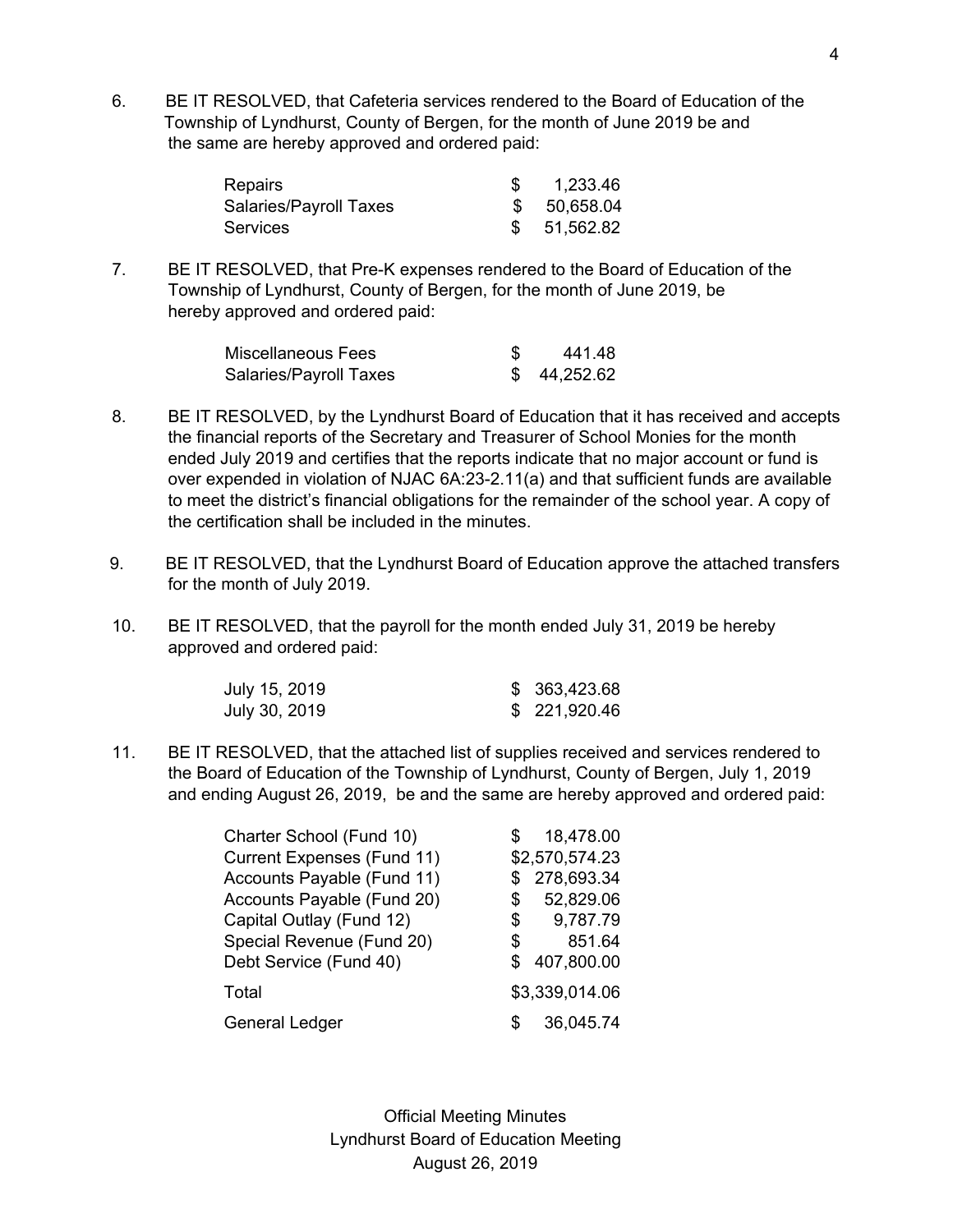12. BE IT RESOLVED, that the attached list of supplies received and services for the Referendum 2016 rendered to the Board of Education of the Township of Lyndhurst, County of Bergen, for the month of July 2019 be and the same are hereby approved and ordered paid:

| Construction/Tech Services   | \$111,801.38 |
|------------------------------|--------------|
| <b>Construction Services</b> | 32,262.53    |

13. BE IT RESOLVED, that Cafeteria services rendered to the Board of Education of the Township of Lyndhurst, County of Bergen, for the month of July 2019 be and the same are hereby approved and ordered paid:

| Salaries/Payroll Taxes | 87.01     |
|------------------------|-----------|
| <b>Services</b>        | 21,840.64 |

14. BE IT RESOLVED, that Pre-K expenses rendered to the Board of Education of the Township of Lyndhurst, County of Bergen, for the month of July 2019, be hereby approved and ordered paid:

| Miscellaneous Fees     | 226.72   |
|------------------------|----------|
| Salaries/Payroll Taxes | 1,354.26 |

- 15. BE IT RESOLVED, that the Lyndhurst Board of Education approve the annual Agreement with Pay Schools, in the amount of \$8,855.00 for the 2019-2020 school year lunch program.
- 16. BE IT RESOLVED, that the Lyndhurst Board of Education approve the IDEA Agreement with Bergen County Special Services, in the amount of \$45,384.00, for the 2019-2020 school year.
- 17. BE IT RESOLVED, that the Lyndhurst Board of Education accept \$417,374.00 in Extraordinary Aid from the State of New Jersey, for the 2018-2019 school year.
- 18. BE IT RESOLVED, that the Lyndhurst Board of Education accept \$10,260.00 in Non-Public Technology Aid for Sacred Heart, for the 2019-2020 school year.
- 19. BE IT RESOLVED, that the Lyndhurst Board of Education accept \$15,022.00 in Non-Public Textbook Aid for Sacred Heart, for the 2019-2020 school year.
- 20. BE IT RESOLVED, that the Lyndhurst Board of Education accept \$42,750.00 in Non-Public Security Aid for Sacred Heart, for the 2019-2020 school year.
- 21. BE IT RESOLVED, that the Lyndhurst Board of Education accept \$27,645.00 in Non-Public Nursing Aid for Sacred Heart, for the 2019-2020 school year.
- 22. BE IT RESOLVED, that the Lyndhurst Board of Education approve the attached employee insurance rates, for the 2019-2020 school year, effective July 1, 2019.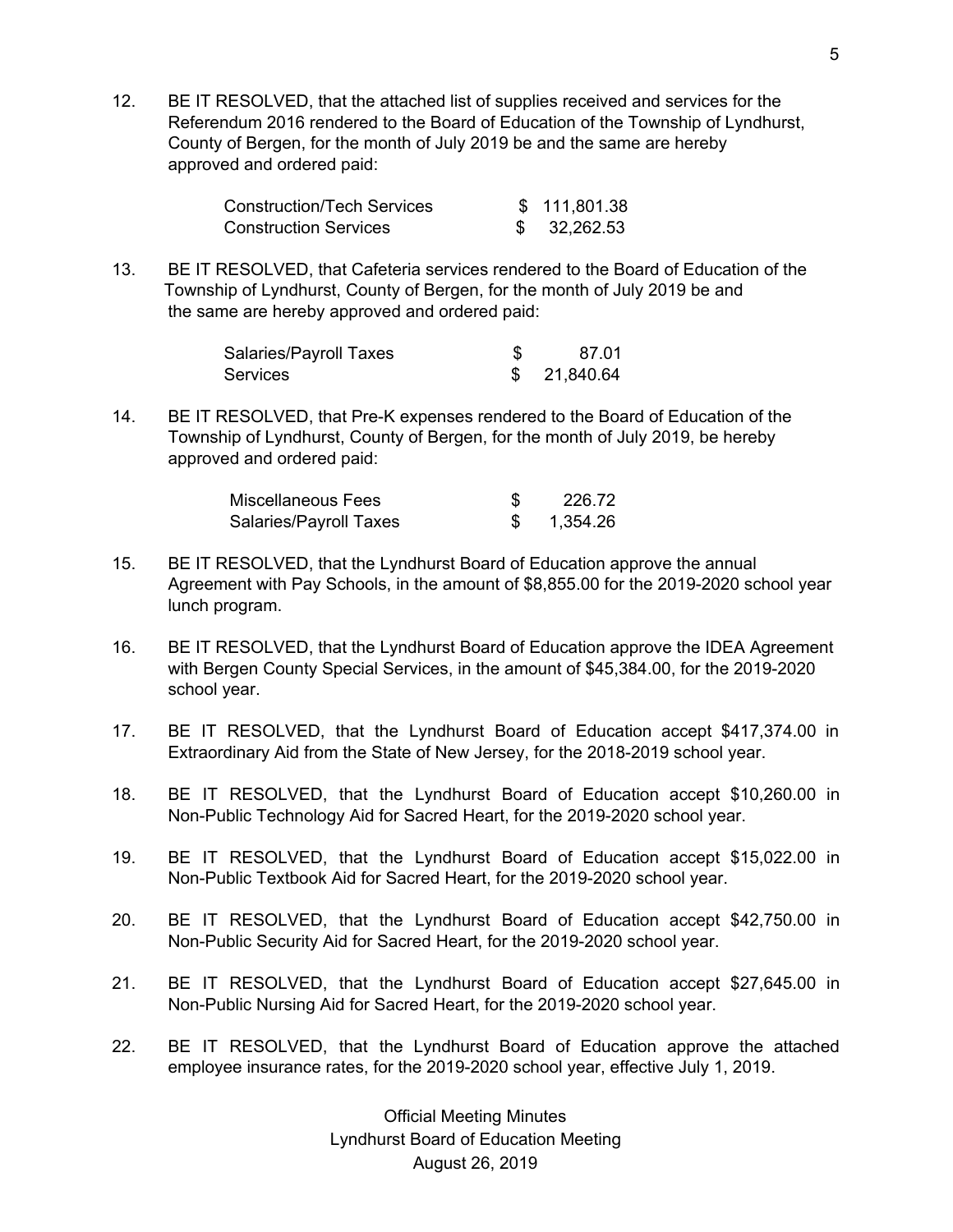- 23. BE IT RESOLVED, that the Lyndhurst Board of Education approve Di Cara Rubino Architects, as the Architect of Record, for the 2019-2020 school year.
- 24. BE IT RESOLVED, that the Lyndhurst Board of Education approve the vendor, Galia Construction Inc., Totowa, New Jersey, for the 2019-2020 school year.
- 25. BE IT RESOLVED, that the Lyndhurst Board of Education approve the contractual agreements with Literacy and Learning Solutions, LLC. for the 2019-2020 school year:

| <b>Remedial Title I Teachers</b>                                   | \$80.00/hour, not to exceed 85 hours  |
|--------------------------------------------------------------------|---------------------------------------|
| <b>General Professional Development</b><br><b>Title II Service</b> | \$80.00/hour, not to exceed 250 hours |
| <b>Direct Student Services</b>                                     | \$80.00/hour, not to exceed 100 hours |
| Special Education Student Serv.                                    | \$80.00/hour, not to exceed 93 hours  |

- 26. BE IT RESOLVED, that the Lyndhurst Board of Education approve the agreement between Virtual High School, Inc. ("VHS") and the Lyndhurst School District for the 2019-2020 school year in the amount of \$325.00 per seat, not to exceed \$16,250.00.
- 27. Whereas, the Lyndhurst Board of Education in the County of Bergen, New Jersey (the "Board), desires to proceed with a school facilities project consisting generally of:

BUILDING ADDITION AND INTERIOR RENOVATIONS AT

### COLUMBUS SCHOOL

# FRANKLIN SCHOOL

# ROOSEVELT SCHOOL

#### WASHINGTON SCHOOL

Whereas, the Board now seeks to take the initial steps in order to proceed with the Project:

NOW, THEREFORE, BE IT RESOLVED BY THE LYNDHURST SCHOOL DISTRICT BOARD OF EDUCATION IN THE COUNTY OF BERGEN, STATE OF JERSEY, as follows:

Section 1. In accordance with the requirements of Section 6A:26-3 of the New Jersey Administrative Code, the Board hereby approves the Educational Specifications prepared in connection with the project and the Board further authorizes the submission of same to the Bergen County Superintendent of Schools and the New Jersey Department of Education for approval.

Section 2. In accordance with the requirements of Section 6A:26-3 of the New Jersey Administrative Code, the Board hereby approves the Schematic Plans prepared in connection with the Project and the Board further authorizes the submission of same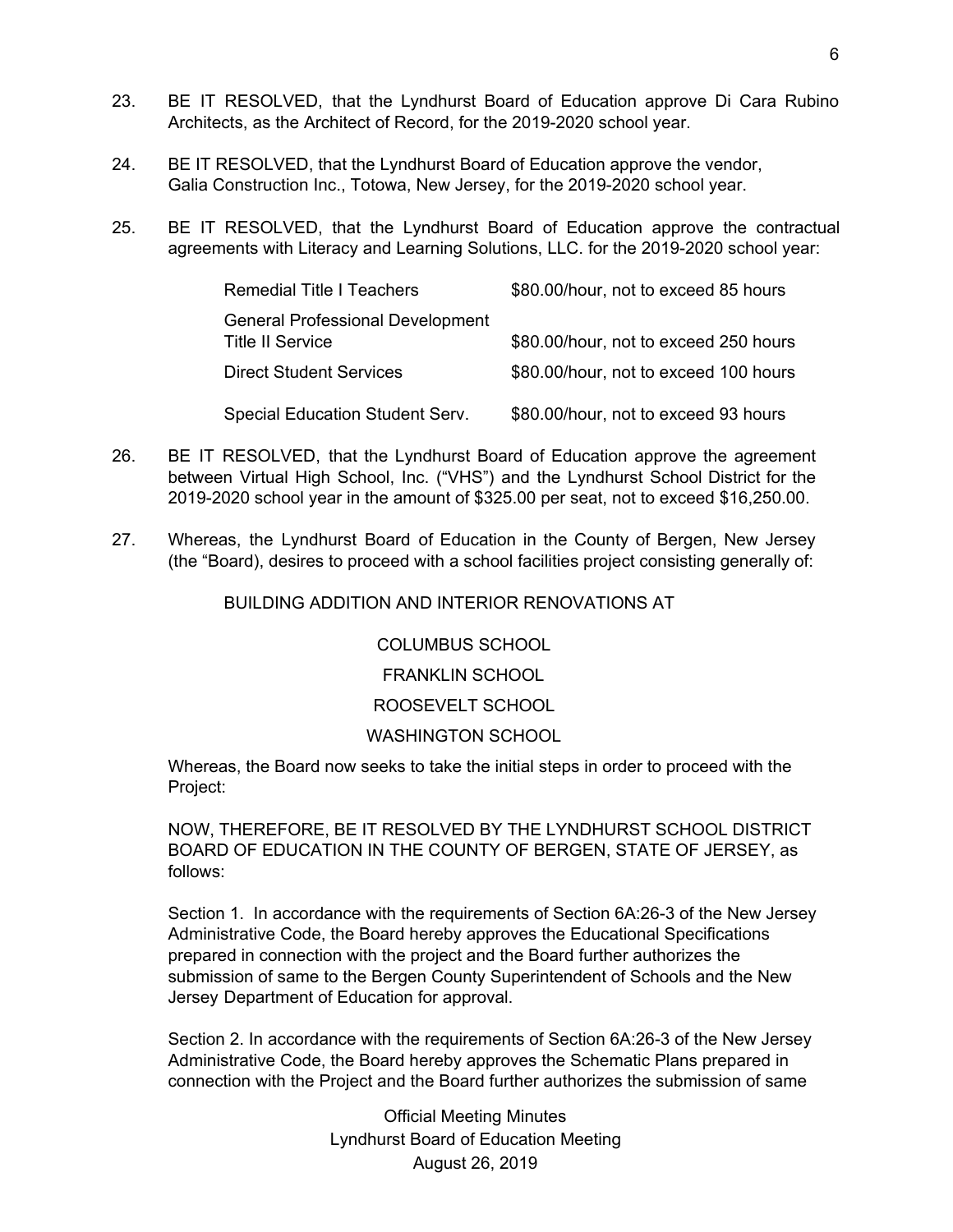to the Bergen County Superintendent of Schools and the New Jersey Department of Education for approval. The Board further authorizes the submission of the Schematic Plans to the Municipal planning board for its review. This project is designated "Debt Service Aid" and will be seeking state funding.

Section 3. The School Administration and such other officers and agents of the Board as are necessary, including the Board attorney, bond counsel and architect, are hereby authorized to perform such other acts, to execute such other documents and to do such other things as are necessary to implement the determinations of the Board set forth in this resolution. Including the submission of Information to the New Jersey Department of Education as applicable to the proposed Project.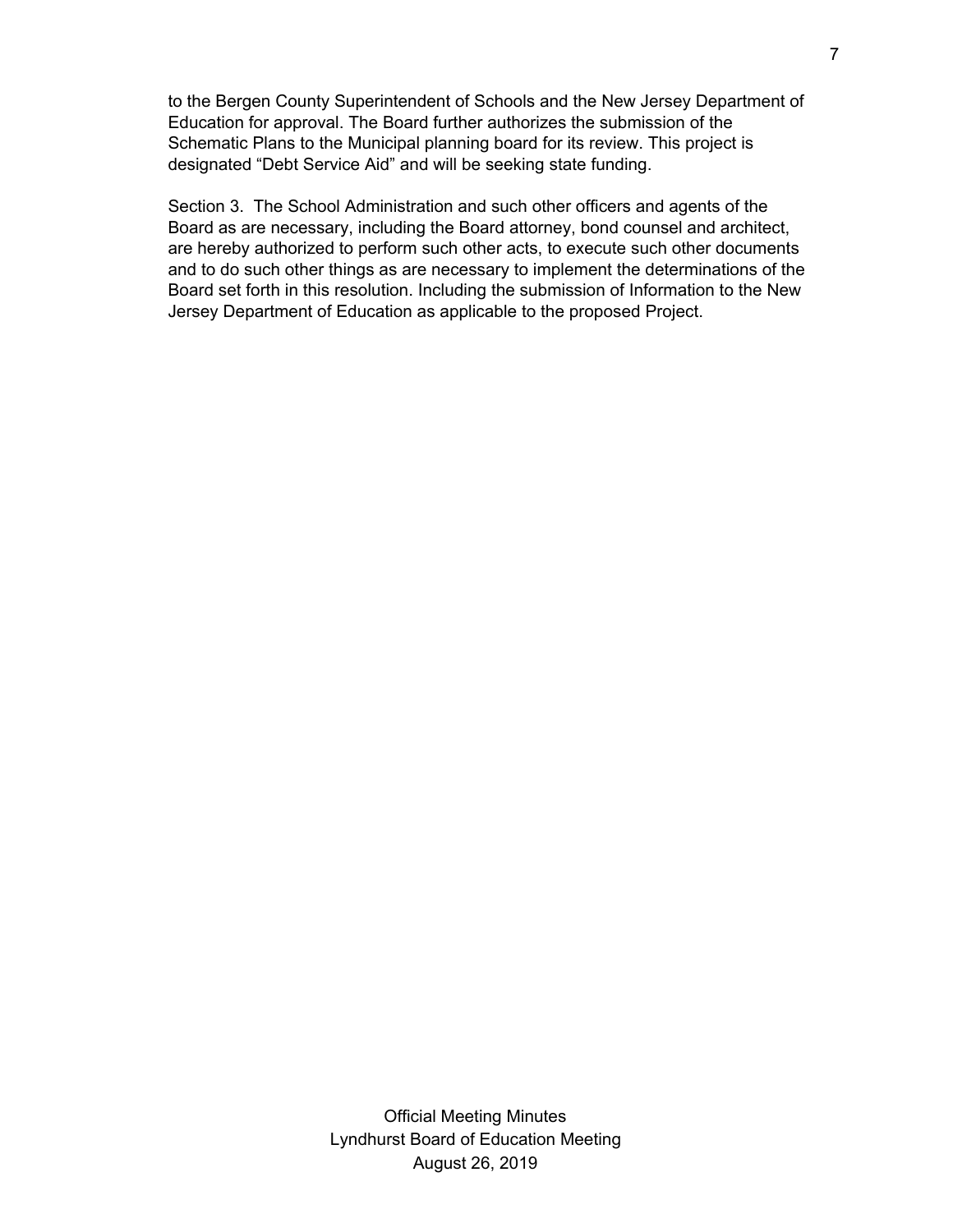Frank Ferrandino Stephen Vedola

Any Board member who takes exception to any of the following listed actions under the category of Education and Curriculum Committee may so indicate now and a separate motion for each of the excepted actions will be entertained.

Motion made by Susan Alcuri second by Erin Keefe that the following Education and Curriculum Committee actions of the Board numbered 1 through 12 exception actions be adopted.

- Roll Call: (9) Joseph Abruscato, Richard Pizzuti, Susan Alcuri, Chris Andrinopoulos, Frank Ferrandino, James Vuono, Stephen Vendola, James Donovan and Erin Keefe
- 1. BE IT RESOLVED, that the Lyndhurst Board of Education approve the following Anti-Bullying Specialists for the 2019-2020 school year:

| Susan Leidemer   | Alyssa Radigan   | Maureen Colombo |
|------------------|------------------|-----------------|
| Jennifer Claydon | Estefania Valera |                 |
| Maria Fagan      | Maryann Mule     |                 |

2. BE IT RESOLVED, that the Lyndhurst Board of Education approve the following Support Anti-Bullying Specialists for the 2019-2020 school year:

| Jill Birnback     |
|-------------------|
| Lauren Keogh      |
| Angela lannitelli |
| Julio Leiva       |
|                   |

- 3. BE IT RESOLVED, that the Lyndhurst Board of Education approve the Student Intern Statement of Confidentiality for the 2019-2020 school year.
- 4. BE IT RESOLVED, at the recommendation of the Superintendent of Schools, that the Lyndhurst Board of Education approve the attached Time Schedules, for the 2019-2020 school year.
- 5. BE IT RESOLVED, at the recommendation of the Superintendent of Schools, that the Lyndhurst Board of Education approve all curriculum maps on file, for the 2019-2020 school year.
- 6. BE IT RESOLVED, at the recommendation of the Superintendent of Schools, that the Lyndhurst Board of Education approve the Lyndhurst High School Program of Studies, for the 2019-2020 school year. A copy is on file on the District's Website under High School - Student Services - Program of Studies.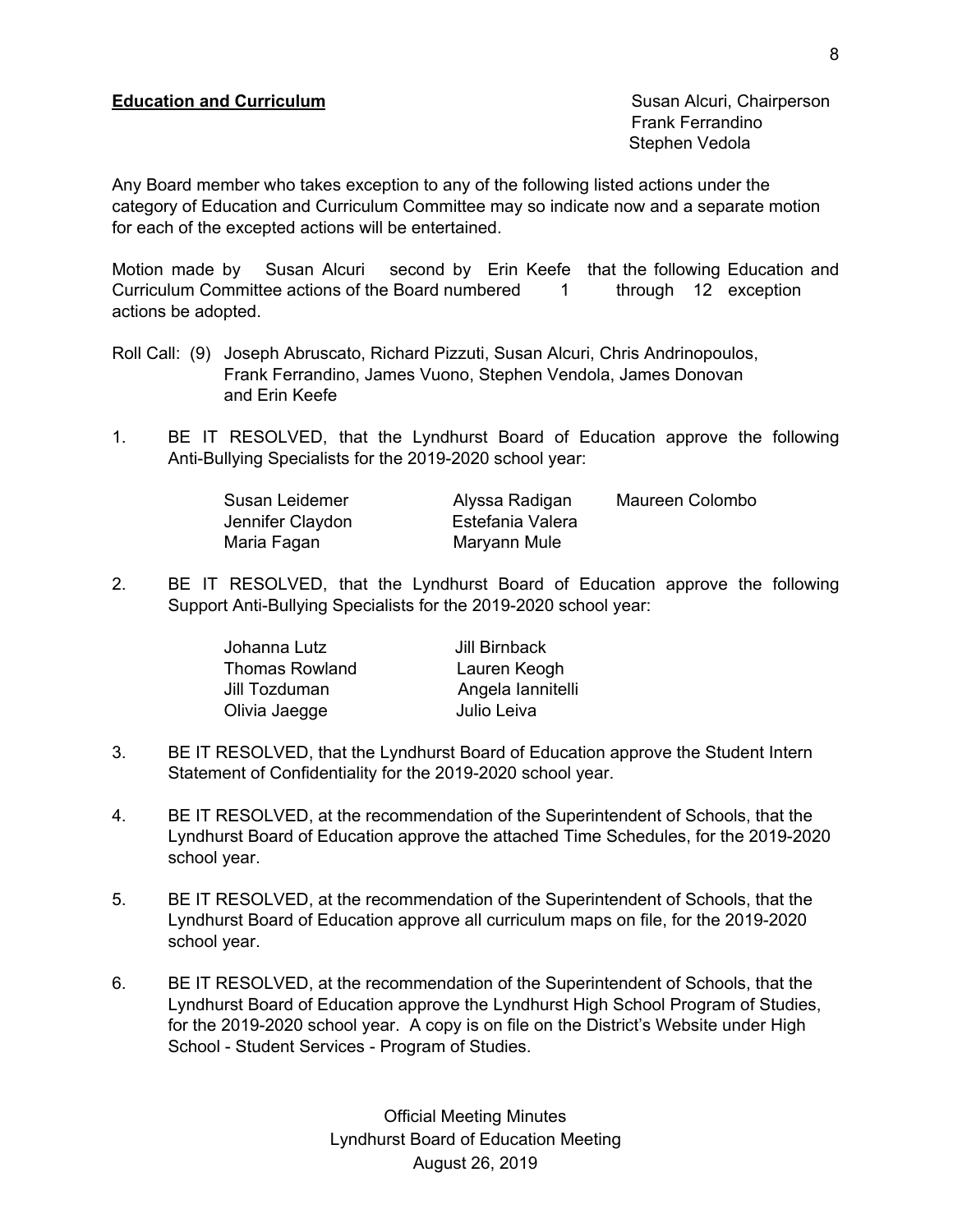- 7. BE IT RESOLVED, at the recommendation of the Superintendent of Schools, that the Lyndhurst Board of Education approve the District Professional Plan, for the 2019-2020 school year.
- 8. BE IT RESOLVED, at the recommendation of the Superintendent of Schools, that the Lyndhurst Board of Education approve the District Mentoring Plan, for the 2019-2020 school year.
- 9. BE IT RESOLVED, at the recommendation of the Superintendent of Schools, that the Lyndhurst Board of Education confirm/approve the submission of the Comprehensive Equity Plan Annual Statement of Assurance, for the 2019-2020 school year.
- 10. BE IT RESOLVED, at the recommendation of the Superintendent of Schools, that the Lyndhurst Board of Education approve the Marshall Evaluation Tool, as the 2019-2020 district evaluation tool for administrators.
- 11. BE IT RESOLVED, at the recommendation of the Superintendent of Schools, that the Lyndhurst Board of Education approve the Danielson Framework (2007), as the 2019-2020 district evaluation tool for teachers.
- 12. BE IT RESOLVED, at the recommendation of the Superintendent of Schools, that the Lyndhurst Board of Education approve the Lyndhurst School District's Policies and Procedures for our Tiered System of Support, for the 2019-2020 school year.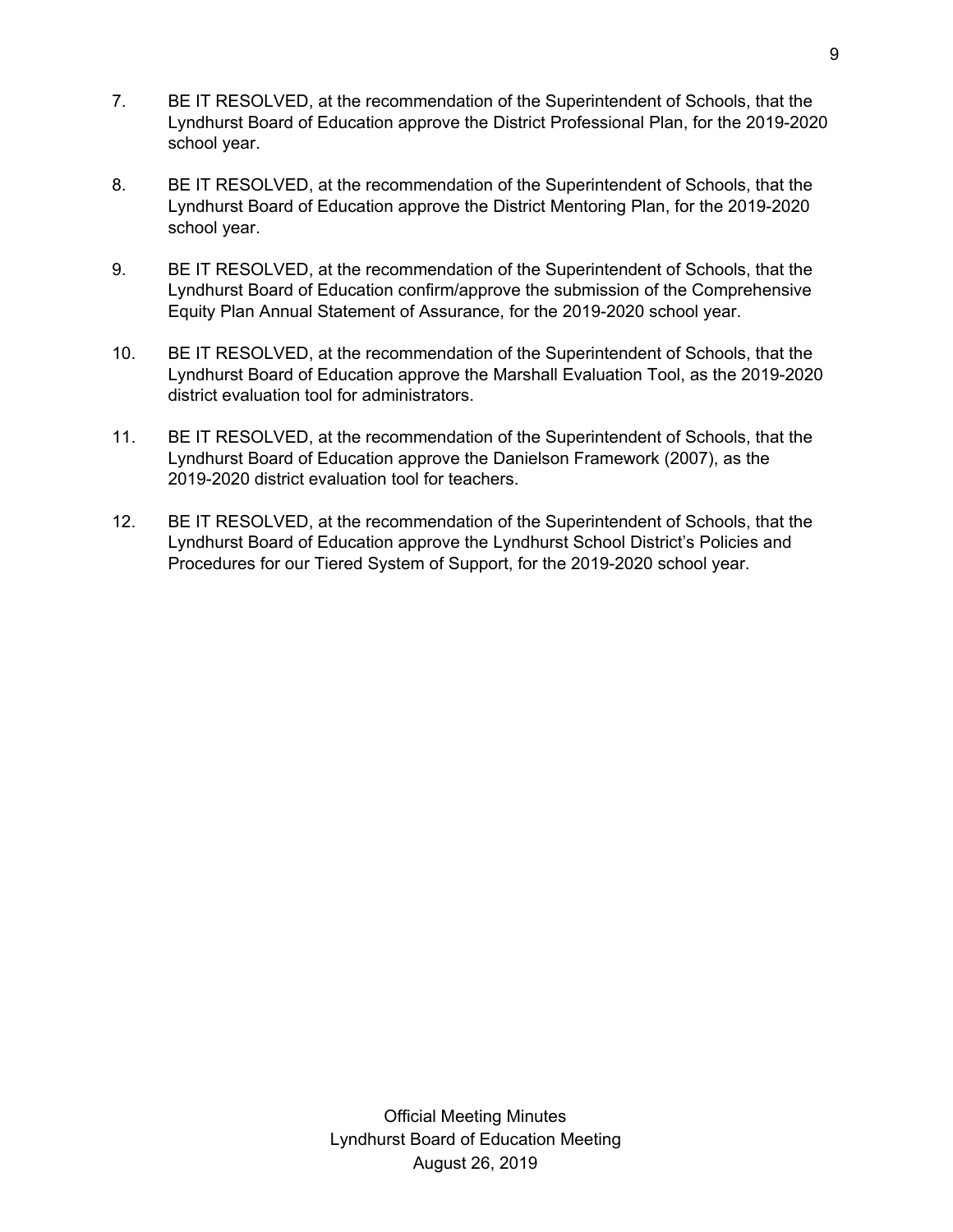## **Policies and Rules/Regulations Chairperson** James Donovan, Chairperson

Frank Ferrandino Chris Andrinopoulos

Any Board member who takes exception to any of the following listed actions under the category of Policies and Rules/Regulations Committee may so indicate now and a separate motion for each of the excepted actions will be entertained.

Motion made by James Donovan second by Susan Alcuri that the following Policies and Rules/Regulations Committee actions of the Board numbered 1 through 5 exception actions be adopted.

Roll Call: (9) Joseph Abruscato, Richard Pizzuti, Susan Alcuri, Chris Andrinopoulos, Frank Ferrandino, James Vuono, Stephen Vendola, James Donovan and Erin Keefe

Motion made by James Donovan second by Chris Andrinopoulos that the following Policies and Rules/Regulations Committee actions of the Board numbered 6 exception actions be adopted.

Roll Call: (8) Joseph Abruscato, Richard Pizzuti, Susan Alcuri, Chris Andrinopoulos, Frank Ferrandino, James Vuono, Stephen Vendola, James Donovan

Recuse: (1) Erin Keefe

- 1. BE IT RESOLVED, that the Lyndhurst Board of Education approve the attached Doctrine of Necessity.
- 2. BE IT RESOLVED, that the Lyndhurst Board of Education affirms the Superintendent's decision in HIB investigations for the reasons set forth in the Superintendent's decision to the students' parents, and directs the Business Administrator/Board Secretary to transmit a copy of the Board's decision to the affected students' parents.

| 070-05-15-19-01 | 090-05-16-19-01 | 110-06-14-19-01 |
|-----------------|-----------------|-----------------|
| 070-05-20-19-01 | 090-05-22-19-01 | 110-05-15-19-01 |
| 080-05-22-19-09 | 090-05-30-19-01 | 110-05-28-19-01 |
| 080-06-10-19-10 | 090-06-10-19-01 |                 |

3. BE IT RESOLVED, that the Lyndhurst Board of Education affirms the Student Safety Data for the 2018-2019 school year for reporting period 2.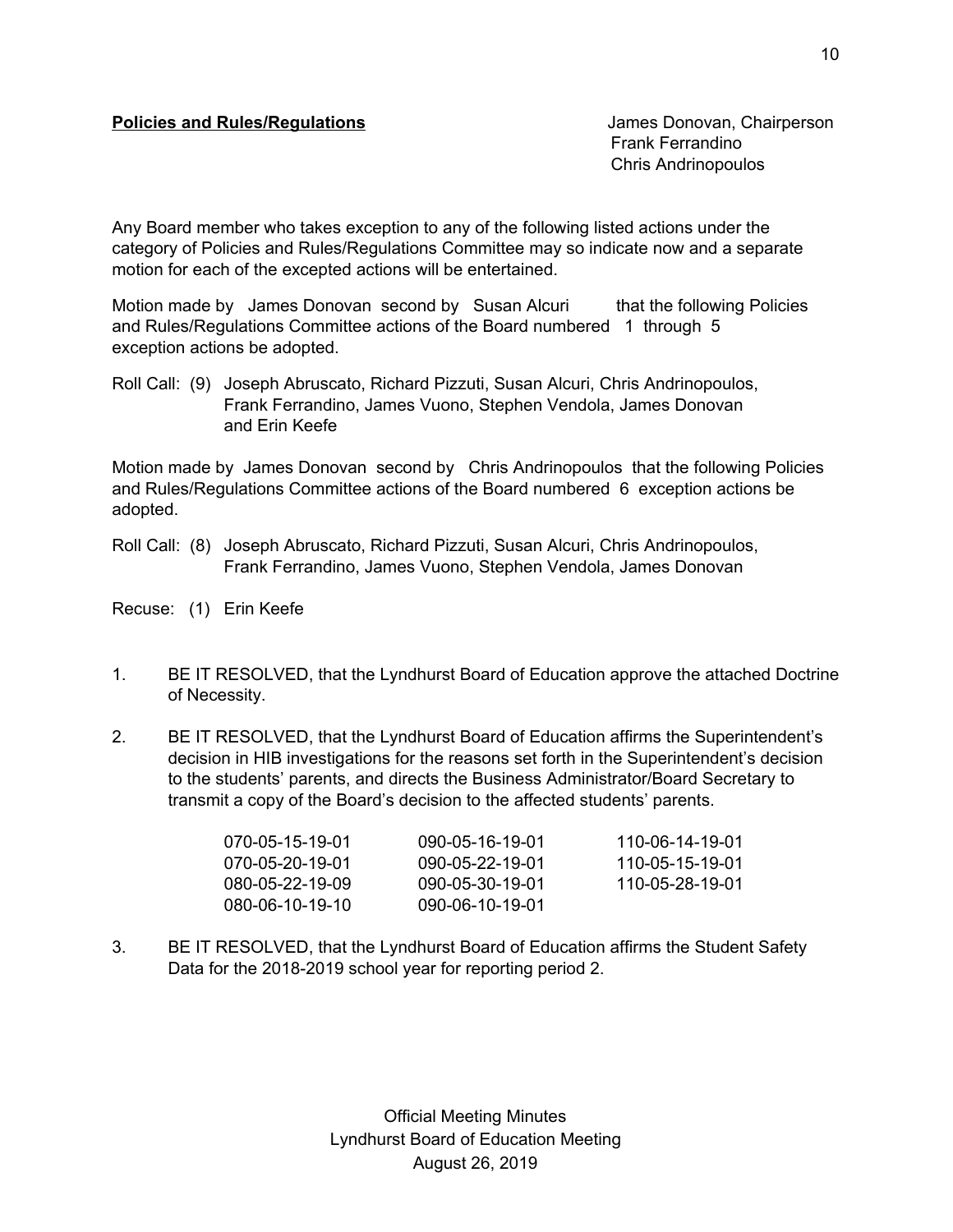| <b>School</b>                   | <b>Incident</b><br><b>Total</b> | <b>Violence</b>          | Vandalism                | <b>Substance</b>        | <b>Weapons</b>           |
|---------------------------------|---------------------------------|--------------------------|--------------------------|-------------------------|--------------------------|
| <b>Columbus</b>                 | $\overline{\mathbf{0}}$         | $\underline{\mathbf{0}}$ | $\underline{\mathbf{0}}$ | $\overline{\mathbf{0}}$ | $\overline{\mathbf{0}}$  |
| <b>Franklin</b>                 | $\overline{\mathbf{0}}$         | $\underline{\mathbf{0}}$ | $\overline{\mathbf{0}}$  | $\overline{\mathbf{0}}$ | $\overline{\mathbf{0}}$  |
| <b>Jefferson</b>                | $\overline{\mathbf{3}}$         | $\overline{1}$           | $\overline{\mathbf{0}}$  | <u>1</u>                | $\underline{\mathbf{0}}$ |
| Lincoln                         | $\overline{I}$                  | $\overline{\mathbf{5}}$  | $\mathbf 1$              | $\overline{\mathbf{0}}$ | $\overline{\mathbf{0}}$  |
| Lyndhurst<br><b>High School</b> | $\overline{4}$                  | 1                        | $\overline{\mathbf{0}}$  | $\mathbf{1}$            | $\mathbf{1}$             |
| <b>Memorial</b>                 | $\overline{\mathbf{0}}$         | $\overline{\mathbf{0}}$  | $\overline{\mathbf{0}}$  | $\overline{\mathbf{0}}$ | $\overline{\mathbf{0}}$  |
| <b>Roosevelt</b>                | $\overline{3}$                  | $\underline{\mathbf{0}}$ | $\overline{\mathbf{0}}$  | 1                       | $\overline{1}$           |
| Washington                      | $\overline{\mathbf{0}}$         | $\overline{\mathbf{0}}$  | $\overline{\mathbf{0}}$  | <u>0</u>                | $\overline{\mathbf{0}}$  |

| <b>School</b>                   | <b>HIB</b><br><b>Confirmed</b> | <b>Other Incidents</b><br><b>Leading to</b><br>Removal | <b>HIB Alleged</b> | <b>Training</b>          | <b>Programs</b> |
|---------------------------------|--------------------------------|--------------------------------------------------------|--------------------|--------------------------|-----------------|
| <b>Columbus</b>                 | $\underline{\mathbf{0}}$       | $\overline{\mathbf{0}}$                                | $\mathbf{1}$       | $\overline{\mathbf{0}}$  | $6\overline{6}$ |
| <b>Franklin</b>                 | $\overline{\mathbf{0}}$        | $\underline{\mathbf{0}}$                               | $\overline{2}$     | $\underline{\mathbf{0}}$ | $\overline{I}$  |
| <b>Jefferson</b>                | $\mathbf{1}$                   | $\underline{\mathbf{0}}$                               | $\overline{4}$     | $\overline{2}$           | $\overline{3}$  |
| Lincoln                         | $\mathbf{1}$                   | <u>1</u>                                               | 12                 | $\overline{2}$           | $\overline{I}$  |
| Lyndhurst<br><b>High School</b> | $\mathbf{1}$                   | $\overline{\mathbf{0}}$                                | $\overline{5}$     | $\underline{\mathbf{0}}$ | 13              |
| <b>Memorial</b>                 | $\overline{\mathbf{0}}$        | $\overline{\mathbf{0}}$                                | $\overline{3}$     | $\overline{2}$           | 9               |
| <b>Roosevelt</b>                | $\mathbf{1}$                   | $\overline{\mathbf{0}}$                                | $\overline{3}$     | $\overline{\mathbf{0}}$  | <u>16</u>       |
| Washington                      | $\overline{\mathbf{0}}$        | $\underline{\mathbf{0}}$                               | $\overline{3}$     | $\underline{\mathbf{0}}$ | $\overline{5}$  |
| <b>District</b>                 | Ξ                              | Ξ                                                      | Ξ                  | $\overline{2}$           | $\overline{2}$  |

4. BE IT RESOLVED, that the Lyndhurst Board of Education approve the submitted Special Educational Independent Evaluations Fee Schedule for the 2019-2020 school year.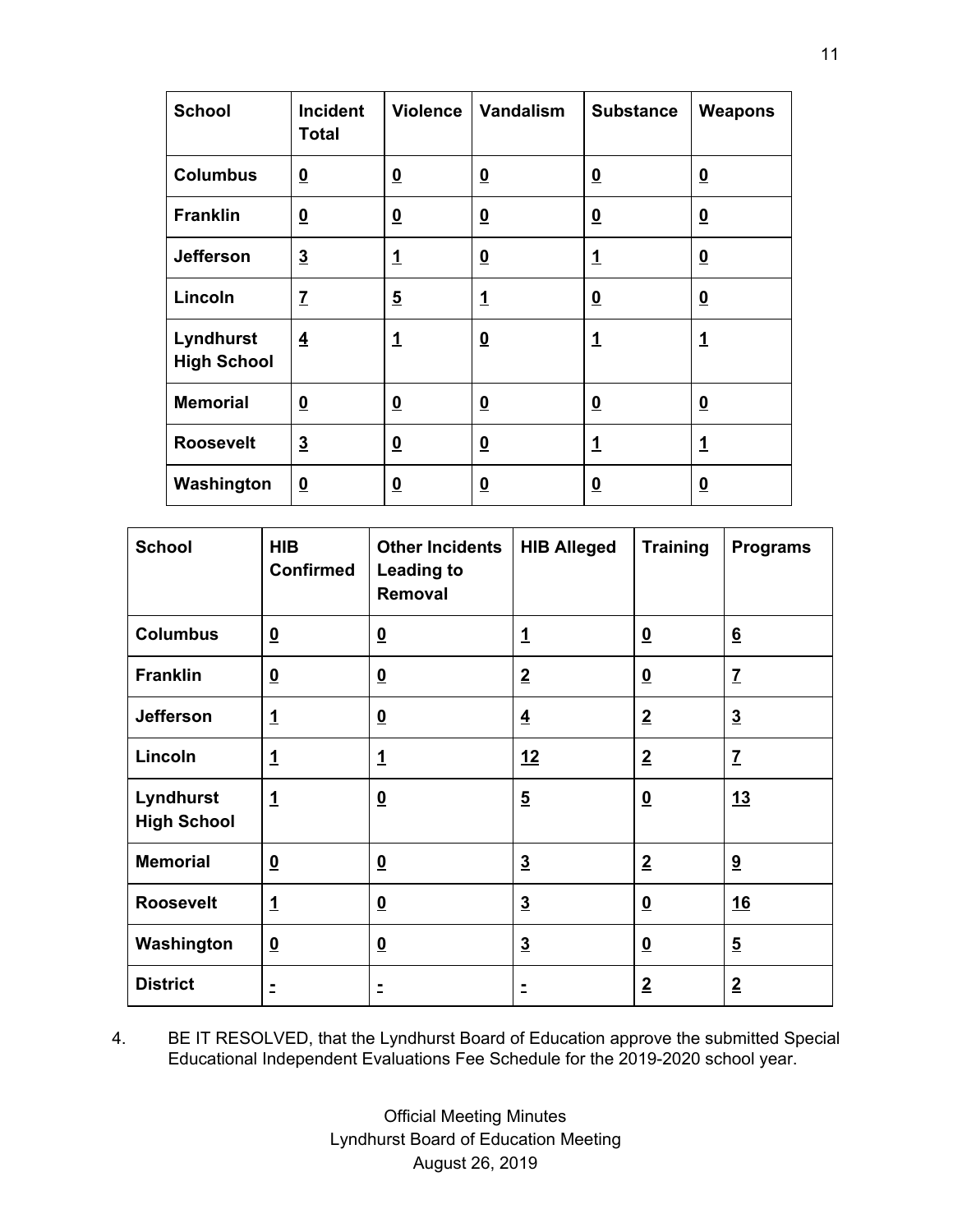- 5. BE IT RESOLVED, that the Lyndhurst Board of Education affirms the HIB Grades issued by the state of New Jersey to the district and its respective schools based on its annual review of Harassment, Intimidation, and Bullying preventative programs, approaches and other initiatives and its annual review of Lyndhurst Board of Education Policies. Our HIB grade for the 2017-2018 school year was 70 out of 78 points.
- 6. BE IT RESOLVED, that the Lyndhurst Board of Education approve the following use of school facilities:

| Organization               | <b>Place</b>                             | Time, Date, Purpose                                                                                                                      |
|----------------------------|------------------------------------------|------------------------------------------------------------------------------------------------------------------------------------------|
| Franklin School PTA        | <b>Franklin School</b><br>Gym            | 6:30 pm - 8:30 pm<br>9/17/19<br><b>Class Parent Meeting</b>                                                                              |
| Franklin School PTA        | <b>Franklin School</b><br>Playground     | $6:00 \text{ pm} - 10:00 \text{ pm}$<br>9/20/19<br><b>Family Movie Night</b>                                                             |
| Franklin School PTA        | <b>Franklin School</b><br>Art Room       | 7:00 pm - 9:00 pm<br>9/24/19<br><b>Scholastic Book Fair</b>                                                                              |
| Franklin School PTA        | <b>Franklin School</b><br>Classroom      | $6:30 \text{ pm} - 7:30 \text{ pm}$<br>9/24/19<br><b>General PTA Meeting</b>                                                             |
| Franklin School PTA        | Franklin School<br>Art Room              | 8:30 am - 3:00 pm<br>9/25 & 9/26/19<br><b>Scholastic Book Fair</b>                                                                       |
| Franklin School PTA        | <b>Franklin School</b><br>Hallway-1st Fl | $6:00 \text{ pm} - 9:00 \text{ pm}$<br>9/26/19<br><b>PTA Membership Drive</b>                                                            |
| <b>Franklin School PTA</b> | <b>Franklin School</b><br>Classroom      | 3:10 pm - 4:10 pm<br>10/1, 10/8, 10/15, 10/29,<br>11/12, 11/19/19<br>Art Program for<br>Kindergarten Students                            |
| Franklin School PTA        | Franklin School<br>Classroom             | $3:10 \text{ pm} - 4:10 \text{ pm}$<br>10/2, 10/9, 10/16, 10/30,<br>11/6, 11/13/19<br>Art Program for 1st & 2nd<br><b>Grade Students</b> |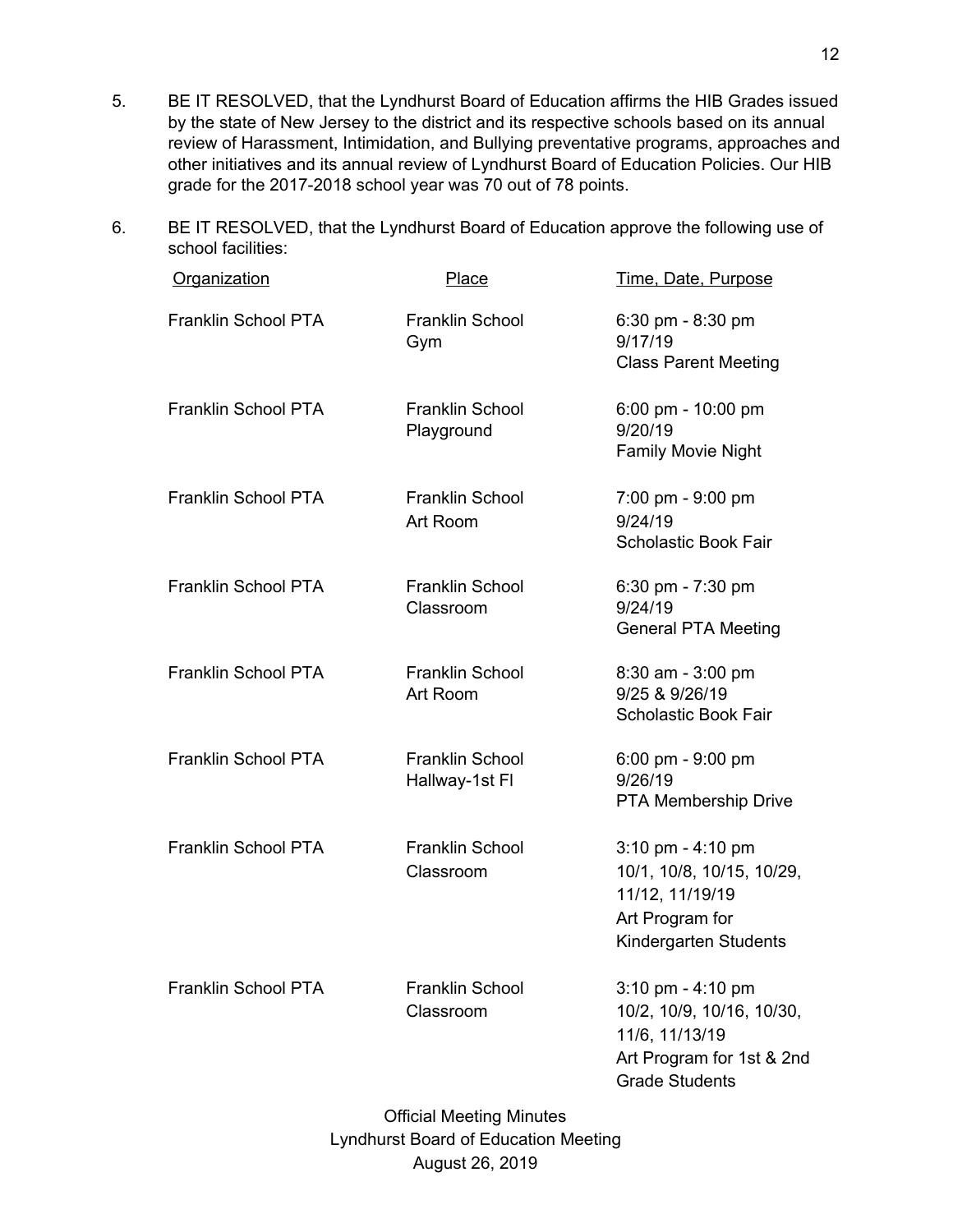| <b>Organization</b>        | Place                                       | Time, Date, Purpose                                                                                                                        |
|----------------------------|---------------------------------------------|--------------------------------------------------------------------------------------------------------------------------------------------|
| Franklin School PTA        | <b>Franklin School</b><br><b>Front Lawn</b> | 8:30 am - 3:00 pm<br>10/4/19<br>Pumpkin Patch                                                                                              |
| Franklin School PTA        | Franklin School<br>Classroom                | $3:15$ pm - $4:15$ pm<br>10/15/19<br><b>General PTA Meeting</b>                                                                            |
| Franklin School PTA        | Franklin School<br>Playground               | 1:00 pm - $3:00$ pm<br>10/31//19<br><b>Trunk or Treat</b>                                                                                  |
| Franklin School PTA        | Franklin School<br>Classroom                | 7:00 pm - 8:30 pm<br>11/13/19<br><b>General PTA Meeting</b>                                                                                |
| Franklin School PTA        | <b>Franklin School</b><br>Gym               | 6:00 pm - $9:00$ pm<br>11/15/19<br><b>Bingo For Books</b>                                                                                  |
| Franklin School PTA        | <b>Franklin School</b><br>1-2 Classrooms    | $3:15$ pm - $4:15$ pm<br>11/18, 11/25, 12/2, 12/9,<br>12/16/19<br>Science Explorers After<br>School Program                                |
| <b>Franklin School PTA</b> | <b>Franklin School</b><br>Gym               | $3:00 \text{ pm} - 4:30 \text{ pm}$<br>9/19, 10/3, 10/10, 10/17,<br>10/24, 11/14, 11/21, 12/5/19<br><b>After School Theatre</b><br>Program |
| <b>Franklin School PTA</b> | <b>Franklin School</b><br>Gym               | 6:00 pm - 8:00 pm<br>12/5/19<br><b>After School Theatre Final</b><br>Performance                                                           |
| <b>Franklin School PTA</b> | <b>Franklin School</b><br>Art Room          | $8:30$ am - $3:00$ pm<br>12/6/19<br>Pictures with Santa                                                                                    |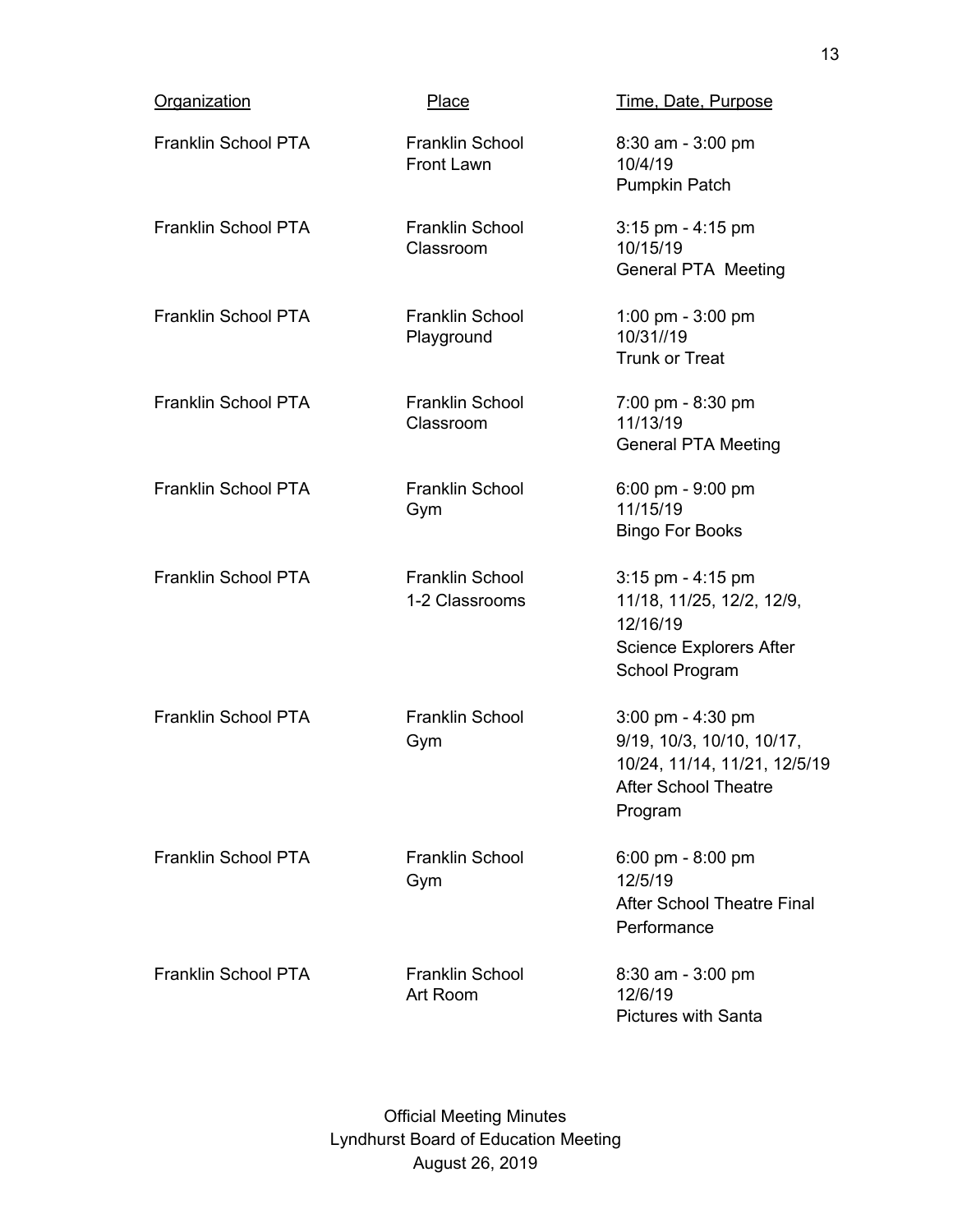| Organization            | Place                                       | Time, Date, Purpose                                                                                                                    |
|-------------------------|---------------------------------------------|----------------------------------------------------------------------------------------------------------------------------------------|
| Franklin School PTA     | Franklin School<br>Art Room                 | 8:30 am - 3:00 pm<br>12/11 & 12/12/19<br><b>Holiday Shop</b>                                                                           |
| Franklin School PTA     | <b>Franklin School</b><br>Classroom         | 3:15 pm - 4:15 pm<br>12/17/19<br><b>General PTA Meeting</b>                                                                            |
| Lyndhurst Music Assoc.  | <b>High School</b><br>Courtyard             | 4:00 pm - 9:00 pm<br>8/28/19<br><b>Band Camp Pizza Party</b>                                                                           |
| Lyndhurst Music Assoc.  | <b>High School</b><br><b>Band Room</b>      | 7:00 pm - 9:00 pm<br>9/16, 10/7, 11/11, 12/9/19,<br>1/13, 2/10, 3/9, 4/6, 5/11/20<br><b>Band Association</b><br><b>Parent Meetings</b> |
| Lyndhurst Parks Dept.   | <b>HS Auditorium</b>                        | $8:00$ am - $3:00$ pm<br>7/7/19 thru 8/15/19<br><b>Summer Day Camp Movies</b>                                                          |
| Lyndhurst Parks Dept.   | <b>Memorial Campus</b><br>All Purpose Room  | $9:00$ am - 2:00 pm<br>7/19/19<br>Summer Day Camp                                                                                      |
| Washington/Memorial PTA | <b>Memorial Campus</b><br>Art Room          | 6:00 pm - 8:00 pm<br>10/1/19<br>Scholastic Book Fair Set-up<br>$8:30$ am - $3:00$ pm<br>10/2/19<br><b>Scholastic Book Fair</b>         |
| Washington/Memorial PTA | <b>Memorial Campus</b><br>Multipurpose Room | 6:30 pm - 9:00 pm<br>11/14/19 & 4/7/20<br><b>PTA Meetings</b>                                                                          |
| Washington/Memorial PTA | <b>Memorial Campus</b><br>Multipurpose Room | $6:00 \text{ pm} - 8:00 \text{ pm}$<br>12/4/19<br>Set-up Holiday Shop<br>8:30 am - 3:00 pm<br>12/5/19<br><b>Holiday Shop</b>           |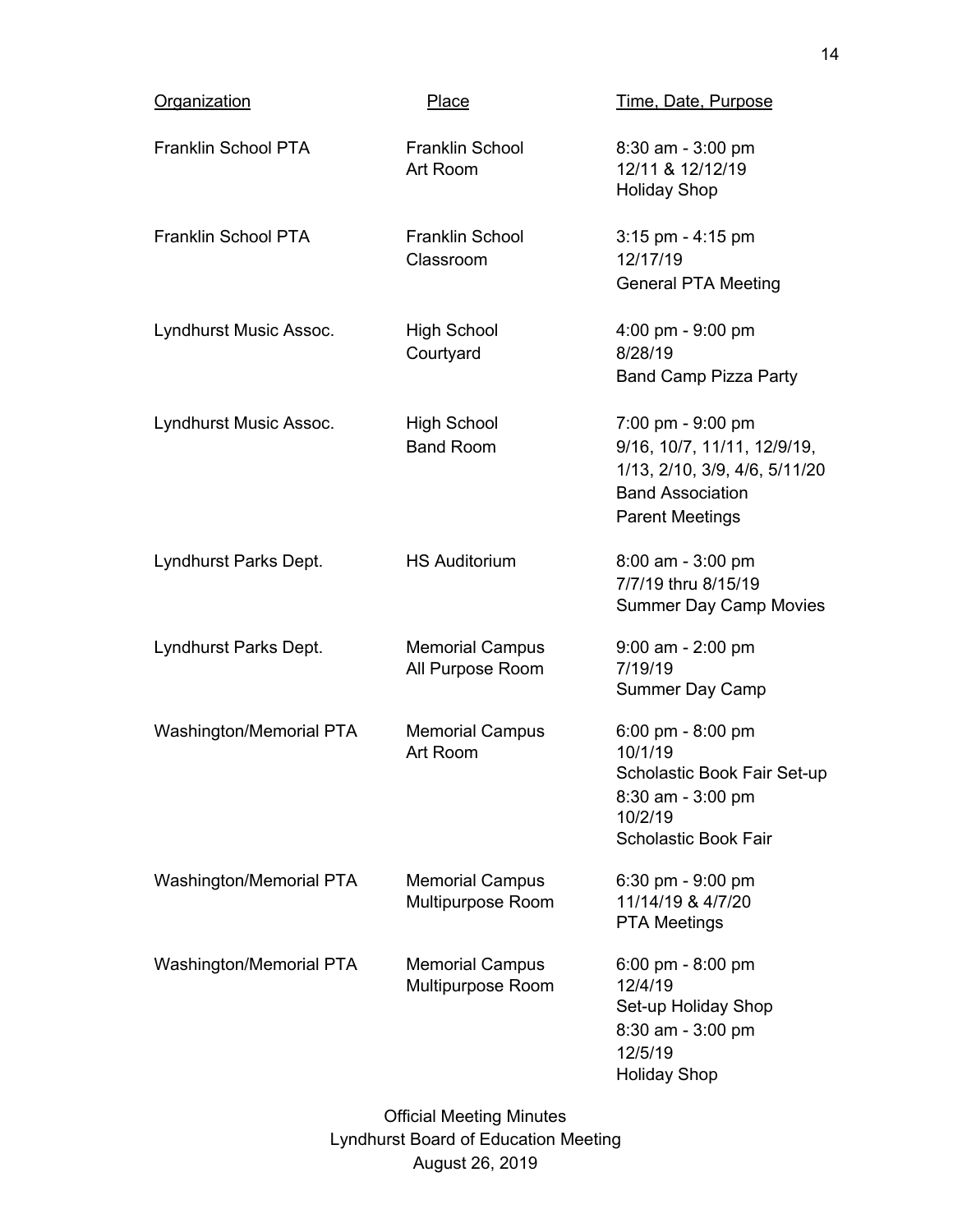| <b>Organization</b>     | Place                           | <u>Time, Date, Purpose</u>                                                                                                       |
|-------------------------|---------------------------------|----------------------------------------------------------------------------------------------------------------------------------|
| Washington/Memorial PTA | <b>Washington School</b><br>Gym | $6:30$ pm - $9:00$ pm<br>9/17/19 & 3/10/20<br><b>PTA Meetings</b>                                                                |
| Washington/Memorial PTA | <b>Washington School</b><br>Gym | 6:00 pm - $9:00$ pm<br>10/08/19<br><b>Class Parent Orientation</b>                                                               |
| Washington/Memorial PTA | <b>Washington School</b><br>Gym | 6:00 pm - 8:00 pm<br>11/19/19<br>Scholastic Book Fair Set-up<br>$8:30$ am - $3:00$ pm<br>11/20/19<br><b>Scholastic Book Fair</b> |
| Washington/Memorial PTA | <b>Washington School</b><br>Gym | 6:00 pm - 8:00 pm<br>12/3/19<br>Set-up Holiday Shop<br>$8:30$ am - $3:00$ pm<br>12/4/19<br><b>Holiday Shop</b>                   |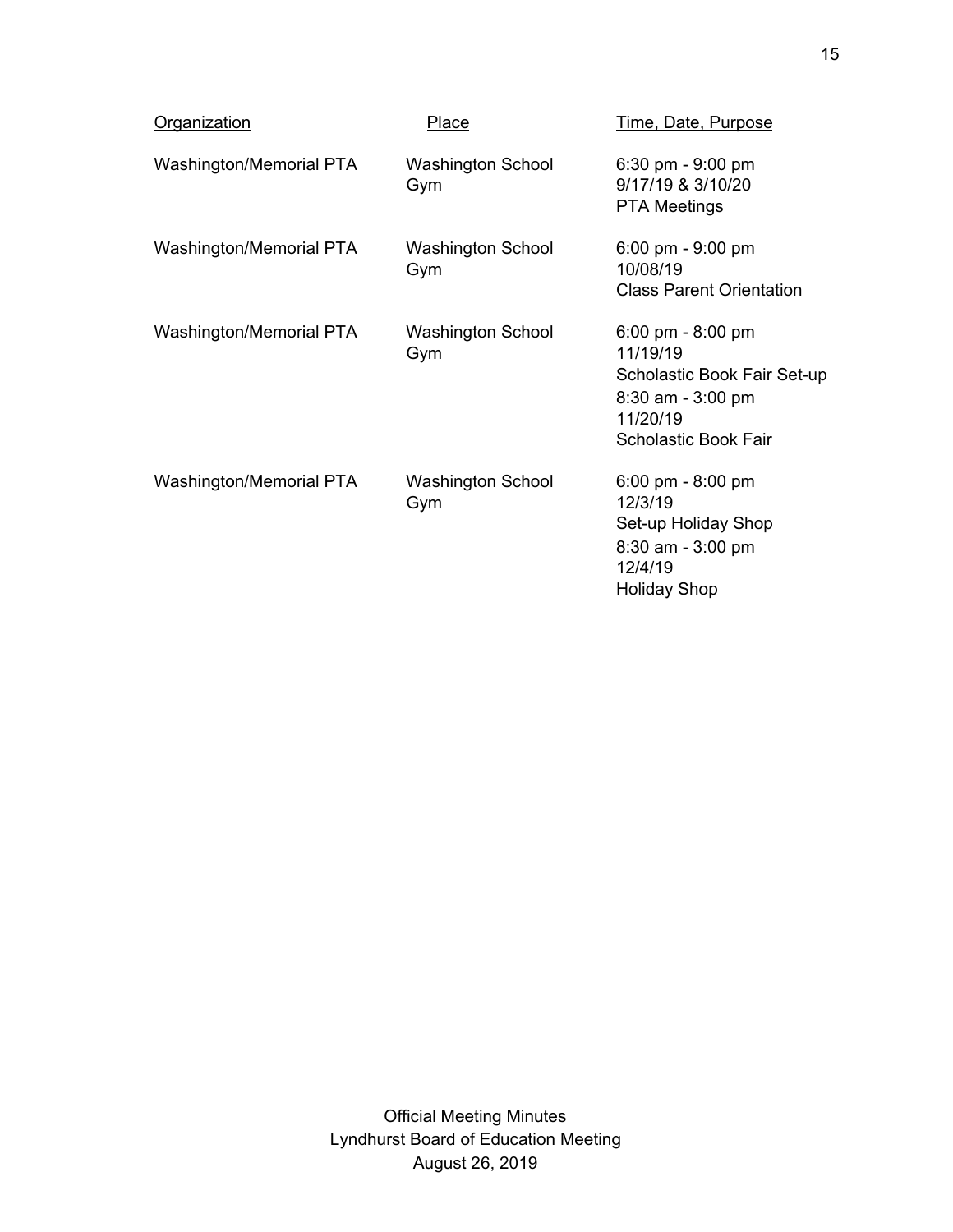### **Community Relations and Safety/Security** Richard Pizzuti, Chairperson

James Donovan James Vuono

Any Board member who takes exception to any of the following listed actions under the category of Community Relations and Safety/Security Committee may so indicate now and a separate motion for each of the excepted actions will be entertained.

Motion made by Erin Keefe second by Susan Alcuri that the following Community Relations and Safety/Security Committee actions of the Board numbered 1 exception actions be adopted.

- Roll Call: (9) Joseph Abruscato, Richard Pizzuti, Susan Alcuri, Chris Andrinopoulos, Frank Ferrandino, James Vuono, Stephen Vendola, James Donovan and Erin Keefe.
- 1. Mr. Anthony Grieco, Superintendent of Schools, recommends that the Lyndhurst Board of Education confirm/approve Mr. Scott Bisig, as the School Safety Specialist for the 2019-2020 school year.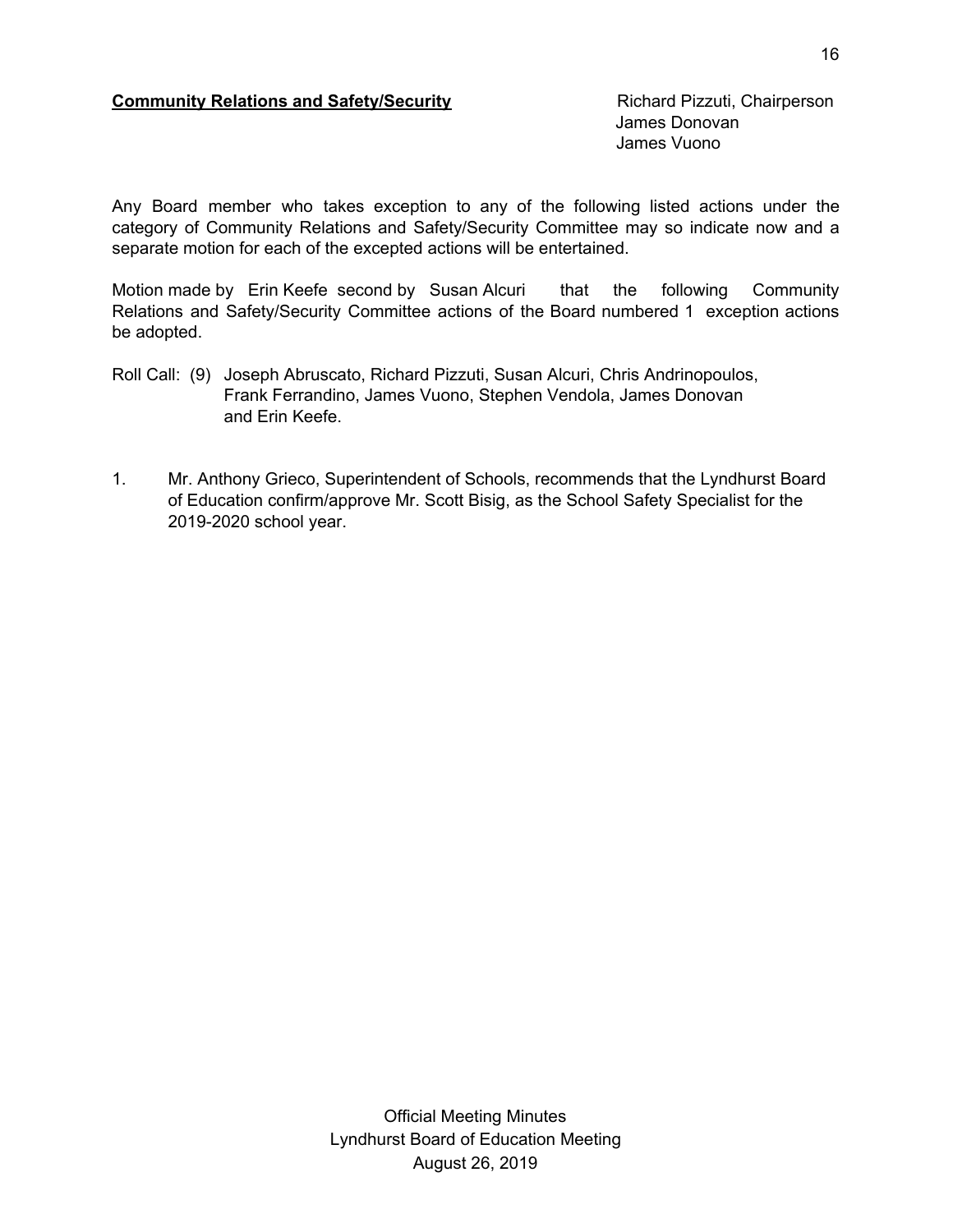## **Athletics and Student Activities** James Vuono, Chairperson

Richard Pizzuti Susan Alcuri

Any Board member who takes exception to any of the following listed actions under the category of Athletics and Student Activities Committee may so indicate now and a separate motion for each of the excepted actions will be entertained.

Motion made by James Vuono second by Susan Alcuri that the following Athletics and Student Activities Committee actions of the Board numbered 1 through 4 exception actions be adopted.

- Roll Call: (9) Joseph Abruscato, Richard Pizzuti, Susan Alcuri, Chris Andrinopoulos, Frank Ferrandino, James Vuono, Stephen Vendola, James Donovan and Erin Keefe
- 1. BE IT RESOLVED, that the Lyndhurst Board of Education approve a student to attend the Extended School Year 2019 program at the Essex Valley School in West Caldwell, effective July 8, 2019. The tuition will be \$7,940.94 pro-rated. Transportation has been arranged through South Bergen Jointure Commission.
- 2. BE IT RESOLVED, that the Lyndhurst Board of Education approve a student to attend the New Bridges program in Paramus, effective September 2019. The tuition will be \$82,620.00 for the 2019-2020 school year. The cost of a 1:1 personal aide will be \$52,000.00. Transportation has been arranged through South Bergen Jointure Commission.
- 3. BE IT RESOLVED, that the Lyndhurst Board of Education approve a parent/student transportation contract in an amount not to exceed \$1,000.00, for the 2019-2020 school calendar in lieu of district transportation.
- 4. BE IT RESOLVED, at the recommendation of the Superintendent of Schools, that the Lyndhurst Board of Education approve the following estimated costs for Special Education 2019-2020:

## **Bergen County Special Services:**

| <b>Bergen County Programs</b> |                 |    |                |
|-------------------------------|-----------------|----|----------------|
| Bleshman                      | 1 @ \$76,860.00 |    | 76,860.00      |
| <b>HIP/SHIP</b>               | 2 @ \$77,940.00 | S. | 155,880.00     |
| <b>Autistic</b>               | 8 @ \$82,620.00 | S. | 660,960.00     |
| <b>MD Program</b>             | 2 @ \$61,200.00 |    | 122,400.00     |
| <b>BD Program</b>             | @ \$62,100.00   | S  | 62,100.00      |
| BCSSD 1:1 Aides               | 3 @ \$52,000.00 |    | \$156,000.00   |
|                               |                 |    | \$1,234,200.00 |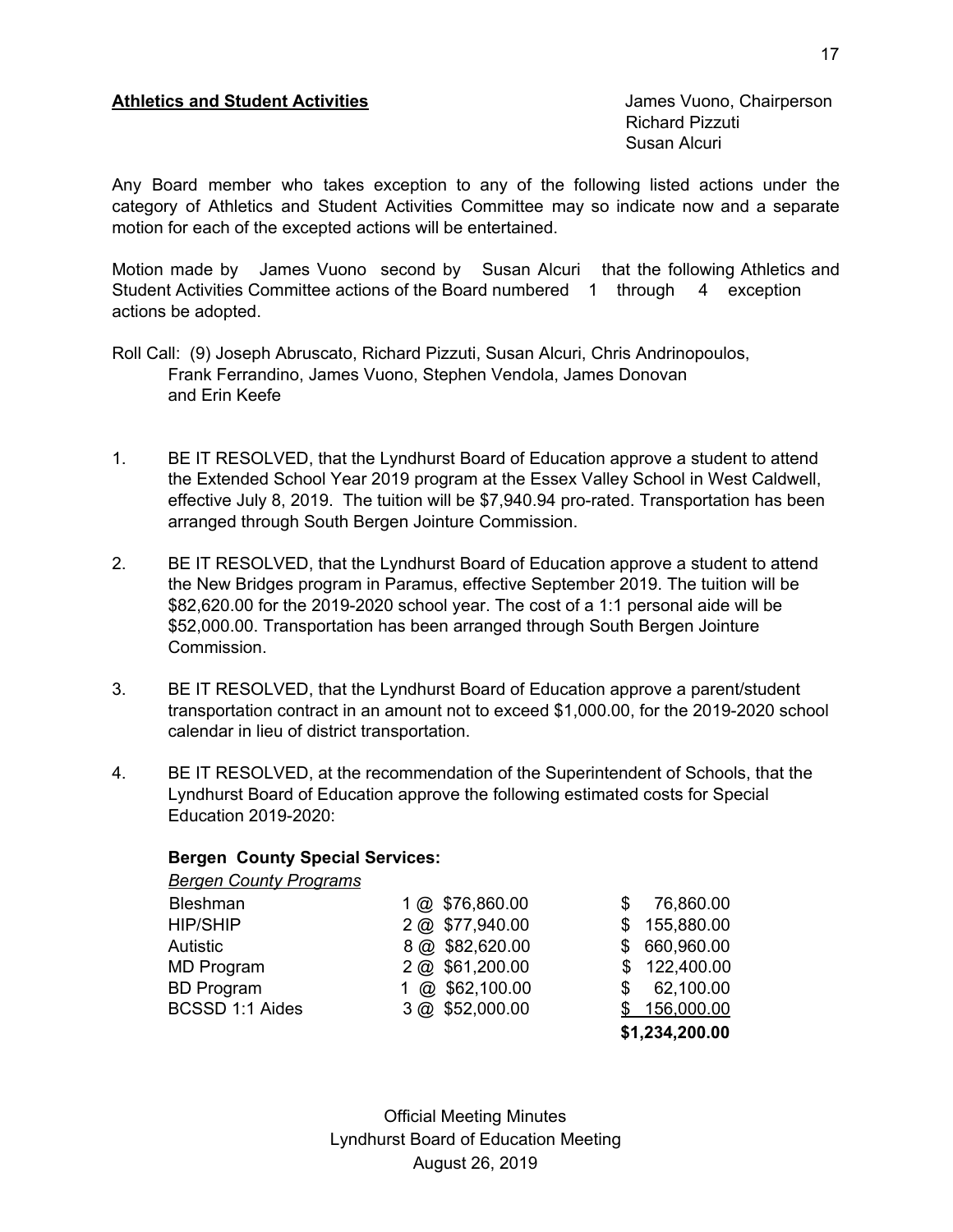| <b>Bergen County Technical H.S./Paramus - Full Time</b>                                                                           |                              |          |                    |
|-----------------------------------------------------------------------------------------------------------------------------------|------------------------------|----------|--------------------|
| <b>Specific Learning Disabled</b>                                                                                                 | 7 @ \$27,000.00              | \$       | 189,000.00         |
| Other Health Impaired                                                                                                             | 1@ \$27,000.00               | \$       | 27,000.00          |
| <b>Autistic</b>                                                                                                                   | 1 @ \$27,000.00              | \$       | 27,000.00          |
| Lunch coverage 1 student                                                                                                          | 1 @ \$ 9,900.00              | \$       | 9,900.00           |
|                                                                                                                                   |                              | \$       | 252,900.00         |
|                                                                                                                                   |                              |          |                    |
| Bergen County Technical H.S./Teterboro - Full Time                                                                                |                              |          |                    |
| Other Health Impaired                                                                                                             | @ \$15,948.00<br>1           | \$       | 15,948.00          |
| <b>Specific Learning Disabled</b>                                                                                                 | @ \$15,948.00<br>$\mathbf 1$ | \$       | 15,948.00          |
| Orthopedically Impaired                                                                                                           | @ \$15,948.00<br>$\mathbf 1$ | \$       | 15,948.00          |
| Lunch coverage 1 student                                                                                                          | $@$ \$ 9,900.00<br>1         | \$       | 9,900.00           |
|                                                                                                                                   |                              | \$       | 57,744.00          |
| <b>Bergen County Additional Therapies (If Applicable)</b>                                                                         |                              |          |                    |
| Speech, Occupational Therapy and Physical Therapy                                                                                 |                              | Est. $$$ |                    |
|                                                                                                                                   |                              |          | 25,000.00          |
| Audiological & Teacher of Deaf Services 1 Student                                                                                 |                              | Est. \$  | 4,000.00           |
|                                                                                                                                   |                              |          |                    |
|                                                                                                                                   |                              |          |                    |
| <b>South Bergen Jointure Commission:</b>                                                                                          |                              |          |                    |
| <b>Autistic Program</b>                                                                                                           | 4 @ \$69,100.00              |          | \$276,400.00       |
| <b>BD Program</b>                                                                                                                 | 1 @ \$58,950.00              | \$       | 58,950.00          |
| <b>MD Program</b>                                                                                                                 | 1 @ \$44,400.00              |          | \$44,400.00        |
|                                                                                                                                   |                              |          | \$379,750.00       |
|                                                                                                                                   |                              |          |                    |
| Transportation of Classified Students 9/2019 to 6/2020 Est. \$ 560,000.00<br>Occupational & Physical Therapy In-district Students |                              |          | Est. \$ 310,000.00 |
|                                                                                                                                   |                              |          |                    |
| <b>Howell Township Schools</b>                                                                                                    |                              |          |                    |
| Other Health Impaired                                                                                                             | 1 @ \$48,408.00              | \$       | 48,408.00          |
| <b>Rutherford High School</b>                                                                                                     |                              |          |                    |
| 18-21 Bulldog Academy                                                                                                             | 6 @ \$28,000.00              |          | \$168,000.00       |
|                                                                                                                                   |                              |          |                    |
| Ridgefield H.S.                                                                                                                   |                              |          |                    |
| <b>MD Program</b>                                                                                                                 | 1 @ \$41,494.00              | \$       | 41,494.00          |
| Occupational Therapy                                                                                                              | 1 @ \$ 3,690.00              | \$       | 3,690.00           |
|                                                                                                                                   |                              | \$       | 45,184.00          |
|                                                                                                                                   |                              |          |                    |
| <b>Private Schools:</b>                                                                                                           |                              |          |                    |
| <u> Banyan School – Fairfield</u>                                                                                                 |                              |          |                    |
| Autistic                                                                                                                          | 1 @ \$63,102.60              | \$       | 63,102.60          |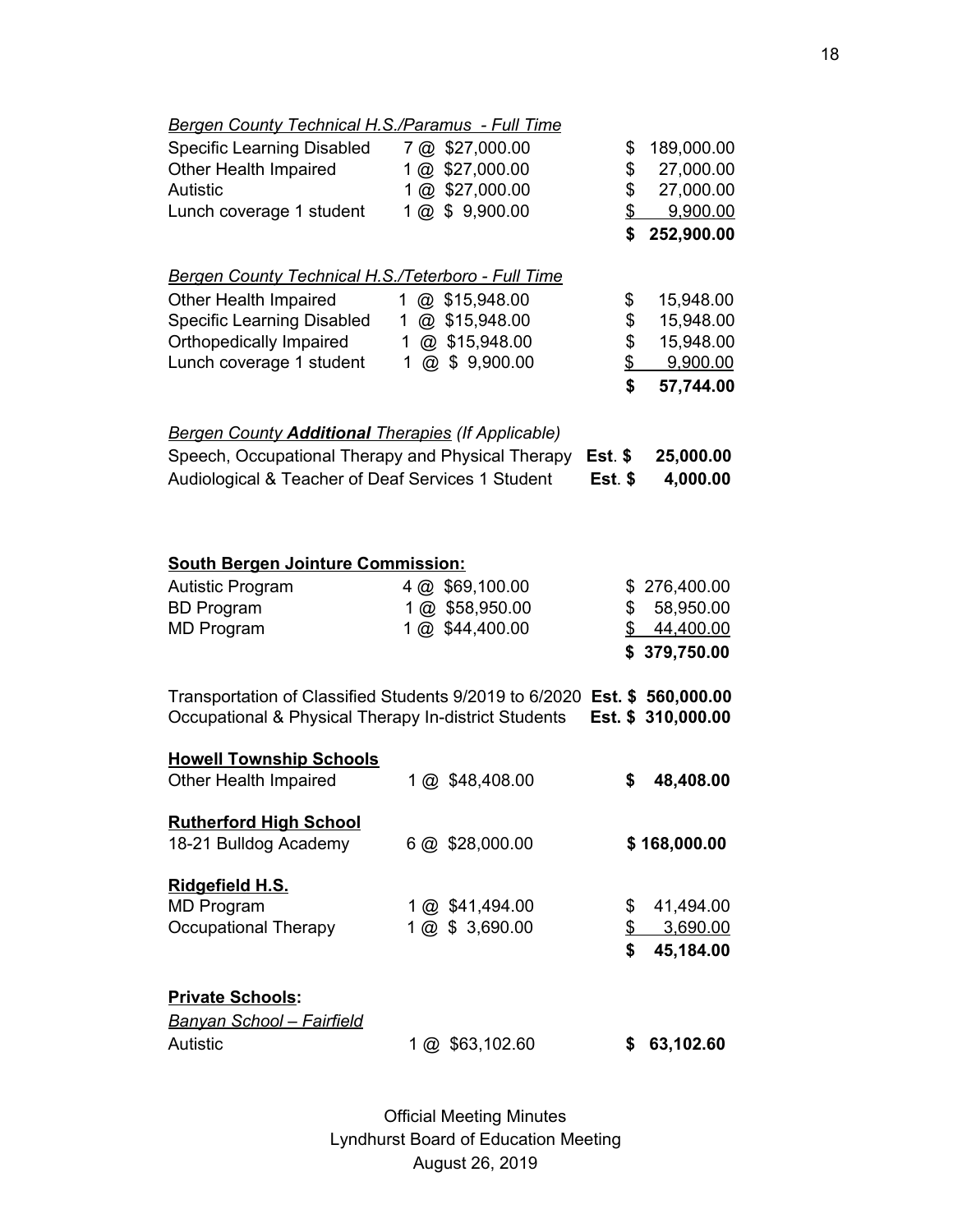|                                                                            | <b>GRAND TOTAL</b>                 | \$4,152,710.00                  |
|----------------------------------------------------------------------------|------------------------------------|---------------------------------|
|                                                                            |                                    | \$<br>6,400.00                  |
| Level 1 Students<br>Level 2 Student                                        | 1 @ \$1,900.00<br>1 @ \$4,500.00   | \$<br>1,900.00<br>4,500.00      |
| N.J. Commission for the Blind                                              |                                    |                                 |
|                                                                            |                                    | \$99,171.48                     |
| Multiply Disabled - Elementary<br>$1:1$ Aide                               | 1 @ \$74,779.44<br>1 @ \$24,392.04 | \$74,779.44<br>24,392.04        |
| <u>NJEDDA (CP Center) – Clifton</u>                                        |                                    |                                 |
| 1:1 Aides                                                                  | 2 @ \$37,310.00                    | \$74,620.00<br>\$272,747.02     |
| <b>Multiply Disabled</b><br>Autistic                                       | 2 @ \$66,042.34<br>1 @ \$66,042.34 | \$<br>132,084.68<br>\$66,042.34 |
| <b>New Beginnings - Fairfield</b>                                          |                                    |                                 |
| Legacy/Mary Dobbins - Mt. Holly<br>Other Health Impaired                   | 1 @ \$67,573.80                    | \$<br>67,573.80                 |
|                                                                            |                                    | \$136,126.80                    |
| <b>Multiply Disabled</b>                                                   | 1 @ \$68,063.40                    | \$ 68,063.40                    |
| <b>Essex Valley School - West Caldwell</b><br><b>Emotionally Disturbed</b> | 1 @ \$68,063.40                    | \$68,063.40                     |
|                                                                            |                                    | \$80,413.20                     |
| <b>ECLC - HoHoKus</b><br><b>Multiply Disabled</b><br>$1:1$ Aide            | 1 @ \$52,513.20<br>1 @ \$27,900.00 | \$52,513.20<br>\$ 27,900.00     |
| <b>Multiply Disabled</b>                                                   | 1 @ \$55,701.00                    | \$55,701.00                     |
| <b>Deron Academy - Montclair</b>                                           |                                    |                                 |
| <b>Crossroads Academy - Clifton</b><br><b>Multiply Disabled</b>            | 1 @ \$77,330.00                    | \$<br>77,330.00                 |
| <b>Multiply Disabled</b>                                                   | 1 @ \$72,570.60                    | \$<br>72,570.60                 |
| <b>CPNJ Horizon - Livingston</b>                                           |                                    |                                 |
| <b>Cornerstone Day School</b><br><b>Emotionally Disturbed</b>              | 1 @ \$75,367.68                    | \$<br>75,367.68                 |
| Other Health Impaired                                                      | 1 @ \$61,020.00                    | \$<br>61,020.00                 |
| <b>Chapel Hill Academy - Lincoln Park</b>                                  |                                    |                                 |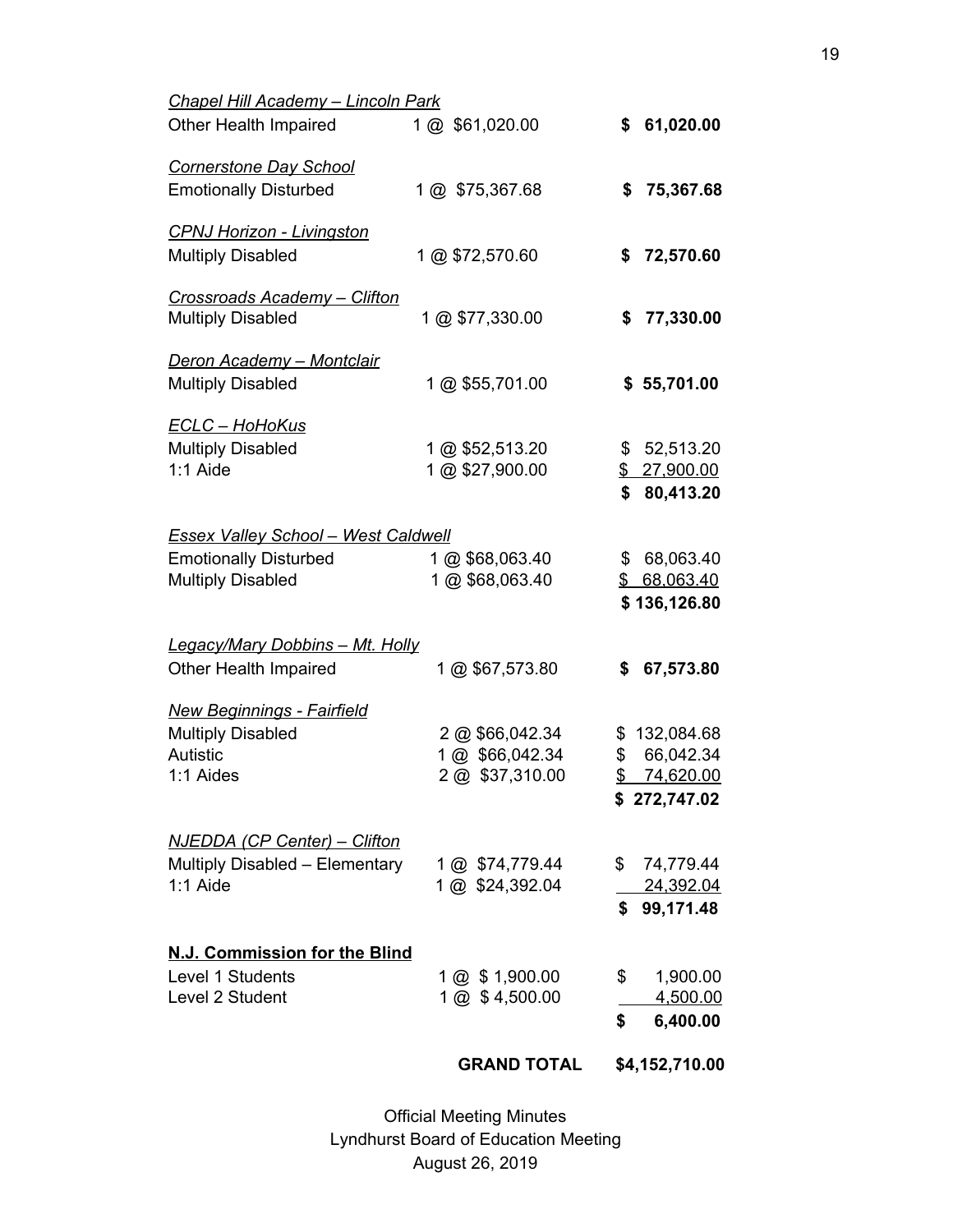#### **New Business**

Any Board member who takes exception to any of the following listed actions under the category of New Business may so indicate now and a separate motion for each of the excepted actions will be entertained.

Motion made by Joseph Abruscato second by Erin Keefe that the following New Business actions of the Board numbered 1 through 14 and 16 through 17 exception actions be adopted.

Roll Call: (9) Joseph Abruscato, Richard Pizzuti, Susan Alcuri, Chris Andrinopoulos, Frank Ferrandino, James Vuono, Stephen Vendola, James Donovan and Erin Keefe

Motion made by Joseph Abruscato second by Susan Alcuri that the following New Business actions of the Board numbered 15 exception actions be adopted.

Roll Call: (9) Joseph Abruscato, Richard Pizzuti, Susan Alcuri, Chris Andrinopoulos, Frank Ferrandino, James Vuono, Stephen Vendola, James Donovan and Erin Keefe

Motion made by Joseph Abruscato second by Chris Andrinopoulos that the following New Business actions of the Board numbered 18 exception actions be adopted.

- Roll Call: (6) Joseph Abruscato, Chris Andrinopoulos, Frank Ferrandino, James Vuono, Stephen Vendola, James Donovan
- Against: (3) Richard Pizzuti, Susan Alcuri and Erin Keefe
- 1. BE IT RESOLVED, that the Lyndhurst Board of Education award the R.F.P. to Spencer Savings Bank, Ridge Road, Lyndhurst, New Jersey, the Official Depository for the Lyndhurst Board of Education, effective July 10, 2019.
- 2. BE IT RESOLVED, that the Lyndhurst Board of Education approve, Scirocco Financial Group, Insurance Agent, for the 2019-2020 school year.
- 3. BE IT RESOLVED, that the Lyndhurst Board of Education, hereafter referred to as "Educational Facility", is a member of the School Alliance Insurance Fund, hereinafter referred to as "Fund"; and

WHEREAS, said renewal membership terminates as of July 1, 2019 at 12:01 a.m. standard time, unless earlier renewed by agreement between the Educational Facility and the Fund; and

WHEREAS, the Educational Facility is afforded the following types of coverages: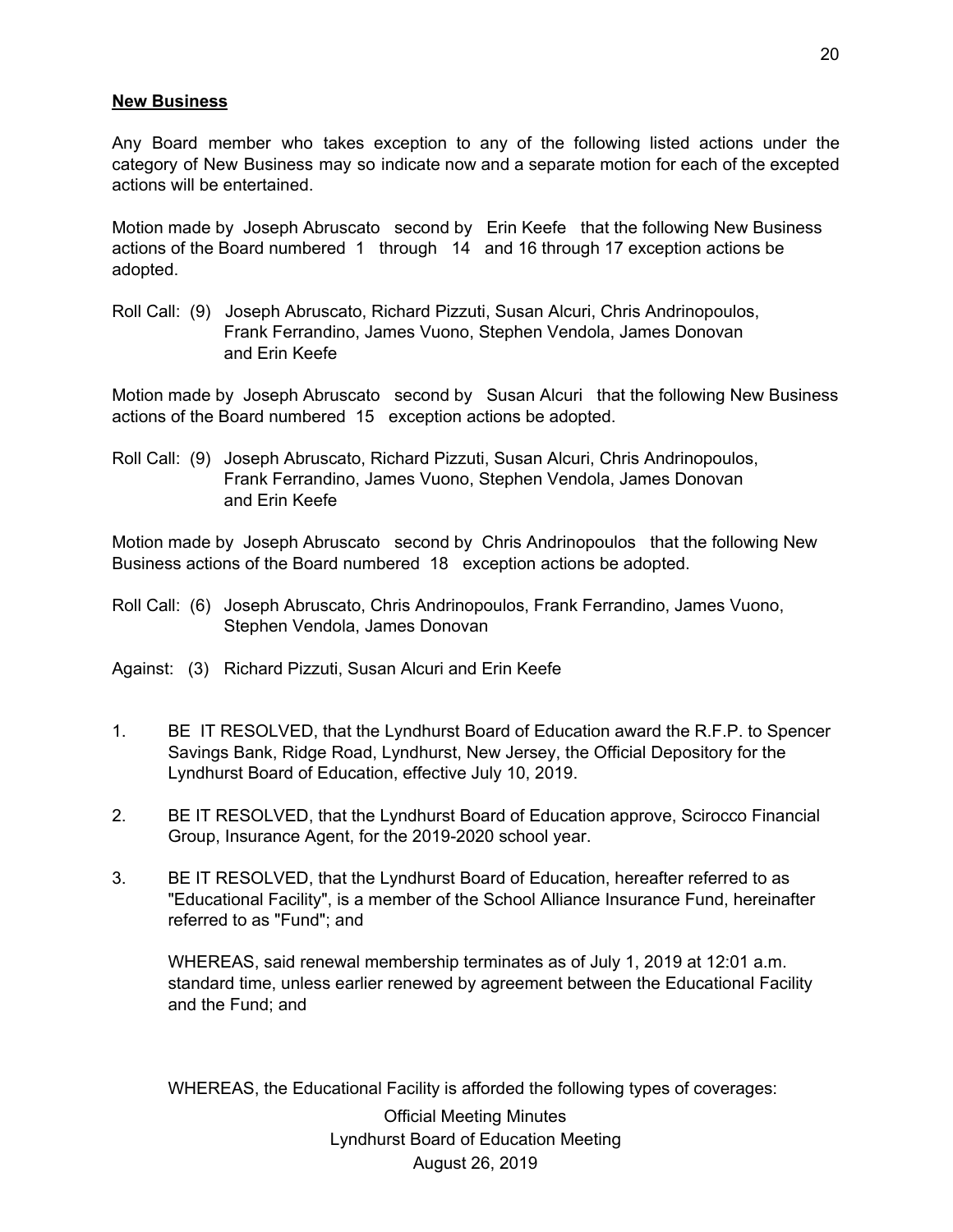- ❏ Package Property, Boiler & Machinery, General and Auto Liability, Environmental Impairment Liability
- ❏ Excess Liability (AL/GL)
- ❏ School Leaders Professional Liability
- ❏ Excess Liability (SLPL)

WHEREAS, the Educational Facility desires to renew said membership;

NOW, THEREFORE, BE IT RESOLVED:

The Educational Facility agrees to renew its membership in the Fund for a period of three years beginning July 1, 2019, and ending July 1, 2022 at 12:01 a.m. eastern standard time, and to be subject to the coverages, operating procedures, bylaws, and other organizational and operational documents of the Fund presently existing or as from time to time amended by the Fund and/or the Department of Banking and Insurance.

The Educational Facility's Business Administrator, Scott Bisig, is hereby appointed as the Educational Facility's Fund Commissioner and is authorized to execute the renewal Indemnity and Trust Agreement thereby evidencing annexed hereto and made a part hereof and to deliver same to the Fund the Educational Facility's renewal of its membership.

4. BE IT RESOLVED, that the Lyndhurst Board of Education approve the Indemnity and Trust Renewal Agreement between the School Alliance Insurance Fund, hereinafter referred to as "Fund", and the Governing Body of the Lyndhurst Board of Education, hereinafter referred to as "Educational Facility";

WHEREAS, the Fund seeks to provide its members with insurance coverage;

WHEREAS, two or more educational facilities have collectively formed a joint insurance fund as is authorized and described in N.J.S.A. 18A:18B-1 *et. seq.* and the regulations promulgated pursuant thereto; and

WHEREAS, the Educational Facility is currently a member of said Fund; and

WHEREAS, the Educational Facility has resolved to renew said membership;

NOW, THEREFORE, IT IS AGREED AS FOLLOWS:

The Educational Facility hereby renews its membership in the Fund for a three (3) year period, beginning July 1, 2019, and ending July 1, 2022 at 12:01 a.m. eastern standard time.

The Educational Facility agrees to participate in the Fund with respect to the types of insurance stated in the Renewal of Membership Resolution.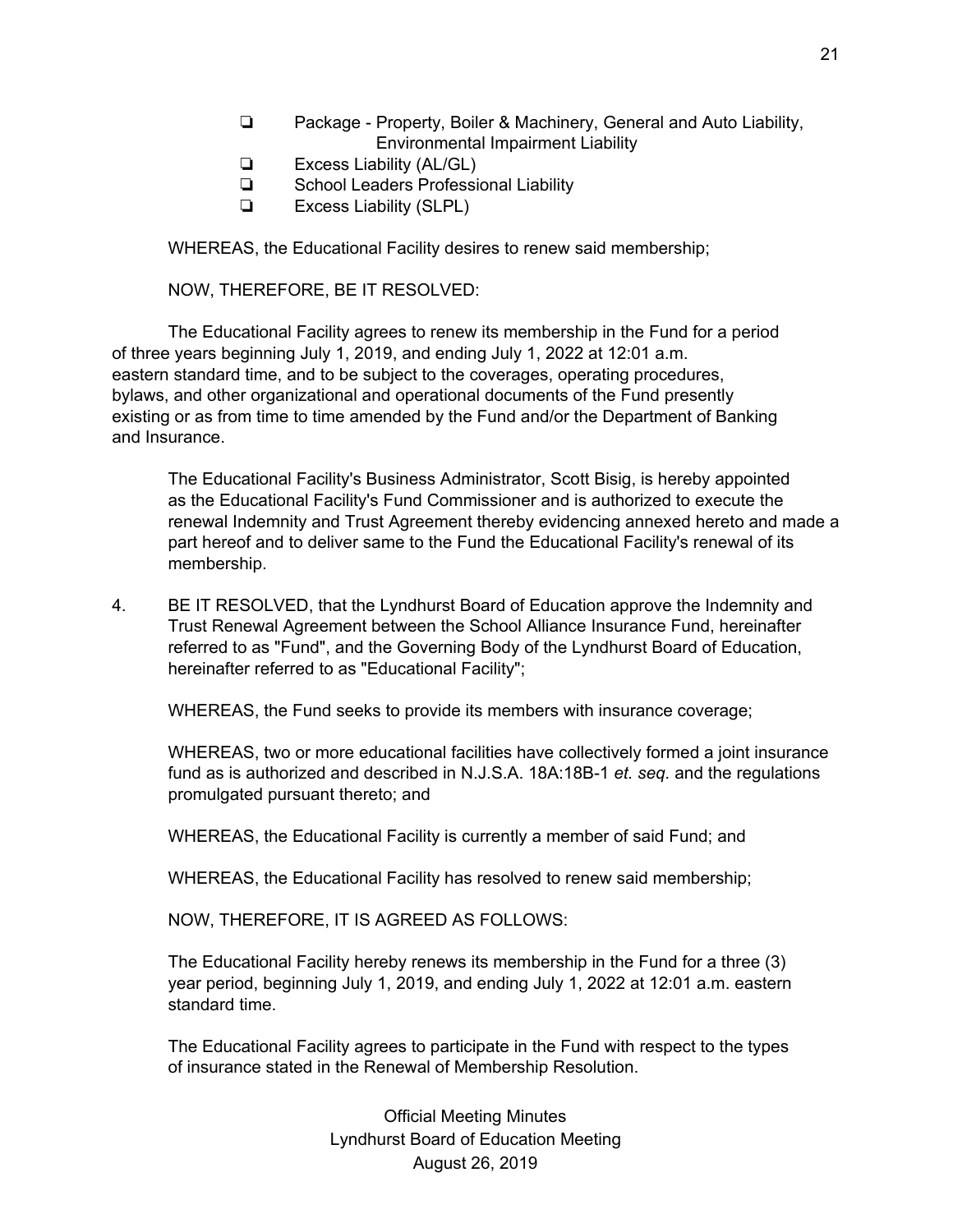The Educational Facility hereby ratifies and reaffirms the bylaws and other organizational and operational documents of the Fund and as from time to time amended by the Fund and/or Department of Banking and Insurance in accordance with the applicable statutes and regulations as if each and every one of said documents were re-executed contemporaneously herewith.

The Educational Facility agrees to be a participating member of the Fund for the period herein provided for and to comply with all of the rules and regulations and obligations associated with said membership.

In consideration of renewal of membership in the Fund, the Educational Facility agrees that for those types of insurance in which it participates, the Educational Facility shall jointly and severally assume and discharge the liability of each and every member of the Fund all of whom, as a condition of membership in the Fund, shall execute a verbatim counterpart to this Agreement. By execution hereof the full faith and credit of the Educational Facility is pledged to the punctual payment of any sums which shall become due to the Fund in accordance with the bylaws thereof, this Agreement or any applicable statute or regulation.

If the Fund, in the enforcement of any part of this Agreement, shall incur necessary expense or become obligated to pay attorney's fees and/or court costs, the Educational Facility agrees to reimburse the Fund for all such reasonable expenses, fees and costs on demand.

The Educational Facility and the Fund agree that the Fund shall hold all monies paid by the Educational Facility to the Fund as fiduciaries for the benefit of Fund claimants all in accordance with applicable statutes and/or regulations.

The Fund shall establish and maintain Trust Accounts in accordance with N.J.S.A. 18A:18B-1 *et. seq*. and such other statutes and regulations as may be applicable.

The Facility's Business Administrator, Scott Bisig, is hereby authorized to execute the Agreement to renew membership.

5. BE IT RESOLVED, that the Lyndhurst Board of Education, ("Educational Facility") has resolved to join the School Alliance Insurance Fund ("SAIF") following a detailed analysis; and

WHEREAS, the Bylaws of SAIF require that each entity designate a Risk Management Consultant to perform various professional services as detailed in the Bylaws and Risk Management Plan; and

WHEREAS, the Bylaws indicate that SAIF shall pay each Risk Management Consultant a fee to be established annually by the Executive Committee;

NOW, THEREFORE, BE IT RESOLVED that the Lyndhurst Board of Education does hereby appoint Polaris Galaxy Group as its Risk Management Consultant in accordance with the Fund's Bylaws.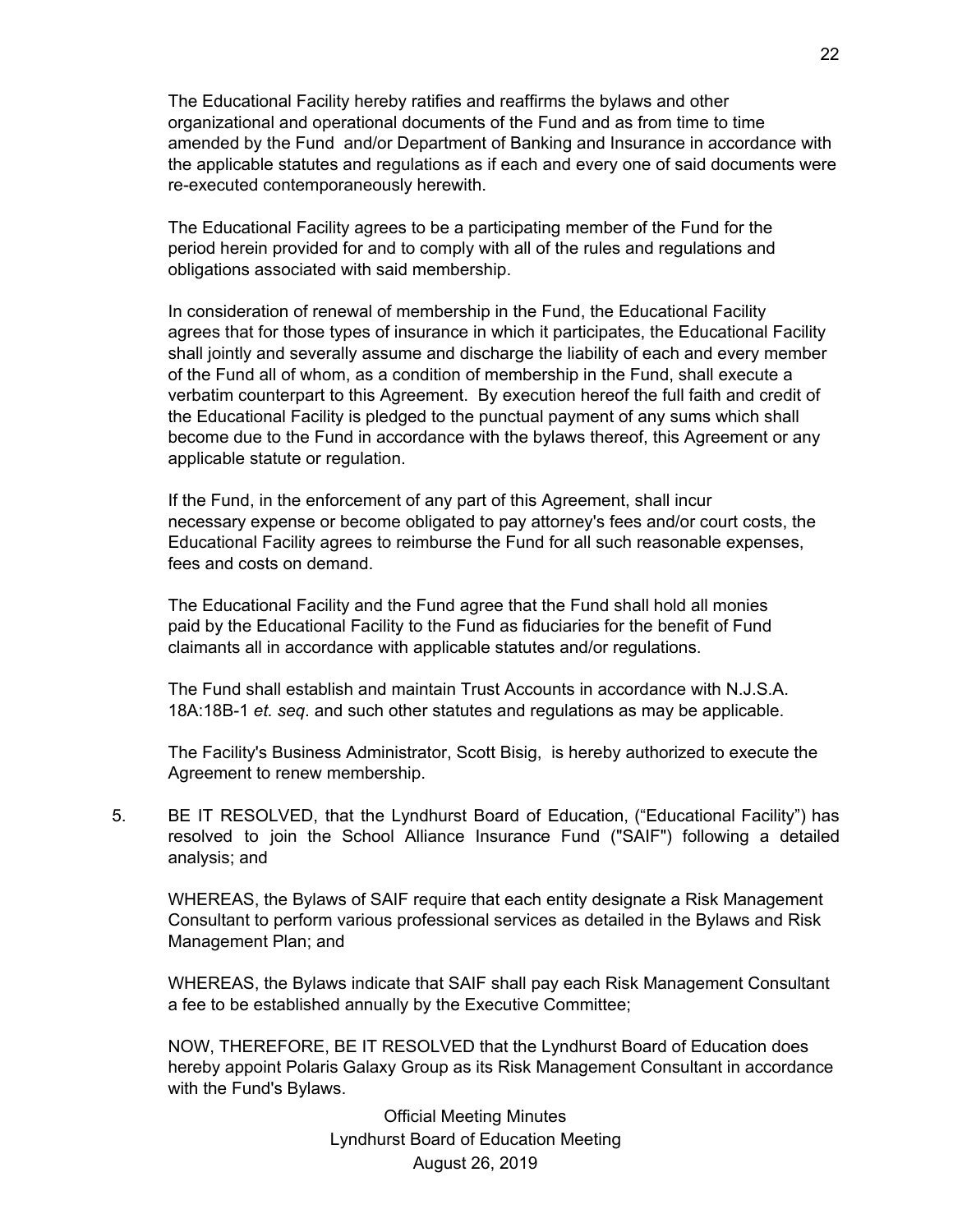- 6. BE IT RESOLVED, that the board of education, as directed by the Commissioner of Education, approve the one-year appointment of Thomas Egan, State Monitor, at a rate of \$96.00 per hour, not to exceed 30 hours per week, effective July 27, 2019 through June 30, 2020.
- 7. BE IT RESOLVED, that Thomas Egan be designated the Lyndhurst Board of Education QUALIFIED PURCHASING AGENT in Compliance with Chapter 440, Laws of 1999 and N.J.S.A. 18A:18A-2 commencing July 7, 2019 through June 30, 2020; and

WHEREAS 18A:19A-3 provides that contracts, awarded by the purchasing agent that do not exceed in the aggregate, in a contract year, the bid threshold (currently \$40,000) may be awarded by the purchasing agent without advertising for bids when so authorized by the board; and

WHEREAS 18A:18A-37, provides that all contracts that are in the aggregate less than 15% of the bid threshold (currently \$6,000) may be awarded by the purchasing agent without soliciting competitive quotations; and

BE IT FURTHER RESOLVED, that Thomas Eagan, be authorized to advertise for bids and/or solicit quotations for all work, materials, and supplies as per N.J.S.A.18A:18A-4 and N.J.S.A. 18A:18A-9 commencing July 7, 2019 through June 30, 2020.

- 8. BE IT RESOLVED, at the recommendation of the Superintendent of Schools, that the Lyndhurst Board of Education approve Angelo DeSimone as the Lyndhurst School District Treasurer of School Monies, at a rate of \$4,000.00, effective July 1, 2019 through June 30, 2020.
- 9. BE IT RESOLVED, that the Lyndhurst Board of Education approve the proposal from Galia Construction Inc., to perform emergency repairs to the Jefferson School roof, due to storm damage, in the amount of \$132,000.00.
- 10. BE IT RESOLVED, that the Lyndhurst Board of Education approve the Township of Lyndhurst as the Before and Aftercare Program, for the 2019-2020 school year.
- 11. BE IT RESOLVED, that the Lyndhurst Board of Education approve the elimination of one pre-school disabled classroom. The Lyndhurst Board of Education will be offering two pre-school disabled classrooms and two pre-school integrated classrooms for the 2019-2020 school year.
- 12. BE IT RESOLVED, that the Lyndhurst Board of Education approve the application for the addition of a new Learning/Language Disabilities ("LLD") classroom, for grades 4 and 5 special education students at Jefferson School, for the 2019-2020 school year.
- 13. BE IT RESOLVED, that the Lyndhurst Board of Education approve the Revised Paraprofessional Salary Guide for the school years 2019-2020 and 2020-2021.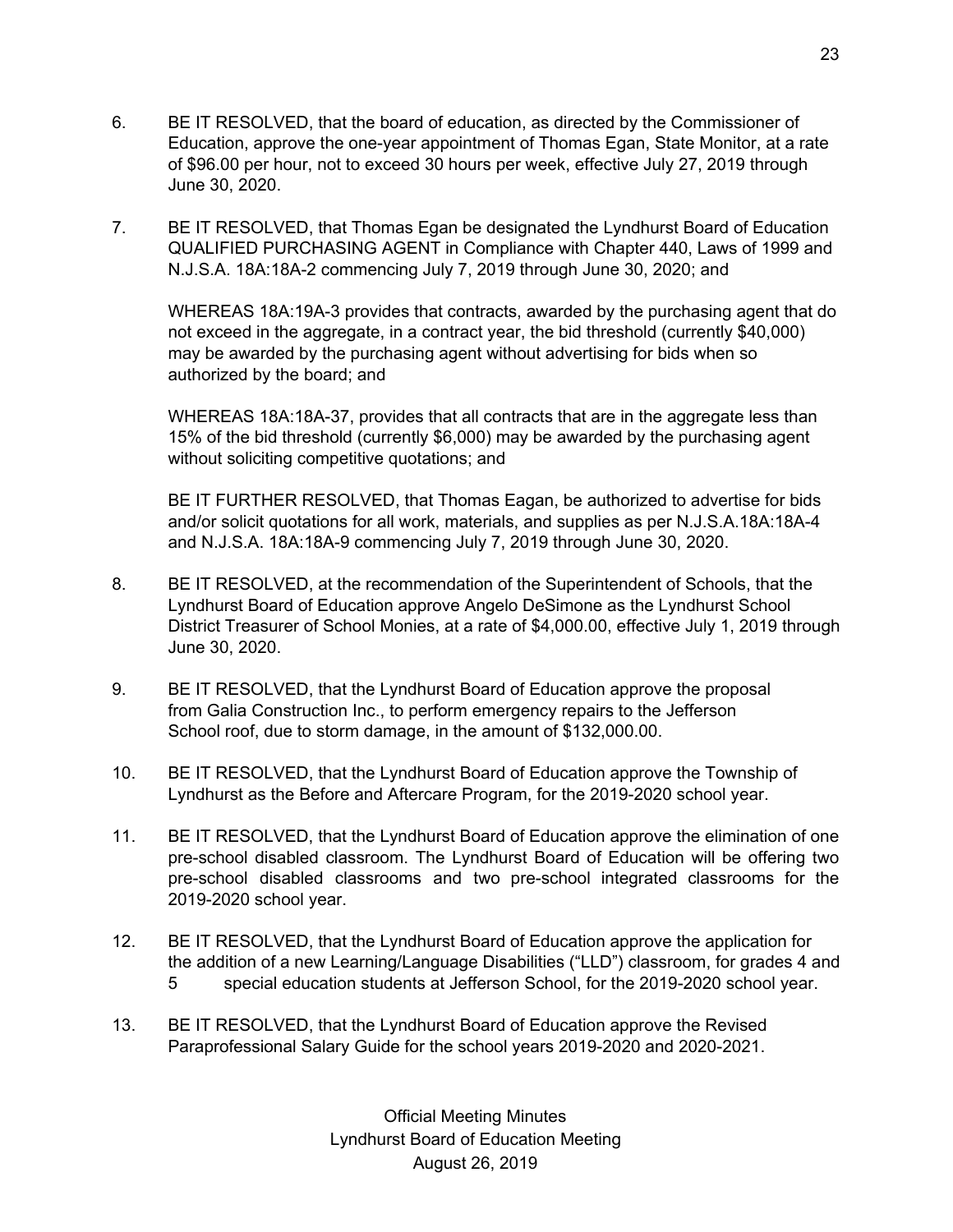- 14. BE IT RESOLVED, that the Lyndhurst Board of Education approve the Paraprofessional/Instructional Aide Evaluation for the 2019-2020 school year.
- 15. BE IT RESOLVED, that the Lyndhurst Board of Education approve the addition of a Boys' Lacrosse program, not to exceed \$12,500.00 for the 2019-2020 school year.
- 16. BE IT RESOLVED, that the Lyndhurst Board of Education approve LAX.com, NEWCO, LLC, as a vendor.
- 17. BE IT RESOLVED, that the Lyndhurst Board of Education accept a donation from Inserra Shop-Rite of Lyndhurst for a pallet of water for the Lyndhurst Eighth Grade and High School Graduations, with appreciation.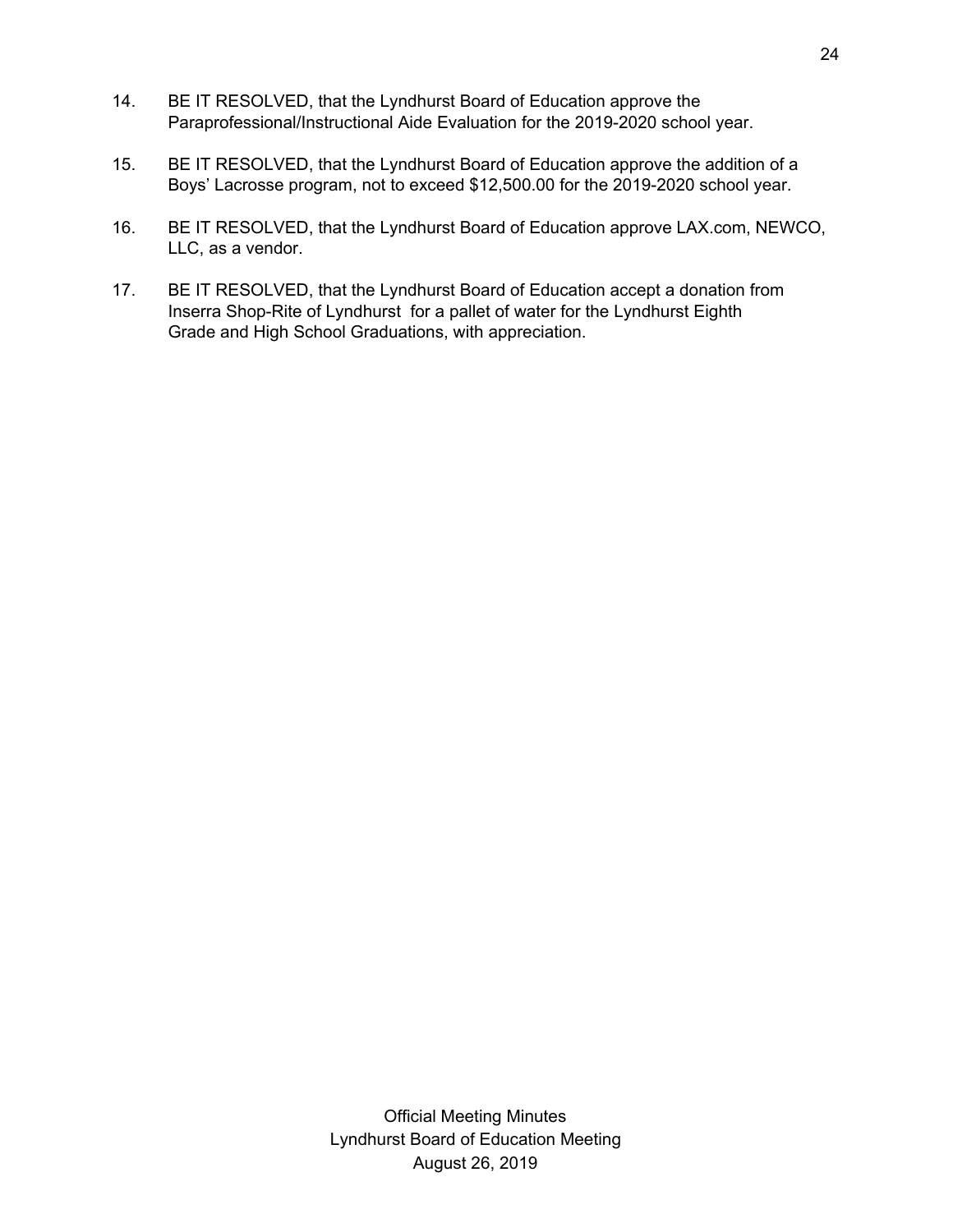# **Personnel Committee**

Any Board member who takes exception to any of the following listed actions under the category of Personnel may so indicate now and a separate motion for each of the excepted actions will be entertained.

Motion made by Frank Ferrandino seconded by Erin Keefe that the following Personnel actions of the board numbered A.1 through F.1 and G.1 through P.4 exception actions be adopted.

Roll Call: (9) Joseph Abruscato, Richard Pizzuti, Susan Alcuri, Chris Andrinopoulos, Frank Ferrandino, James Vuono, Stephen Vendola, James Donovan and Erin Keefe

Motion made by Frank Ferrandino seconded by Susan Alcuri that the following Personnel actions of the board numbered F.2 exception actions be adopted.

- Roll Call: (8) Joseph Abruscato, Richard Pizzuti, Susan Alcuri, Chris Andrinopoulos, Frank Ferrandino, James Vuono, James Donovan and Erin Keefe
- Abstain: (1) Stephen Vendola

### **A.** EMPLOYMENT

1) Mr. Anthony Grieco, Superintendent of Schools, recommends that the board of education confirm/approve the *appointments* of the following school administrators, principals, teachers, custodians and other officers and employees pursuant to N.J.S.A.18A:16-1, N.J.A.C. 23A-6.8, and Board Policies 3141 and 4125, effective through for the 2019-2020 school year, pending the results of a criminal background check:

| <b>NAME</b>   | <b>POSITION</b>                             | UPC# | <b>SALARY</b>                                                       | <b>LOCATION</b>   | <b>EFFECTIVE</b><br><b>DATE</b> |
|---------------|---------------------------------------------|------|---------------------------------------------------------------------|-------------------|---------------------------------|
| Nilsa Benitez | Payroll &<br><b>Benefits</b><br>Coordinator |      | \$57,000<br>(prorated,<br>subject to<br>pending<br>negotiations)    | Central<br>Office | 8/5/19                          |
| Michelle Orth | Computer<br>Science/Bus.<br>Teacher         |      | Step 8<br>MA<br>\$66,960<br>(subject to<br>pending<br>negotiations) | High<br>School    | 9/1/19                          |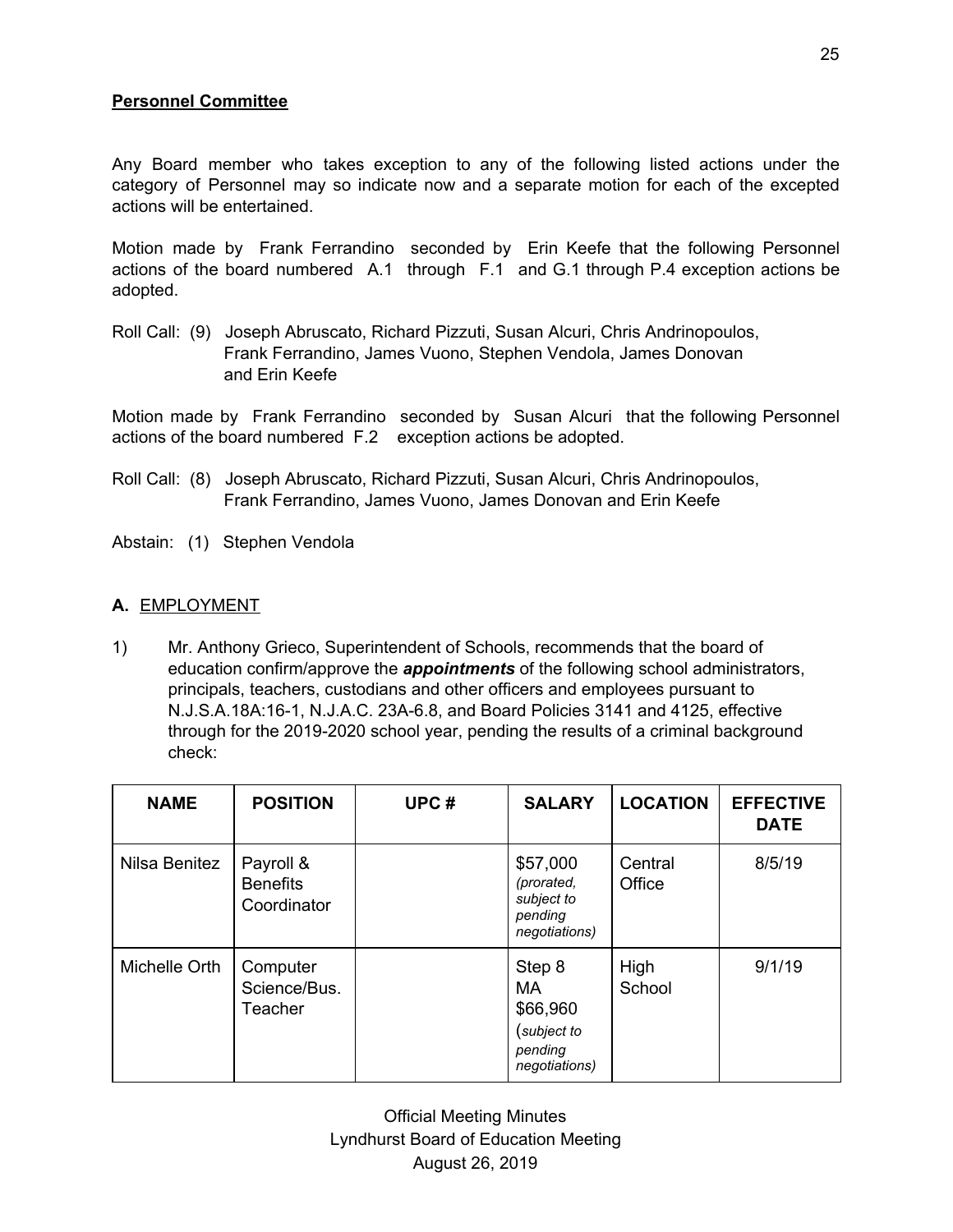| <b>Michelle</b><br>Hackett | Elementary<br>Teacher                                      | Step 1<br>BA<br>\$53,040<br>(subject to<br>pending<br>negotiations) | Franklin<br>School | 9/1/19                       |
|----------------------------|------------------------------------------------------------|---------------------------------------------------------------------|--------------------|------------------------------|
| Johanna Lutz               | Guidance<br>Counselor<br>Maternity<br>Leave<br>Replacement | \$22,000<br>(Prorated,<br>no benefits)                              | High<br>School     | 9/1/19<br>through<br>2/28/20 |
| Marc Estevez               | Substitute<br>Custodian                                    | \$14.00<br>per hour                                                 | <b>District</b>    | 7/1/19                       |
| Carlos Dorjo               | Substitute<br>Custodian                                    | \$14.00<br>per hour                                                 | <b>District</b>    | 7/1/19                       |
| <b>Tony Casella</b>        | Substitute<br>Custodian                                    | \$14.00<br>per hour                                                 | <b>District</b>    | 7/1/19                       |

### 2) **WHEREAS**, EMPLOYEE ID #4665 is employed by the Lyndhurst Board of Education (hereinafter "Board");

**IT IS HEREBY RESOLVED**, upon the recommendation of the Superintendent of Schools, that the employment and adjustment increments for EMPLOYEE ID #4665 shall be withheld for the 2020-2021 school year in accordance with the provisions of N.J.S.A. 18A:29-14; and shall not be reinstated in subsequent years except by further action of the Board; and

**BE IT FURTHER RESOLVED,** that the Superintendent is directed to provide the employee with written notice of this action and the reasons therefore within 10 days.

3) **WHEREAS,** Employee ID #4333's pay was never adjusted to represent her change from a ten (10) month supervisor to a twelve (12) month supervisor in the 2018-2019 school year; and

**WHEREAS,** a recommendation was made by the Superintendent of Schools to pay Employee ID #4333's back-pay in the amount of \$5,715.00, the difference between her salary on the ten (10) month guide, \$149,285.00, and her salary on the twelve (12) month guide, \$155,000.00; and

**WHEREAS,** a recommendation was made by the Superintendent of Schools to pay Employee ID #4333 a salary of \$155,000.00 for the 2019-2020 school year; and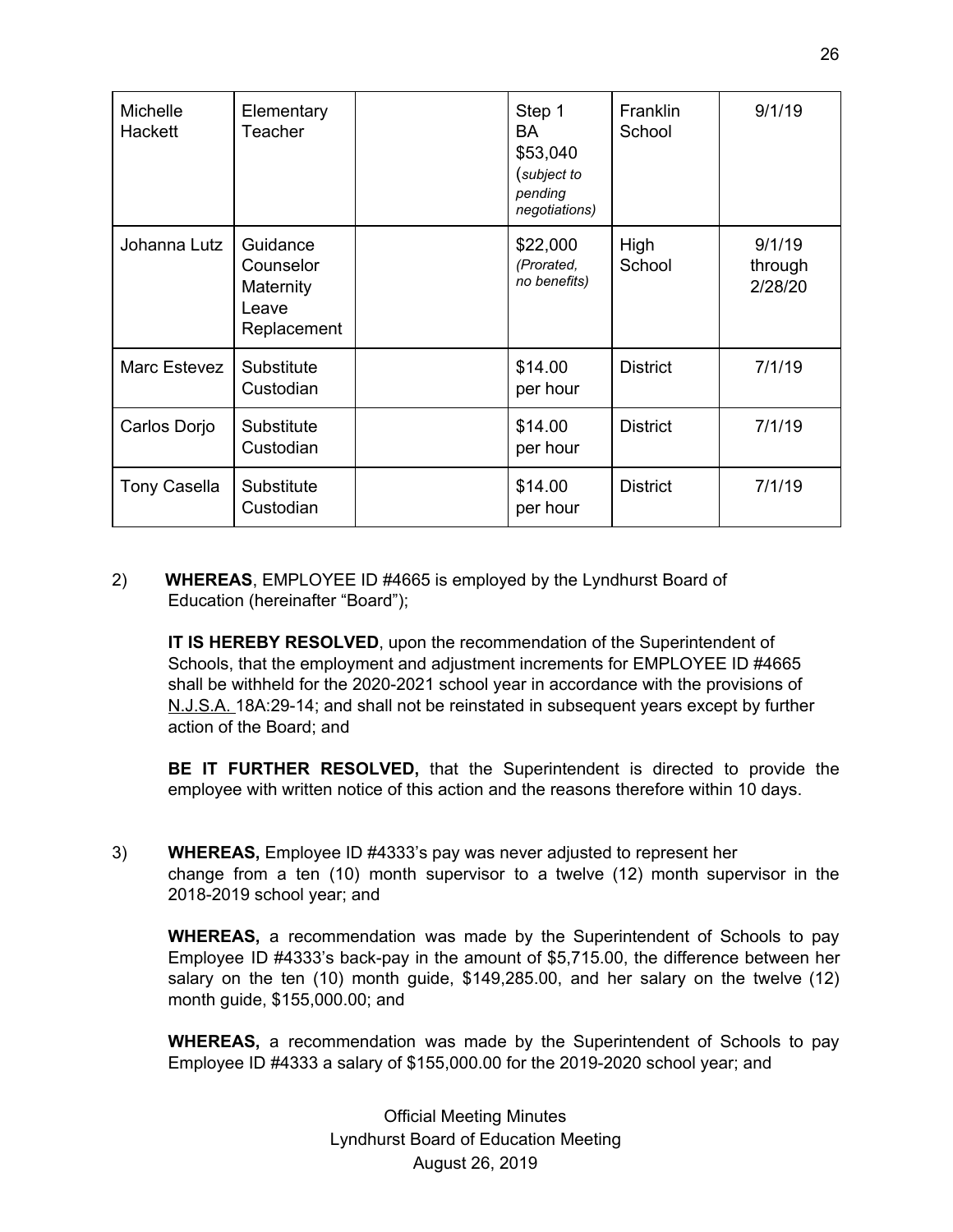**WHEREAS,** the Board has considered the recommendation of the Superintendent of Schools;

## **NOW, THEREFORE:**

**BE IT RESOLVED,** that the Board approves the recommendation of the Superintendent of Schools to redintegrate Employee ID #4333's pay from the 2018-2019 school year; and

**BE IT FURTHER RESOLVED,** that Employee ID #4333's salary for the 2019-2020 school year shall be \$155,000.00, pending negotiations.

4) **WHEREAS,** Employee ID #5253 received the incorrect pay for the 2017-2018 school year and the 2018-2019 school year; and

**WHEREAS,** a recommendation was made by the Superintendent of Schools to pay Employee ID #5253 back-pay in the amount of \$1,690.00, the difference between the salary she was paid in the 2017-2018 and \$61,690.00, the salary she should have been paid; and

**WHEREAS,** a recommendation was made by the Superintendent of Schools to pay Employee ID #5253 back-pay in the amount of \$2,595.00, the difference between the salary she was paid in the 2018-2019 school year and \$62,595.00, the salary she should have been paid; and

**WHEREAS,** the Board has considered the recommendation of the Superintendent of Schools;

#### **NOW, THEREFORE**:

**BE IT RESOLVED,** that the Board approves the recommendation of the Superintendent of Schools to redintegrate Employee ID #5253's pay from the 2017-2018 school year; and

**BE IT RESOLVED,** that the Board approves the recommendation of the Superintendent of Schools to redintegrate Employee ID #5253's pay from the 2018-2019 school year; and

**BE IT FURTHER RESOLVED,** that Employee ID #5253's salary for the 2019-2020 school year shall be \$62,595.00, pending negotiations.

5) Mr. Anthony Grieco, Superintendent of Schools, recommends that the board of education confirm/approve the *appointments* of the following school administrators, principals, teachers, custodians and other officers and employees pursuant to N.J.S.A.18A:16-1, N.J.A.C. 23A-6.8, and Board Policies 3141 and 4125, effective through for the 2019-2020 school year, pending the results of a criminal background check: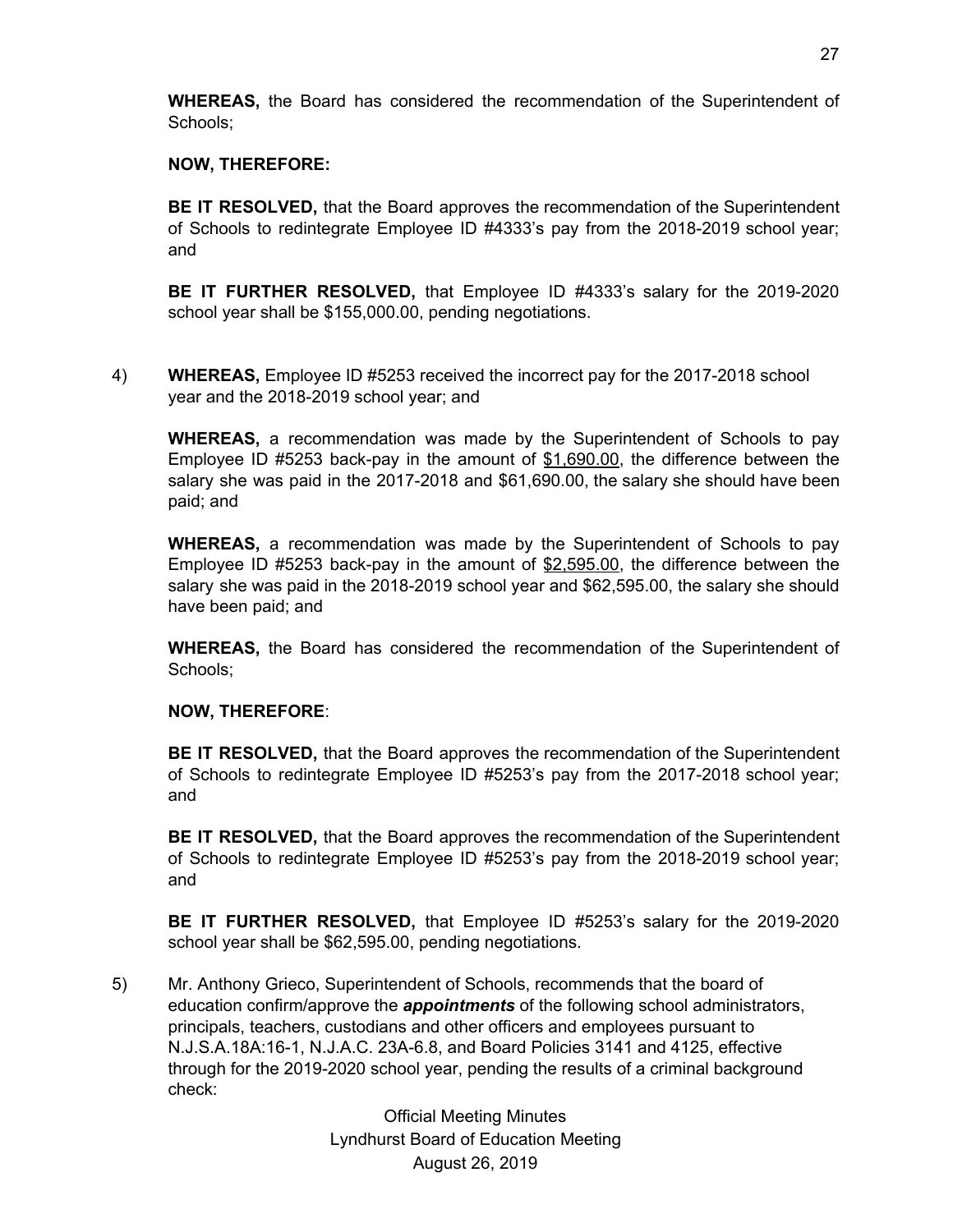| <b>NAME</b>                     | <b>POSITION</b>                           | UPC# | <b>SALARY</b>                                                    | <b>LOCATION</b> | <b>EFFECTIVE</b><br><b>DATE</b> |
|---------------------------------|-------------------------------------------|------|------------------------------------------------------------------|-----------------|---------------------------------|
| Kyle Mulligan                   | Art Teacher                               |      | BA-Step 5<br>\$54,910<br>(subject to<br>pending<br>negotiations) | K-8             | 9/1/19                          |
| Christina<br>Velante<br>Merritt | <b>School Nurse</b>                       |      | MA-Step 9<br>\$69,940<br>(subject to<br>pending<br>negotiations) | Lincoln         | 9/1/19                          |
| Jennifer<br>Sudol               | Language<br>Arts/Social<br><b>Studies</b> |      | Leave<br>Replacement<br>\$22,000<br>(Prorated,<br>no benefits)   | Lincoln         | 9/1/19<br>through<br>11/15/19   |

## **B.** RESIGNATION

.

1) Mr. Anthony Grieco, Superintendent of Schools, recommends that the board of education *accept* the following employee resignations pursuant to N.J.S.A;18A:28-8; and Board of Education Policy 3141 for the 2019-2020 school year:

| <b>NAME</b>        | <b>POSITION</b>                                   | UPC# | <b>LOCATION</b>     | <b>EFFECTIVE DATE</b>           |
|--------------------|---------------------------------------------------|------|---------------------|---------------------------------|
| Marissa<br>Kane    | Special Education<br><b>Teacher</b>               |      | Roosevelt<br>School | 9/27/19                         |
| Cynthia<br>Lisa    | Art Teacher                                       |      | Roosevelt<br>School | 9/1/19                          |
| Millisa<br>Maneiro | <b>District Aide</b>                              |      | Lincoln<br>School   | 9/1/19                          |
| Perrin Mosca       | <b>Assistant Football</b><br>Coach                |      | <b>High School</b>  | 2019-2020<br><b>School Year</b> |
| <b>Rich Tuero</b>  | <b>Girls Assistant</b><br><b>Basketball Coach</b> |      | <b>High School</b>  | 2019-2020<br><b>School Year</b> |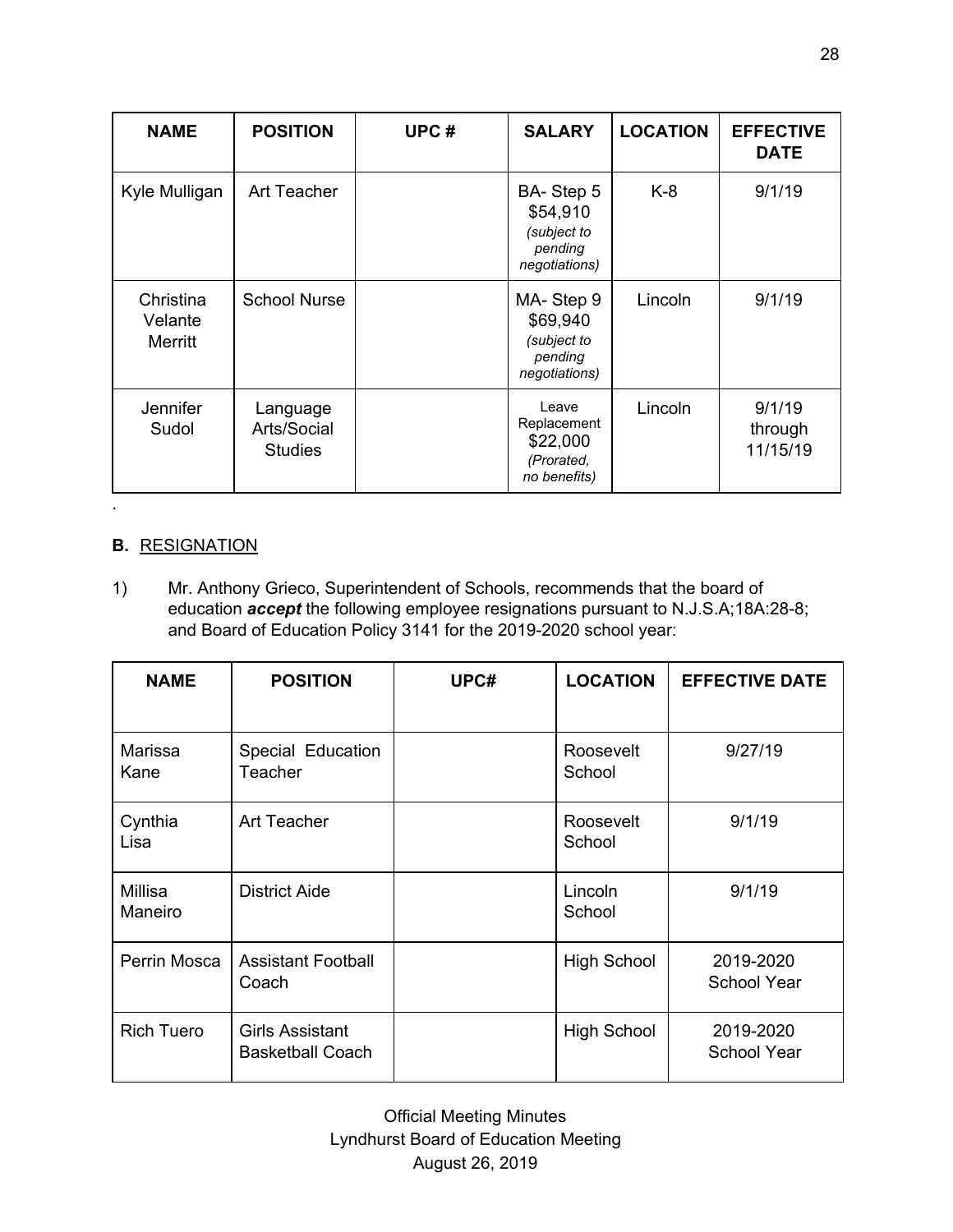# **C.** RETIREMENT

N/A

## **D.** COACHES/ADVISORS/STAFF STIPENDS

1) Mr. Anthony Grieco, Superintendent of Schools, recommends that the board of education confirm/approve the extra-curricular activity, student activity position for the 2019-2020 school year, as listed in the categories below:

| <b>NAME</b>              | <b>POSITION</b>                                      | UPC# | <b>SALARY</b>                                                                                                              | <b>LOCATION</b>                                | <b>EFFECTIVE</b><br><b>DATE</b> |
|--------------------------|------------------------------------------------------|------|----------------------------------------------------------------------------------------------------------------------------|------------------------------------------------|---------------------------------|
| <b>Thomas</b><br>Kroncke | Physical<br>Education                                |      | \$150 per day<br>(for 2 days)                                                                                              | Extended<br>Year<br>Program                    | Summer<br>2019                  |
| Dana Angelo              | <b>Art Teacher</b>                                   |      | \$150 per day<br>(for 2 days)                                                                                              | Extended<br>Year<br>Program                    | Summer<br>2019                  |
| Jennifer<br>Scardino     | Principal                                            |      | \$2,000.00<br>(Title I Funds)                                                                                              | Facilitate<br>the Summer<br>Title I<br>Program | Summer<br>2019                  |
| Danny<br><b>Kesack</b>   | Assistant<br><b>Football Coach</b>                   |      | Step 1 (subject to<br>negotiations)<br>(The sum of two<br>Step 3's will be<br>divided equally<br>amongst three<br>coaches) | <b>High School</b>                             | <b>Fall 2019</b>                |
| Lisa Picillo             | <b>Assistant Girls</b><br><b>Basketball</b><br>Coach |      | Step 1 (subject to<br>negotiations)<br>(The sum of two<br>Step 3's will be<br>divided equally<br>amongst three<br>coaches) | <b>High School</b>                             | <b>Fall 2019</b>                |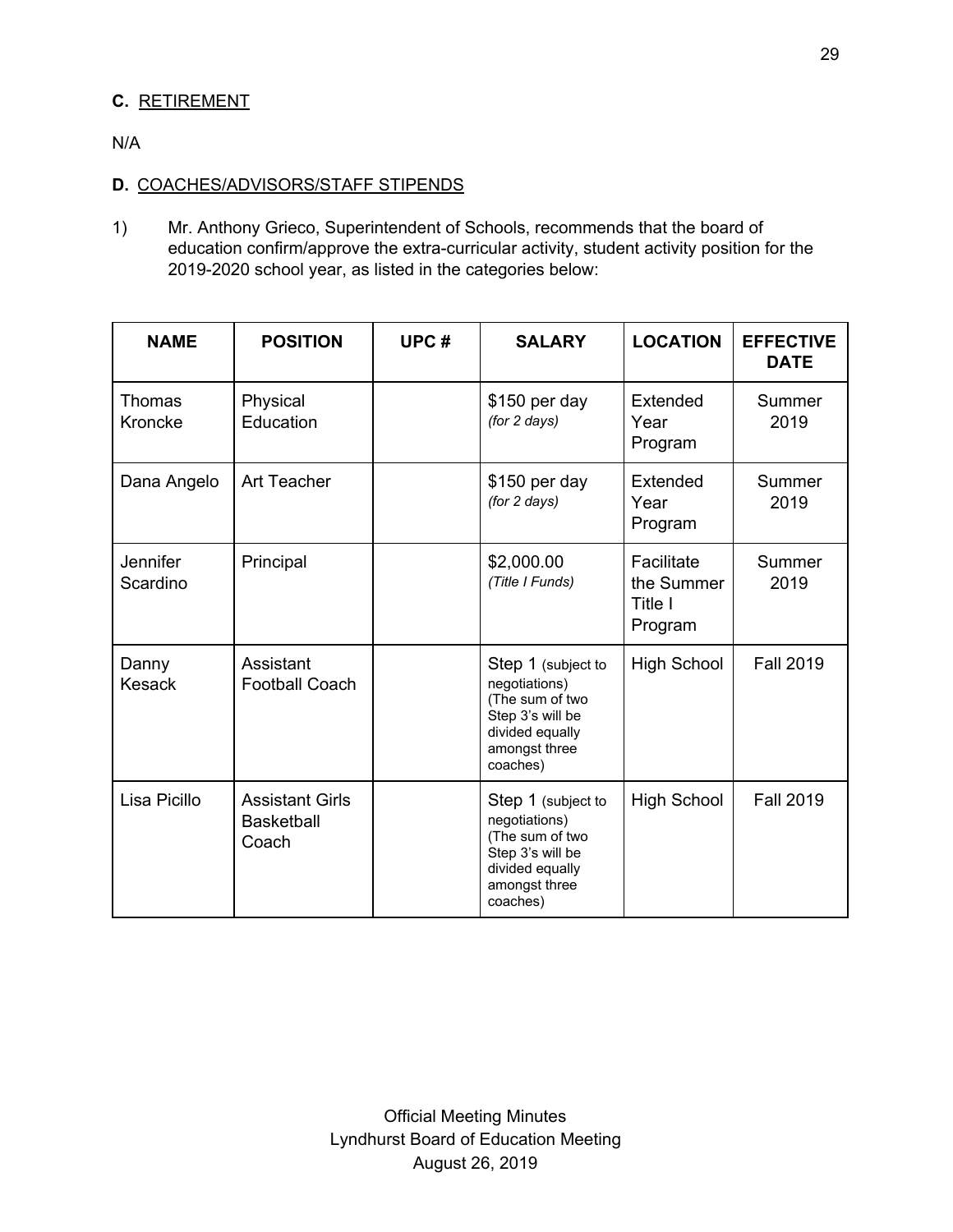# **HIGH SCHOOL STUDENT ACTIVITIES AND CLUBS ADVISORS**

| <b>NAME</b>                             | <b>POSITION</b>                              | UPC# | <b>STIPEND</b>  |
|-----------------------------------------|----------------------------------------------|------|-----------------|
| Ana Silvelo<br>Diane Jankowski          | <b>Academic Competition Advisor</b>          |      | \$2,042.00 each |
| Lindsey Almeida                         | Art Club Advisor                             |      | \$878.00        |
| Margo Rendzia<br>David Carucci          | <b>Animal Welfare Club Advisor</b>           |      | \$439.00 each   |
| Vanessa Nowinski<br>Tom Thomas          | <b>Athletic Trainer's Club Advisor</b>       |      | \$439.00 each   |
| Anne DeForge<br>Margo Rendzia           | <b>Book Club Advisor</b>                     |      | \$439.00 each   |
| Margaret Weckstein                      | <b>Computer Club Advisor</b>                 |      | \$878.00        |
| Anne DeForge<br>Margo Rendzia           | Class of 2020 Advisor                        |      | \$1,246.00 each |
| Denis Jelcic<br><b>Rich Tuero</b>       | Class of 2021 Advisor                        |      | \$1,067.50 each |
| Diana Auteri<br>Sara Fusco              | Class of 2022 Advisor                        |      | \$649.00 each   |
| Cristina Coppola                        | Class of 2023 Advisor                        |      | \$1,298.00      |
| Debbie Schiraldi<br><b>Blake Spence</b> | Debate Club Advisor                          |      | \$439.00 each   |
| Melissa Manzella                        | <b>Environmental Club Advisor</b>            |      | \$878.00        |
| Ana Silvelo<br>Diane Jankowski          | <b>Future Business Leaders</b><br>Advisor    |      | \$439.00 each   |
| Cristina Coppola                        | <b>Fall Play Director</b>                    |      | \$3,756.00      |
| <b>Jill Loeser</b>                      | <b>Fall Play Assistant Director</b>          |      | \$2,245.00      |
| <b>Thomas Rowland</b><br>James Chwalyk  | <b>Frisbee Club Advisor</b>                  |      | \$439.00 each   |
| Debbie Schiraldi<br><b>Blake Spence</b> | <b>Gay Straight Alliance Club</b><br>Advisor |      | \$439.00 each   |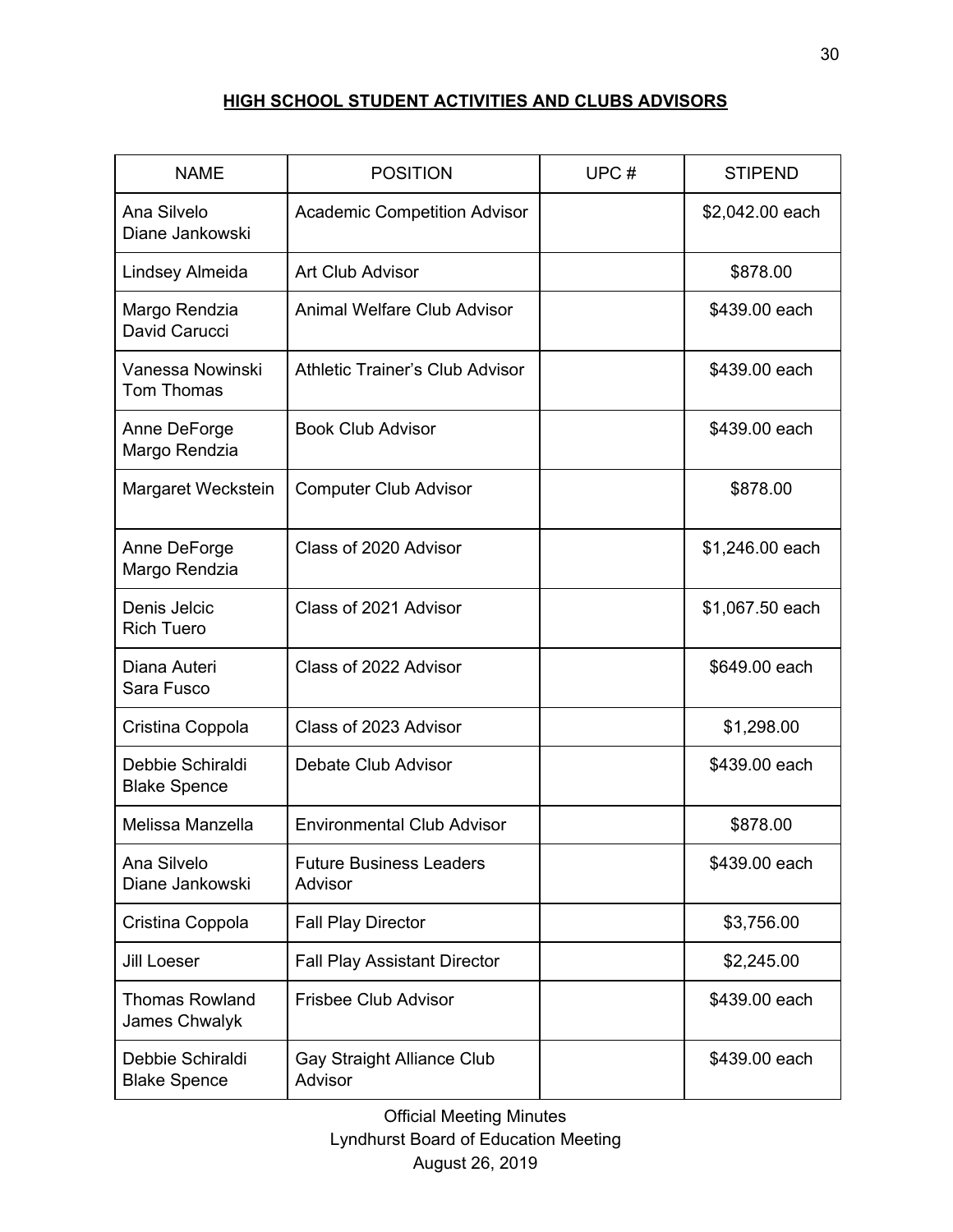| <b>Nick Dellosa</b>                    | <b>High School Band Director</b>                   | \$2,272.00      |
|----------------------------------------|----------------------------------------------------|-----------------|
| Elena Wise                             | <b>High School Chorus Director</b>                 | \$1,177.00      |
| Karina Veiga                           | <b>International Culture Club</b>                  | \$878.00        |
| Mauro Raguseo<br>Marcella Clatworthy   | <b>Italian Club</b>                                | \$439.00 each   |
| Tanya Pastor                           | <b>Lighthouse Student</b><br>Newspaper             | \$1,000.00      |
| <b>Nick Dellosa</b>                    | <b>Marching Band Master</b>                        | \$7,505.00      |
| James Chwalyk                          | Marching Band Master Asst.                         | \$3,966.00      |
| Gina DiMaggio                          | Marching Flag Squad Advisor                        | \$2,520.00      |
| <b>Connor Coffey</b>                   | Marching Band Field Instructor                     | \$2,520.00      |
| Gina DiMaggio                          | <b>Mock Trial Advisor</b>                          | \$2,600.00      |
| <b>Cheryl Ruiz</b>                     | <b>Musical Director</b>                            | \$4,222.00      |
| Elena Wise                             | <b>Musical Assistant, Vocal</b><br><b>Director</b> | \$3,534.00      |
| Joseph Sapone                          | <b>Musical Scenery Director</b>                    | \$2,700.00      |
| <b>Nick Dellosa</b>                    | <b>Musical Pit Director</b>                        | \$2,847.00      |
| Brian Lang                             | Musical Publicity and<br><b>Costume Director</b>   | \$2,847.00      |
| Sarah Smietana<br>Melissa Manzella     | <b>National Honor Society</b>                      | \$1,067.50 each |
| <b>Andrew Gorman</b><br>Kim Huntington | <b>Robotics Advisor</b>                            | \$439.00 each   |
| Margaret Weckstein                     | <b>School Store Advisor</b>                        | \$878.00        |
| Sean Frew                              | <b>Student Government Advisor</b>                  | \$2,371.00      |
| <b>Patrick Newman</b>                  | <b>Tech Club Advisor</b>                           | \$878.00        |
| <b>Patrick Newman</b>                  | <b>Technical Advisor, District</b>                 | \$9,418.00      |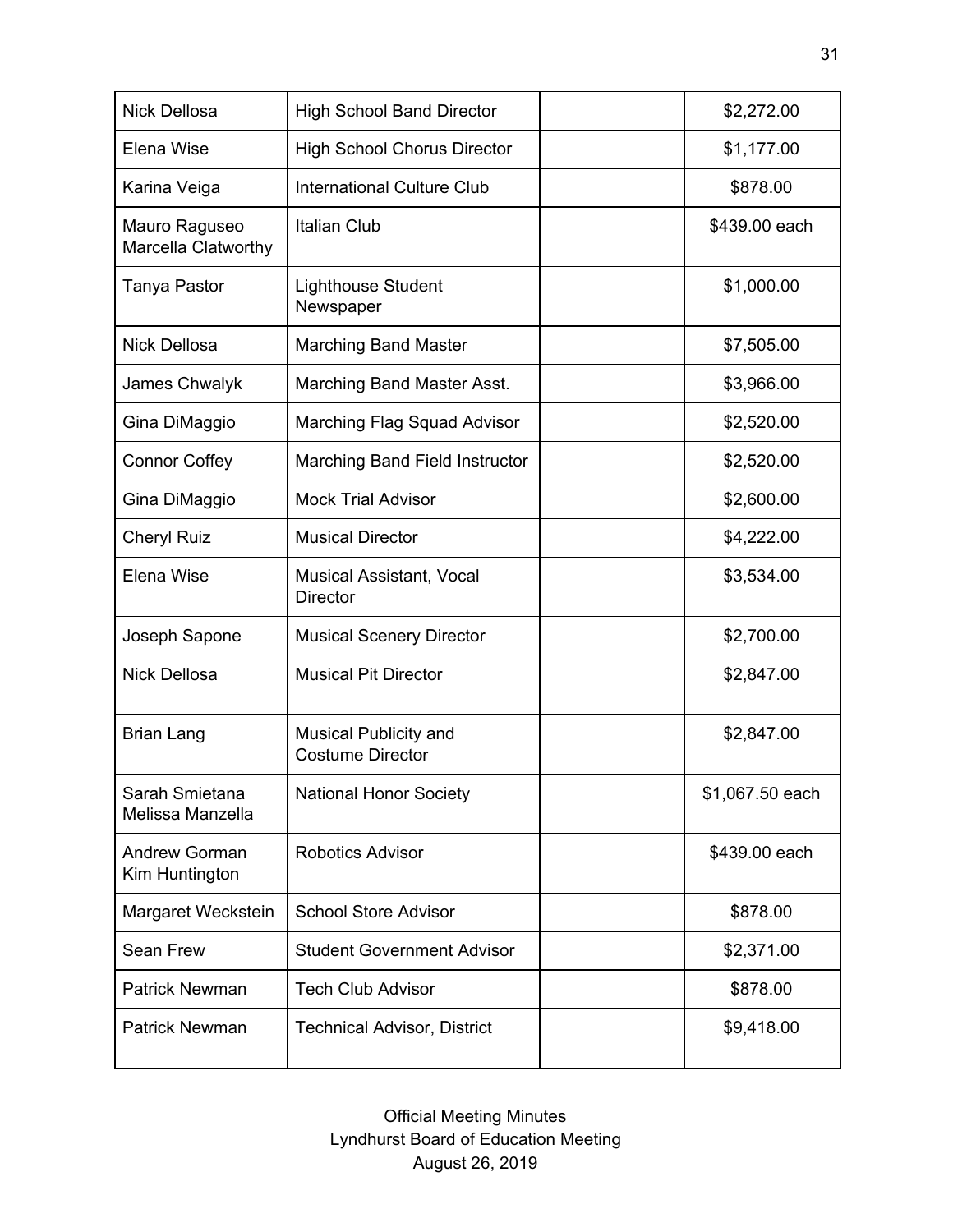| Mauro Raguseo<br>Maria Rojas             | World Language Honor<br>Society | \$1,067.50 each |
|------------------------------------------|---------------------------------|-----------------|
| <b>Emily Ringen</b><br><b>Rich Tuero</b> | 9th & 10th Grade Honors Club    | \$439.00 each   |
| Ana Silvelo<br>Melissa Auteri            | Yearbook                        | \$3,949.50 each |

# **E.** APPOINTMENT OF AIDES

1) Mr. Anthony Grieco, Superintendent of Schools, recommends that the board of education confirm/approve the *appointment* of the following aides pursuant to N.J.S.A.18A:16-1 and Board Policy 4125, effective for the 2019-2020 school year, pending the results of a criminal background check:

| <b>NAME</b>                | <b>POSITION</b>          | UPC# | <b>SALARY</b>                                                          | <b>LOCATION</b>      | <b>EFFECTIVE</b><br><b>DATE</b> |
|----------------------------|--------------------------|------|------------------------------------------------------------------------|----------------------|---------------------------------|
| Marcella<br>Kartanowicz    | Aide                     |      | \$15,000.00<br>$+ $2,000.00$<br>stipend for<br>the ABA<br><b>Class</b> | Washington<br>School | 9/4/2019                        |
| Yamilene<br><b>Barrera</b> | Paraprofessional<br>Aide |      | \$17,000.00<br>$+$ \$2,000.00<br>stipend for<br>the ABA<br>Class       | Washington<br>School | 9/1/19                          |
| Christina<br>Vasiliou      | Paraprofessional<br>Aide |      | \$17,000.00<br>$+$ \$2,000.00<br>stipend for<br>the ABA<br>Class       | Community<br>School  | 9/1/19                          |
| Dan Kesack                 | Paraprofessional<br>Aide |      | \$17,000.00                                                            | High<br>School       | 9/1/19                          |
| Alissa Guerra              | Paraprofessional<br>Aide |      | \$17,000.00                                                            | Lincoln School       | 9/1/19                          |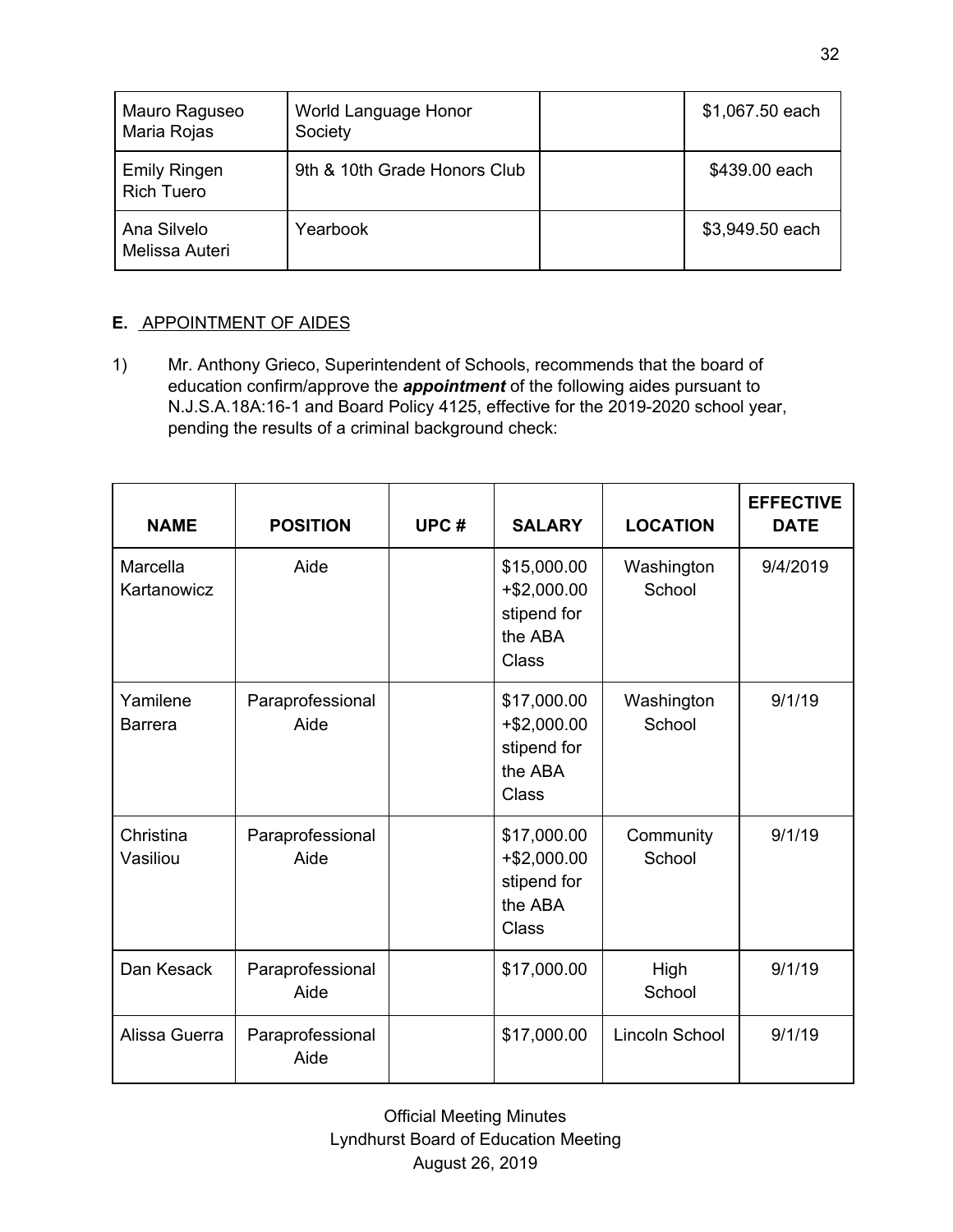| Lori Rodimer             | <b>Breakfast</b><br>Captain     | \$12.50<br>(Hour)                                                      | Roosevelt<br>School | 9/1/19 |
|--------------------------|---------------------------------|------------------------------------------------------------------------|---------------------|--------|
| Carla Rueda              | Lunch Aide &<br><b>Bus Aide</b> | \$10.50<br>(Hour)                                                      | <b>District</b>     | 9/1/19 |
| Jeanne<br><b>McGuire</b> | <b>Bus Aide</b>                 | \$11.50<br>(Hour)                                                      | <b>District</b>     | 9/1/19 |
| Johnna<br>Garlepp        | <b>Bus Aide</b>                 | \$14.50<br>(Hour)                                                      | <b>District</b>     | 9/1/19 |
| <b>Judy Tunnell</b>      | <b>Bus Aide</b>                 | \$19.87<br>(Hour)<br>Salary \$20,000<br>year* teacher<br>aide/bus aide | <b>District</b>     | 9/1/19 |
| Dana Vigna               | <b>Bus Aide</b>                 | \$17.39<br>(Hour)<br>Salary \$17,500<br>year* teacher<br>aide/bus aide | <b>District</b>     | 9/1/19 |
| Gemma<br>Cerbo           | <b>Bus Aide</b>                 | \$10.50<br>(Hour)                                                      | <b>District</b>     | 9/1/19 |
| Marsha<br>Perrotta       | <b>Bus Aide</b>                 | \$10.50<br>(Hour)                                                      | <b>District</b>     | 9/1/19 |

# **F.** SUBSTITUTES

1) Mr. Anthony Grieco, Superintendent of Schools, recommends that the board of education confirm/approve the *appointment* of the following substitutes for the 2019-2020 school year, pending the results of a criminal background check:

Michelle Alfano **Angelina Lusto** Joseph Shinnick Norilynne Witt Giuseppe Pollicino<br>
Sonia Silvestre 
Sonia Silvestre

Tuanne Wagner

Luanne Wagner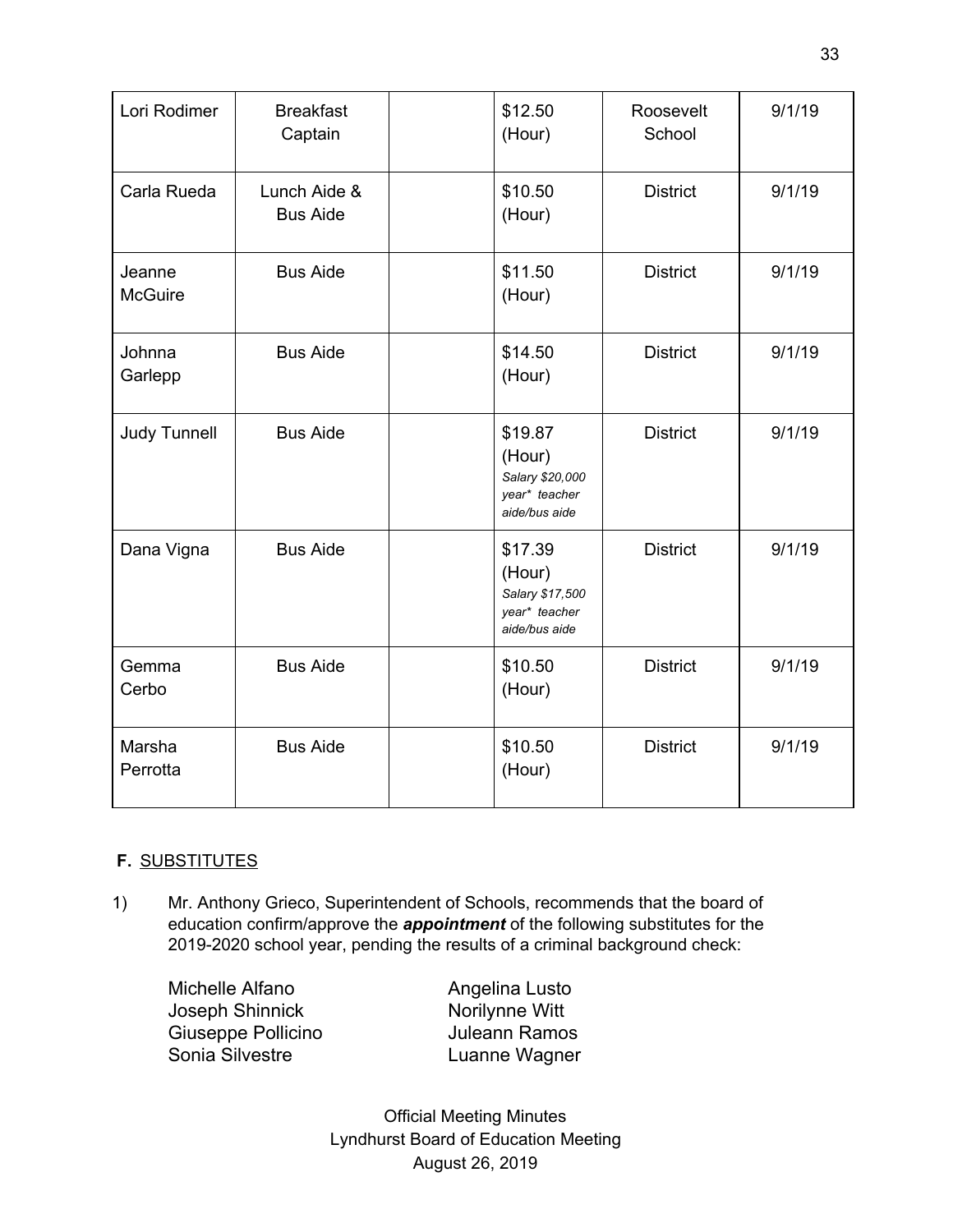Deborah Milovic - Substitute secretary, substitute lunch aide, substitute bus aide Norilynne Witt - Substitute secretary, substitute lunch aide, substitute bus aide, watchperson

2) Mr. Anthony Grieco, Superintendent of Schools, recommends that the board of education confirm/approve the *re*-*appointment* of the following substitutes for the 2019-2020 school year:

Joanne Catapano - Substitute Secretary Maria Kelly - Substitute Secretary Leeana Sauser - Substitute Secretary

Bill Caffrey - Substitute Bus Driver Lydia Perez - Substitute Bus Driver

Monica Sawires - Substitute Bus Aide

Anna Alberga-Ghione - Substitute Nurse Melissa Cobos - Substitute Nurse Alice Fiedler - Substitute Nurse Janet Ricigliano - Substitute Nurse Susan Robe - Substitute Nurse Arlene Sullivan - Substitute Nurse

| Accordino, Nicole      | Lutz-Geib, Joanne   |
|------------------------|---------------------|
| Adamo, Susan           | Marinelli, Rianna   |
| Alfano, Michelle       | Masoud, Christina   |
| Canarte, Adrian        | Mittal, Monika      |
| D'Amico, Kristen       | Mohamed, Shrook     |
| De Luca, Lori          | Pascale, Valentina  |
| DeGennaro, Salvatore   | Peeters, Patricia   |
| DiGenio, Natasha       | Perez, Stephanie    |
| Disbrow, Alexis        | Pollicino, Giuseppe |
| Duran, Charlsey        | Pravetz, Debra      |
| Echevarria, Lauren     | Reznicow, Helene    |
| Faragalla, Manal       | Rigano, Anthony     |
| Ghoprial, Gehan        | Sac, Daisy          |
| Graw, Gianna           | Sadek, Mervat       |
| Hana, Lilian           | Silvestri, Alicia   |
| Hayes, Michael         | Summers, Peter      |
| Jahrling, Olimpia      | Tripathi, Renuka    |
| Jasinski, Jamie        | Uykan, Patty        |
| Jover, Grisel          | Van Rye, Kenneth    |
| Kalyani, Hetal         | Vazquez, Enid       |
| Karim, Sherouk         | Vendola, Natalie    |
| Klecak, William        | Villa, Stephany     |
| Liaci, Tori            | Violante, Constance |
| Lind, Phyllis          | Wilson, Frank       |
| Lombardozzi, Gabriella | Wood, Mary          |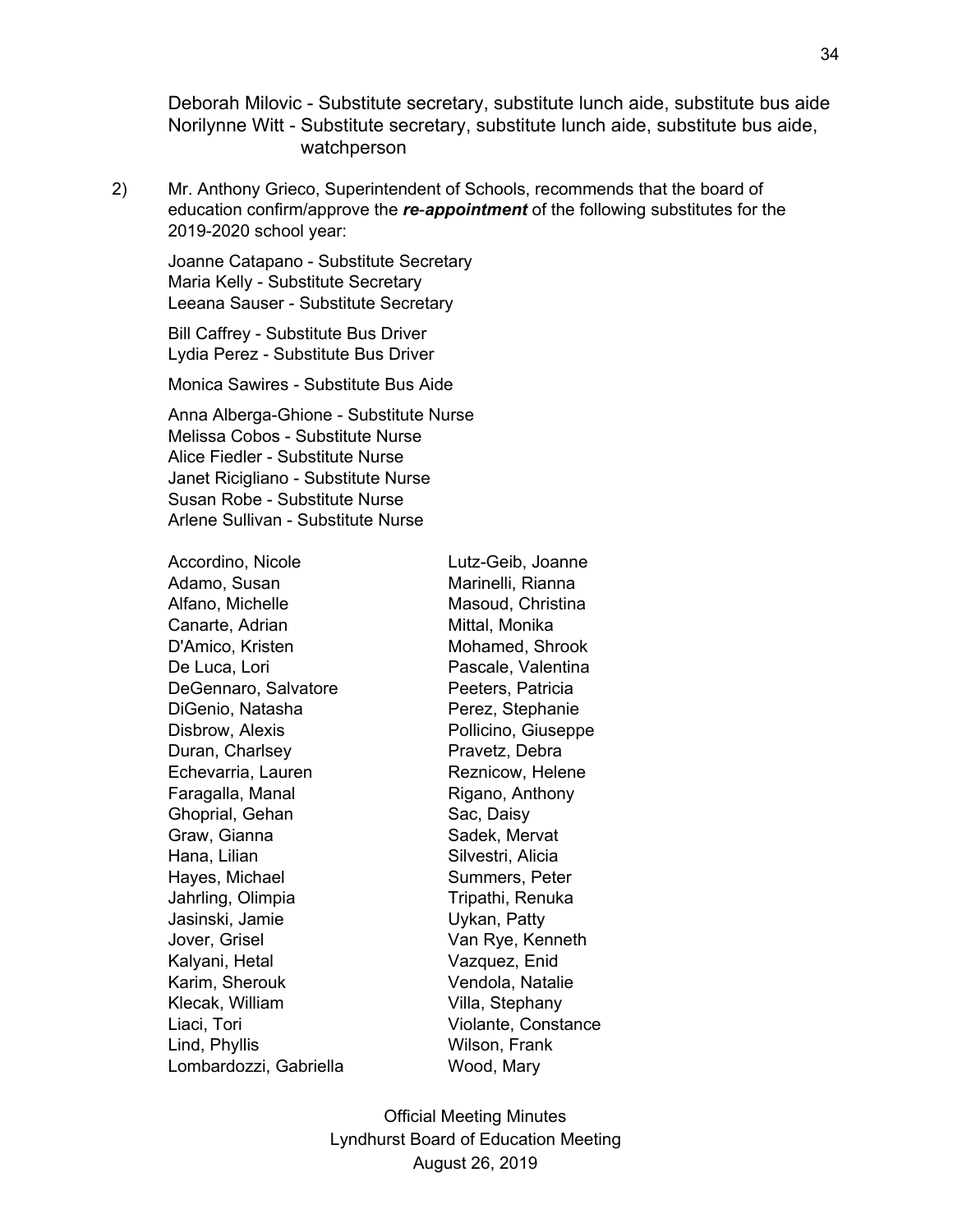3) Mr. Anthony Grieco, Superintendent of Schools, recommends that the board of education *confirm/approve* a substitute secretary pay rate of \$12.00 per hour for the 2019-2020 school year.

# **G.** TRANSFER

1) Mr. Anthony Grieco, Superintendent of Schools, recommends that the board of education confirm/approve the *staff matrix/transfers* of the following school administrators, principals, teachers, custodians and other officers and employees pursuant to N.J.S.A.18A:16-1, for the 2019-2020: (as submitted).

# **H.** MOVEMENT ON GUIDE/SALARY ADJUSTMENT

1) Mr. Anthony Grieco, Superintendent of Schools, recommends that the board of education confirm/approve the *movement on guide* for the following school administrators, principals, teachers, custodians and other officers and employees pursuant to N.J.S.A.18A:16-1 and 18A:29-13 and local contractual agreement:

| <b>Name</b>          | <b>Current</b><br><b>Step</b><br>2018-19 | <b>Proposed</b><br><b>Step</b><br>*Subject to<br>pending<br>negotiations | Location             | <b>Effective</b> |
|----------------------|------------------------------------------|--------------------------------------------------------------------------|----------------------|------------------|
| Steven Arrigoitia    | Step 7<br>MA<br>\$64,310                 | Step 7<br>$MA + 30$<br>\$68,310                                          | Lincoln<br>School    | 9/1/19           |
| Alyssa Bennett       | Step 2<br>BA +30<br>\$56,840             | Step 2<br>MA<br>\$60,840                                                 | Washington<br>School | 9/1/19           |
| Megan Branagh        | Step 4<br>МA<br>\$61,640                 | Step 4<br>MA +45<br>\$69,640                                             | Community<br>School  | 9/1/19           |
| Jessica Burns        | Step 7<br><b>MA</b><br>\$64,310          | Step 7<br>MA +45<br>\$72,310                                             | High<br>School       | 9/1/19           |
| <b>Casey Chelius</b> | Step 3<br><b>BA</b><br>\$53,840          | Step 3<br>BA +30<br>\$57,240                                             | Jefferson<br>School  | 9/1/19           |
| Maria Fagan          | Step 6<br>MA<br>\$63,310                 | Step 6<br>MA +45<br>\$71,310                                             | Franklin<br>School   | 9/1/19           |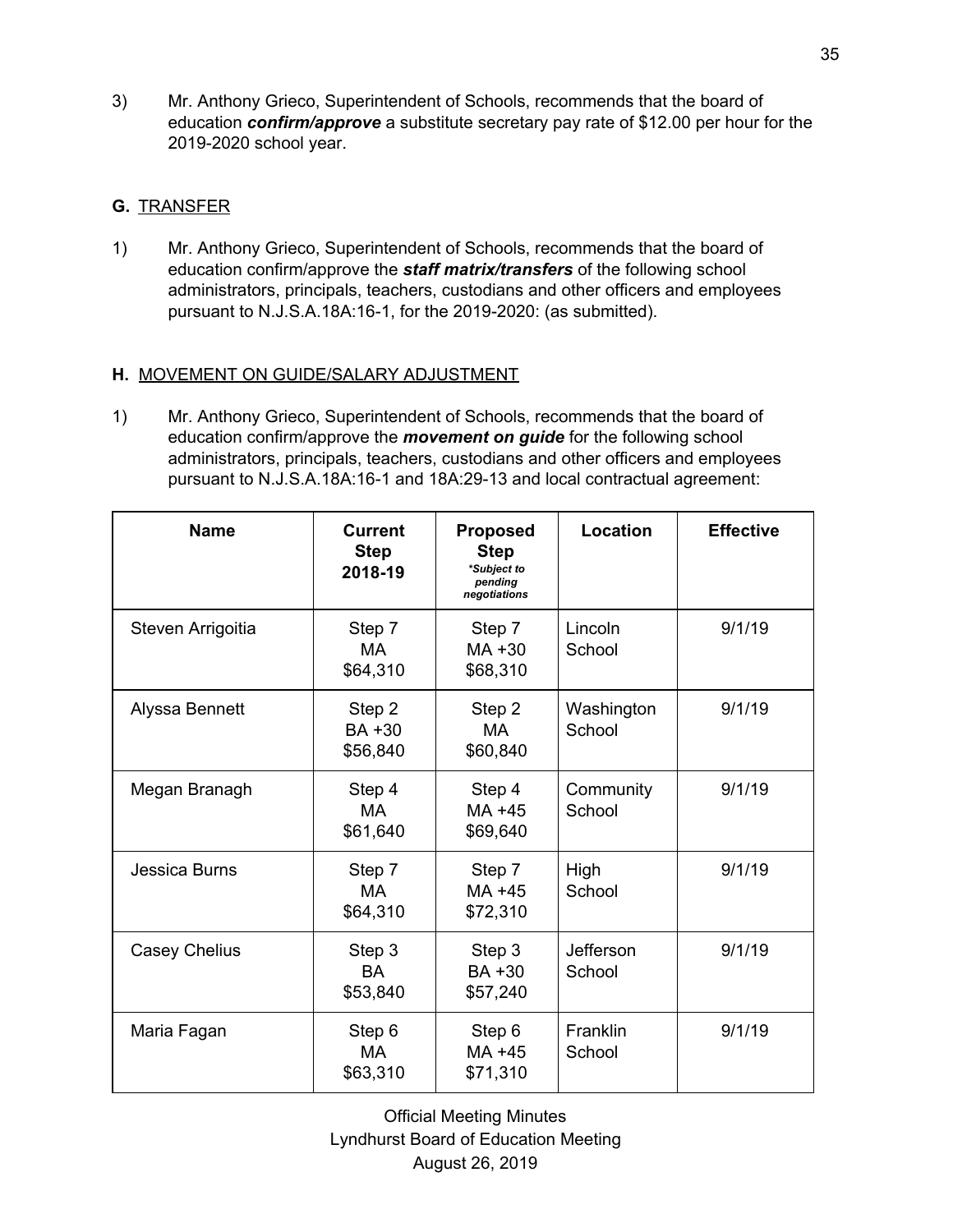| Sean Frew                        | Step 12<br><b>BA</b><br>\$69,100    | Step 12<br><b>MA</b><br>\$76,500 | High<br>School       | 9/1/19 |
|----------------------------------|-------------------------------------|----------------------------------|----------------------|--------|
| Christopher Imbriaco             | Step 5<br><b>BA</b><br>\$54,910     | Step 5<br>BA +30<br>\$58,310     | Roosevelt<br>School  | 9/1/19 |
| <b>Taryn Paglio</b>              | Step 12<br><b>BA+30</b><br>\$72,500 | Step 12<br><b>MA</b><br>\$76,500 | Memorial<br>Campus   | 9/1/19 |
| <b>Michele</b><br>Porta-Cisneros | Step 2<br><b>BA</b><br>\$53,440     | Step 2<br><b>MA</b><br>\$60,840  | Lincoln<br>School    | 9/1/19 |
| Mauro Raguseo                    | Step 6<br>MA +30<br>\$67,310        | Step 6<br>MA +45<br>\$71,310     | High<br>School       | 9/1/19 |
| Maria Rojas                      | Step 17<br><b>MA</b><br>\$92,020    | Step 17<br>MA +30<br>\$96,020    | High<br>School       | 9/1/19 |
| <b>Thomas Rowland</b>            | Step 7<br><b>MA</b><br>\$64,310     | Step 7<br>MA +30<br>\$68,310     | High<br>School       | 9/1/19 |
| Keri Ryan                        | Step 4<br><b>BA</b><br>\$54,240     | Step 4<br><b>MA</b><br>\$61,640  | Washington<br>School | 9/1/19 |
| Deborah Schiraldi                | Step 5<br><b>BA</b><br>\$54,910     | Step 5<br>MA<br>\$62,310         | High<br>School       | 9/1/19 |
| Dawn Spiro-Egbert                | Step 7<br>MA +30<br>\$68,310        | Step 7<br>MA +45<br>\$72,310     | Lincoln<br>School    | 9/1/19 |

# **I.** VOLUNTEER

1) Mr. Anthony Grieco, Superintendent of Schools, recommends that the board of education confirm/approve the *appointment* of the following volunteers for the 2019-2020 school year, pending results of fingerprint check: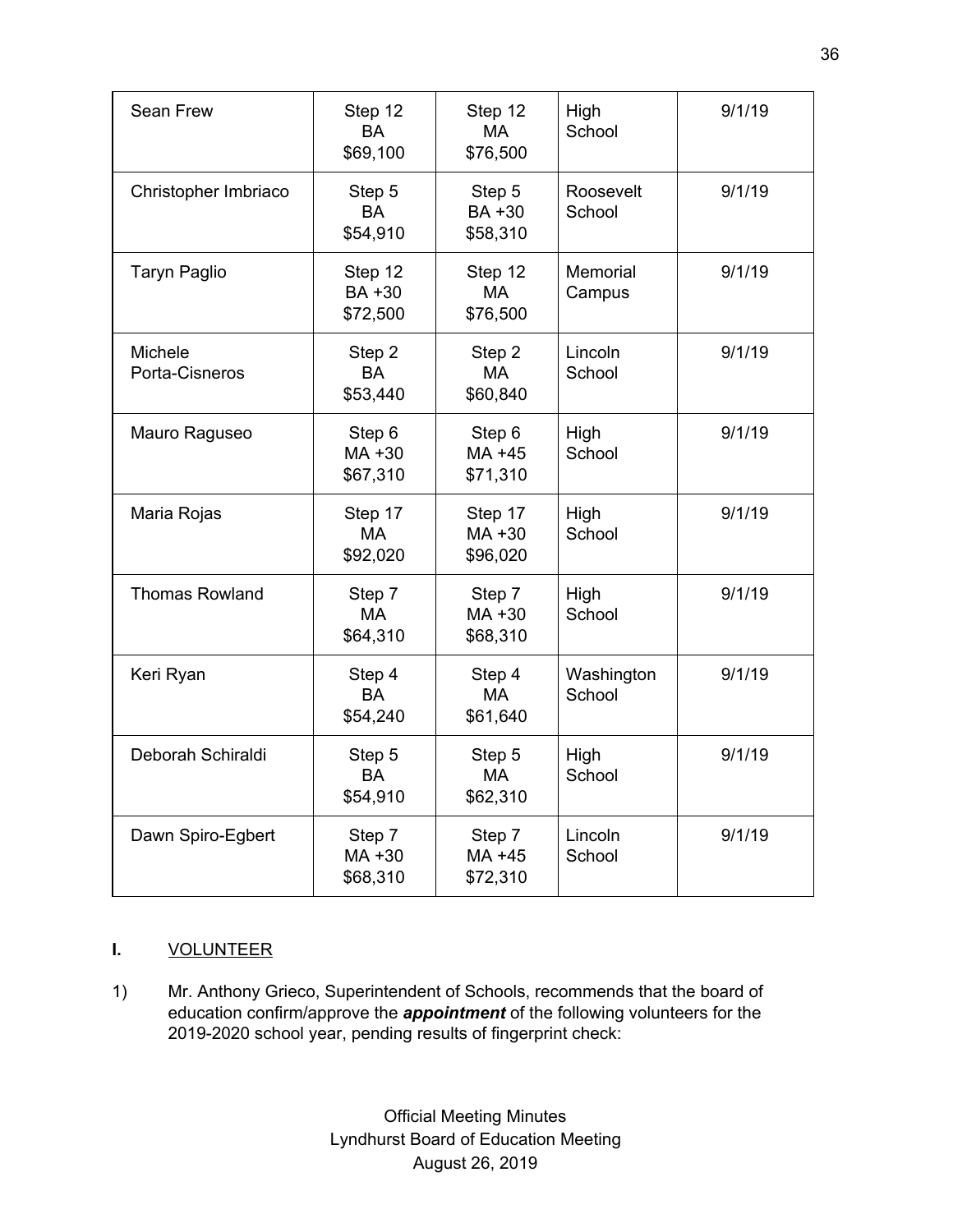| <b>Name</b>              | <b>Position</b>                                  | <b>Location</b>    | <b>Effective</b>    |
|--------------------------|--------------------------------------------------|--------------------|---------------------|
| James Walker             | <b>Football Athletic</b><br>Paraprofessional     | <b>High School</b> | 2019-2020<br>Season |
| <b>Mike Failace</b>      | <b>Football Athletic</b><br>Paraprofessional     | High School        | 2019-2020<br>Season |
| <b>Matthew DeMarco</b>   | <b>Football Athletic</b><br>Paraprofessional     | <b>High School</b> | 2019-2020<br>Season |
| Stephen Morinho          | <b>Football Athletic</b><br>Paraprofessional     | <b>High School</b> | 2019-2020<br>Season |
| Tom Bannon               | <b>Volunteer Football Coach</b>                  | <b>High School</b> | 2019-2020<br>Season |
| Tom Shoebridge           | <b>Volunteer Football Coach</b>                  | <b>High School</b> | 2019-2020<br>Season |
| Paul Metzinger           | <b>Volunteer Football Coach</b>                  | <b>High School</b> | 2019-2020<br>Season |
| Danny Kesack             | <b>Football Athletic</b><br>Paraprofessional     | <b>High School</b> | 2019-2020<br>Season |
| <b>Eddie Tuero</b>       | <b>Football Athletic</b><br>Paraprofessional     | <b>High School</b> | 2019-2020<br>Season |
| Michael D'Errico         | <b>Football Athletic</b><br>Paraprofessional     | <b>High School</b> | 2019-2020<br>Season |
| <b>Brian Doyle</b>       | <b>Football Athletic</b><br>Paraprofessional     | <b>High School</b> | 2019-2020<br>Season |
| Joe Vastola              | <b>Volunteer Football Coach</b>                  | <b>High School</b> | 2019-2020<br>Season |
| Adrian Baranowski        | <b>Boys Soccer Athletic</b><br>Paraprofessional  | <b>High School</b> | 2019-2020<br>Season |
| <b>Andrew Cosman</b>     | <b>Boys Soccer Athletic</b><br>Paraprofessional  | <b>High School</b> | 2019-2020<br>Season |
| <b>Brittany Ferreira</b> | <b>Girls Soccer Athletic</b><br>Paraprofessional | <b>High School</b> | 2019-2020<br>Season |
| <b>Mehmet Guvener</b>    | <b>Girls Soccer Athletic</b><br>Paraprofessional | <b>High School</b> | 2019-2020<br>Season |

Official Meeting Minutes

Lyndhurst Board of Education Meeting August 26, 2019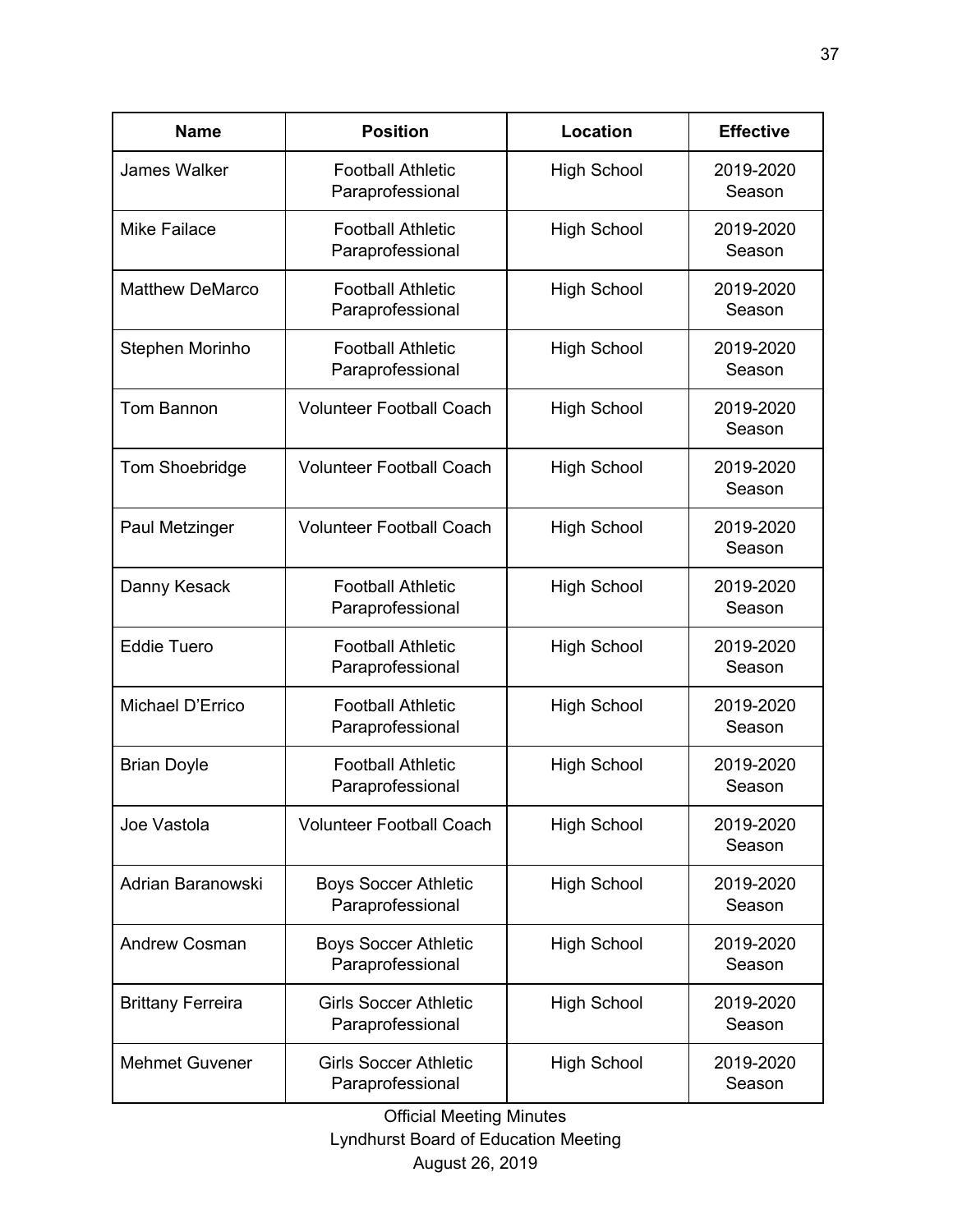| Jessica Carroll         | <b>Volunteer Girls</b><br>Soccer Coach            | <b>High School</b> | 2019-2020<br>Season |
|-------------------------|---------------------------------------------------|--------------------|---------------------|
| Anthony Giaquinto       | <b>Girls Soccer Athletic</b><br>Paraprofessional  | <b>High School</b> | 2019-2020<br>Season |
| Jaclynn Geitz           | <b>Volunteer Cross Country</b><br>Coach           | <b>High School</b> | 2019-2020<br>Season |
| <b>Isaiah Aviles</b>    | <b>Cross Country Athletic</b><br>Paraprofessional | <b>High School</b> | 2019-2020<br>Season |
| Sgt. Steve<br>Passamano | <b>Law Enforcement Club</b><br>(New)              | <b>High School</b> | 2019-2020           |

# **J.** FMLA/MATERNITY LEAVE/LEAVE OF ABSENCE

| <b>NAME</b>          | <b>SCHOOL</b>      | <b>POSITION</b>                        | <b>FROM</b>                                                                                                               | TO.     |
|----------------------|--------------------|----------------------------------------|---------------------------------------------------------------------------------------------------------------------------|---------|
| Dawn<br>Spiro-Egbert | Lincoln School     | 6th & 7th Grade<br><b>Math Teacher</b> | 9/9/19<br>Sick days<br>9/9/19-9/20/19<br>Accumulated sick days<br>9/23/19-12/12/19<br>FMLA 12/13/19-1/31/20<br>RTW 2/3/20 | 1/31/20 |
| Casey Paluzzi        | <b>High School</b> | Resource<br>Teacher                    | Maternity<br>Extension<br>FMLA 9/3/19-10/3/19<br>RTW 10/4/19                                                              | 10/3/19 |

# **K.** WORKSHOP/TRAINING

1) Mr. Anthony Grieco, Superintendent of Schools, recommends that the board of education confirm/approve the following request for the 2019-2020 school year, for the following employees to attend workshops:

| <b>NAME</b>      | <b>POSITION</b>               | <b>DATE</b>         | <b>SUB</b><br>REQ. | <b>ACTIVITY</b>                                                              | LOCATION             | COST                                                           |
|------------------|-------------------------------|---------------------|--------------------|------------------------------------------------------------------------------|----------------------|----------------------------------------------------------------|
| Gina<br>DiMaggio | <b>HS-ELA 7-12</b><br>Teacher | 7/15/19             | <b>No</b>          | AP English Literature<br>Workshop                                            | Basking<br>Ridge, NJ | Registration-FY 2020<br><b>Title II ESEA Grant</b><br>\$125.00 |
| Tanya<br>Pastor  | ELA-7-12                      | 7/21/19-<br>7/27/19 | <b>No</b>          | From Immigrant to<br>Citizen: Asian Pacific<br>Americans in the<br>Northwest | Seattle, WA          | N/C                                                            |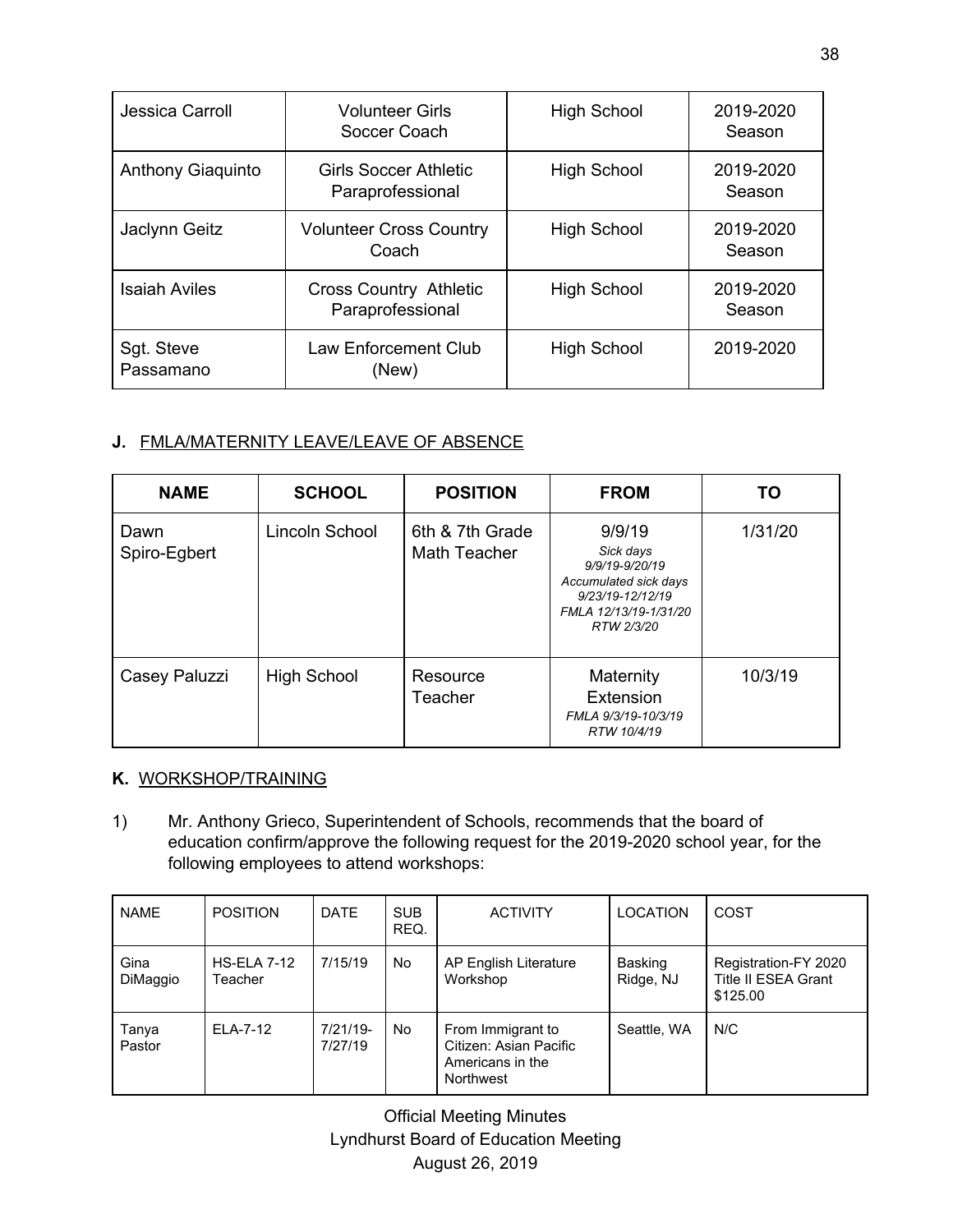| Jamie<br><b>Stevens</b> | Guidance/CST                        | 7/31/19                | <b>No</b> | <b>NJDOE Statewide Equity</b><br>Conference                                              | Basking<br>Ridge, NJ                  | N/C                                                                                                            |
|-------------------------|-------------------------------------|------------------------|-----------|------------------------------------------------------------------------------------------|---------------------------------------|----------------------------------------------------------------------------------------------------------------|
| Jeffrey<br>Radigan      | Athletic<br>Supervisor              | 8/20/19                | <b>No</b> | NJSIAA/DAANJ -<br><b>Athletic Director's</b><br>Workshop                                 | Robbinsville,<br>NJ                   | Registration-FY 2020<br>Title II ESEA Grant<br>\$100.00<br>Travel Expense \$53.30                              |
| Luann Voza              | Gr. 5, Math &<br>Science<br>Teacher | $9/24/19 -$<br>9/27/19 | Yes       | New Meridian (PARCC)<br><b>Test Form Verification</b><br>Meetings                        | Philadelphia,<br><b>PA</b>            | Reimbursed by<br>Pearson/New Meridian<br>Includes \$100 per day<br>to district for substitute<br>reimbursement |
| Jeffrey<br>Radigan      | Athletic<br>Supervisor              | 9/26/19                | <b>No</b> | NJSIAA Eligibility,<br>Policies & Procedures                                             | Robbinsville,<br><b>NJ</b>            | Registration-FY 2020<br>Title II ESEA Grant<br>\$100.00<br>Travel Expense \$53.30                              |
| Tanya<br>Pastor         | <b>ELA-7-12</b>                     | 9/26/19-<br>10/24/19   | <b>No</b> | Refugees During the<br>Nazi Era                                                          | <b>New</b><br>Brunswick,<br>NJ        | <b>Travel Expense</b><br>\$157.65                                                                              |
| Jennifer<br>Lambert     | Math PreK-6                         | 10/25/19               | Yes       | The Association of<br><b>Mathematics Teachers</b><br>of NJ Annual<br>Conference          | Plainsboro,<br><b>NJ</b>              | Registration - FY 2020<br>Title II ESEA Grant<br>\$179.95<br>Travel Expense \$17.31                            |
| <b>Blake</b><br>Spence  | <b>Social Studies</b><br>$7 - 12$   | 11/05/19               | Yes       | AP World History<br>Modern Workshop                                                      | New York,<br><b>NY</b>                | Registration - FY 2020<br>Title II ESEA Grant<br>\$195.00                                                      |
| <b>Tom</b><br>Thomas    | <b>High School</b><br>Phys. Ed.     | 11/07/19               | <b>No</b> | 2019 Trauma<br>Symposium                                                                 | Hackensack,<br>NJ                     | N/C                                                                                                            |
| Tanya<br>Pastor         | ELA-7-12                            | $3/12/20 -$<br>3/13/20 | Yes       | College Media<br>Association 2020 Spring<br>Conference                                   | New York,<br>ΝY                       | Registration - FY 2020<br><b>Title II ESEA Grant</b><br>\$130.00<br>Travel Expense \$48.00                     |
| Tanya<br>Pastor         | ELA-7-12                            | 5/1/20                 | Yes       | Garden State Scholastic<br><b>Press Association Spring</b><br><b>Advisers Conference</b> | <b>New</b><br>Brunswick,<br><b>NJ</b> | Registration - FY 2020<br>Title II ESEA Grant<br>\$35.00<br>Travel Expense \$32.46                             |

# **L.** STUDENT TEACHING OBSERVATION/PRACTICUM/INTERNSHIP

1) Mr. Anthony Grieco, Superintendent of Schools, recommends that the board of education *confirm/approve* the Internship as listed below:

| Name                    | School         | From              | 0        | Teacher           | Subject  |
|-------------------------|----------------|-------------------|----------|-------------------|----------|
| Estefana Cano<br>(NJCU) | High<br>School | September<br>2019 | May 2020 | Susan<br>Leidemer | Guidance |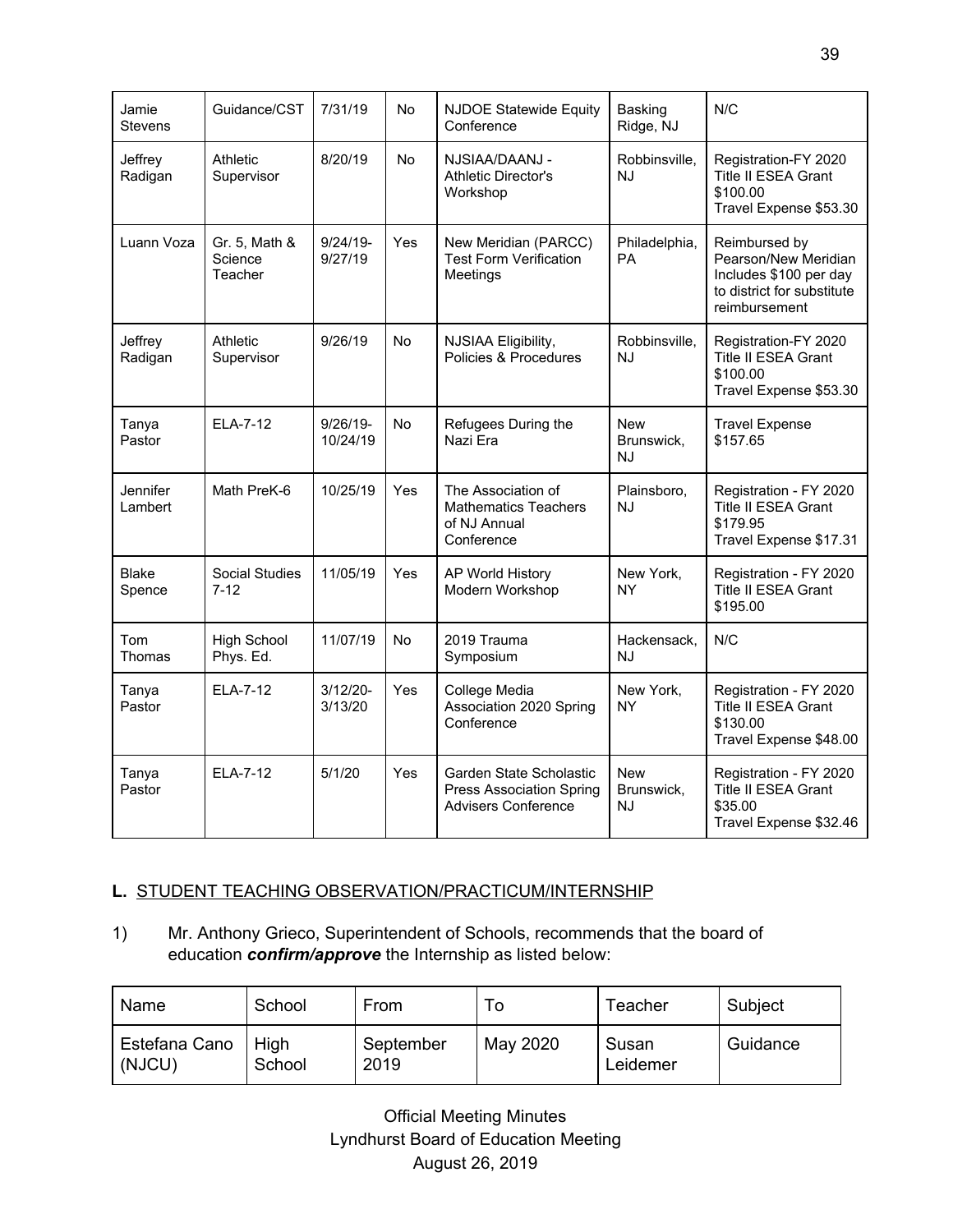## **M.** PARAPROFESSIONALS

N/A

## **N.** EMPLOYEE CONTRACTS

- 1) BE IT RESOLVED, that the Lyndhurst Board of Education *confirm/approve* Scott Bisig's, Business Administrator/Board Secretary Employment Contract, at an annual salary of \$147,900.00, effective July 1, 2019 through June 30, 2020, *pending negotiations*.
- 2) WHEREAS, there were four (4) unaffiliated Board employees who did not receive salary increases for the 2018-2019 year; and

WHEREAS, the affected employees received salaries for the 2018-2019 year which remained unchanged from the salaries received for the 2017-2018 year; and

WHEREAS, it is the recommendation of the Superintendent of Schools that the 2018-2019 salaries for the affected employees be retroactively increased by 2.00%, which shall remain for the 2019-2020 year, subject to any increases that may be negotiated in the future and retroactively applied to the 2019-2020 year; and

WHEREAS, the Board has considered the recommendation of the Superintendent of Schools;

NOW, THEREFORE:

BE IT RESOLVED, that the Board approves the recommendation of the Superintendent of Schools to retroactively increase the salaries of the employees listed below for the 2018-2019 year and maintain same for the 2019-2020 year subject to future negotiation; and

BE IT RESOLVED, that the Board shall remit payment to the affected employees as detailed below to reflect the retroactive salary increases.

| <b>Employee</b><br><b>Name</b> | 2017-2018<br><b>Salary</b> | 2018-2019<br><b>Adjusted</b><br><b>Salary</b> | <b>Retroactive</b><br><b>Payment Due</b> | 2019-2020<br><b>Salary pending</b><br>future<br>negotiation |
|--------------------------------|----------------------------|-----------------------------------------------|------------------------------------------|-------------------------------------------------------------|
| Maria Cirne                    | \$60,000                   | \$61,200                                      | \$1,200                                  | \$61,200                                                    |
| Keith Matino                   | \$84,048                   | \$85,729                                      | \$1,681                                  | \$85,729                                                    |
| Chris Sofio                    | \$41,962                   | \$42,801                                      | \$839                                    | \$42,801                                                    |
| Linda Stevens                  | \$60,000                   | \$61,200                                      | \$1,200                                  | \$61,200                                                    |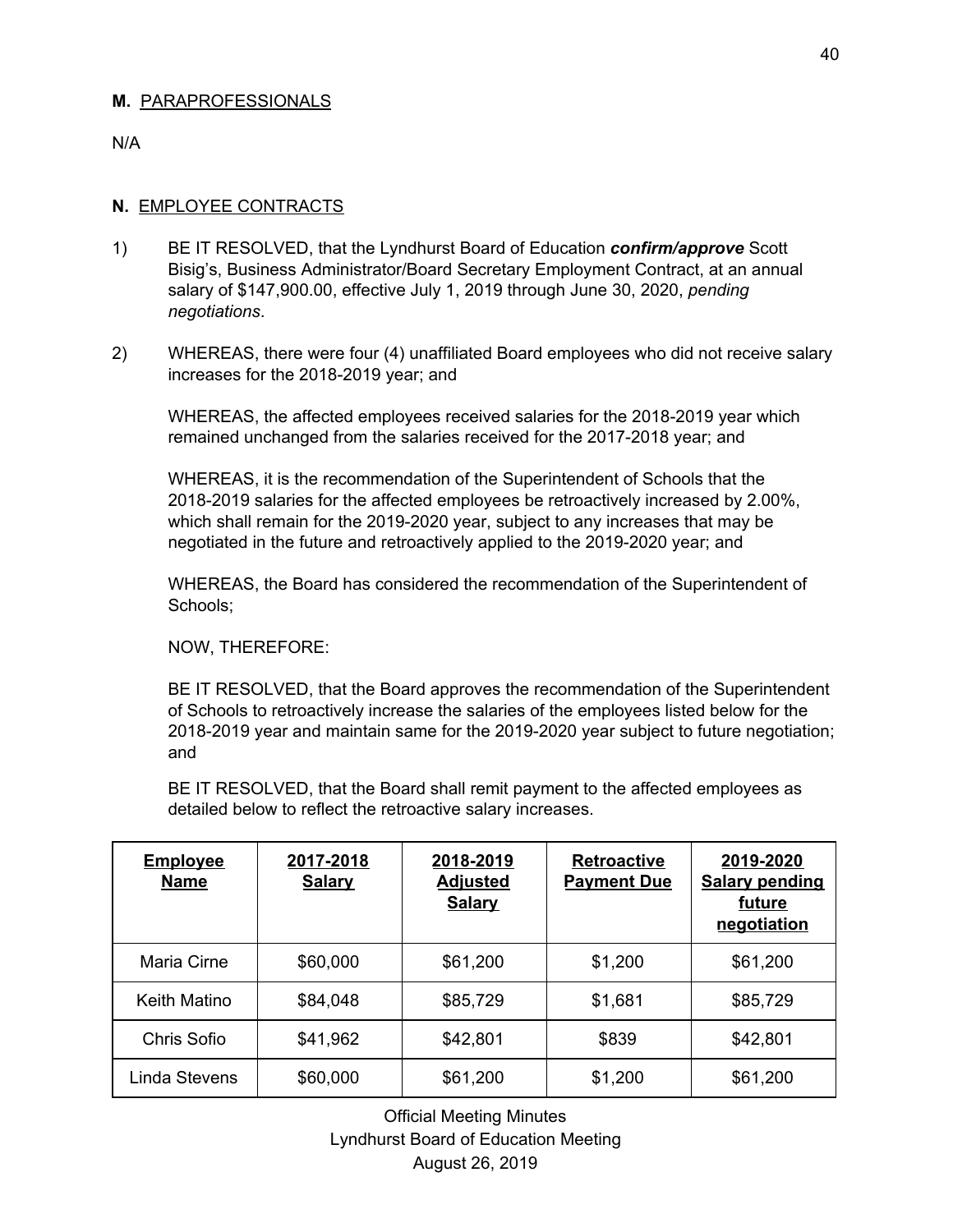## **O.** JOB DESCRIPTIONS

N/A

#### **P.** GENERAL

1) Mr. Anthony Grieco, Superintendent of Schools, recommends that the board of education *confirm/approve* the following employees tenure, effective September 2, 2019:

| Principal                      |
|--------------------------------|
| <b>Elementary Math Teacher</b> |
| <b>High School Secretary</b>   |
| <b>ESL Teacher</b>             |
| Music Instrumental Teacher     |
| <b>Remedial Teacher</b>        |
| <b>Elementary Teacher</b>      |
| Speech/Language Specialist     |
| <b>Elementary Teacher</b>      |
| <b>ABA Teacher</b>             |
| <b>Music Vocal Teacher</b>     |
| <b>Guidance Counselor</b>      |
| Language Arts Teacher          |
| <b>Elementary Math Teacher</b> |
| <b>Guidance Counselor</b>      |
| <b>Elementary Teacher</b>      |
| Principal                      |
| Language Arts Teacher          |
| <b>Elementary Math Teacher</b> |
|                                |

2) BE IT RESOLVED, that the Lyndhurst Board of Education *approve* the Quantitative and Qualitative Merit Goals for Mr. Anthony Grieco, Superintendent of Schools:

#### **Qualitative Goal #1**

During the 2019-2020 school year, the Superintendent will develop a new Staff Handbook, which includes general information, procedures for various district operations, schedules, policies and an appendix of important supporting documents. (If achieved, 2.5% of base salary)

#### **Qualitative Goal #2**

During the 2019-2020 school year, the Superintendent will enhance the safety, security, and wellness of students by initiating a school security audit, meeting with law enforcement officials a minimum of four times to discuss audit findings and next steps, and developing and delivering a presentation with recommendations to the finance and building and grounds committees.

(If achieved, 2.5% of base salary)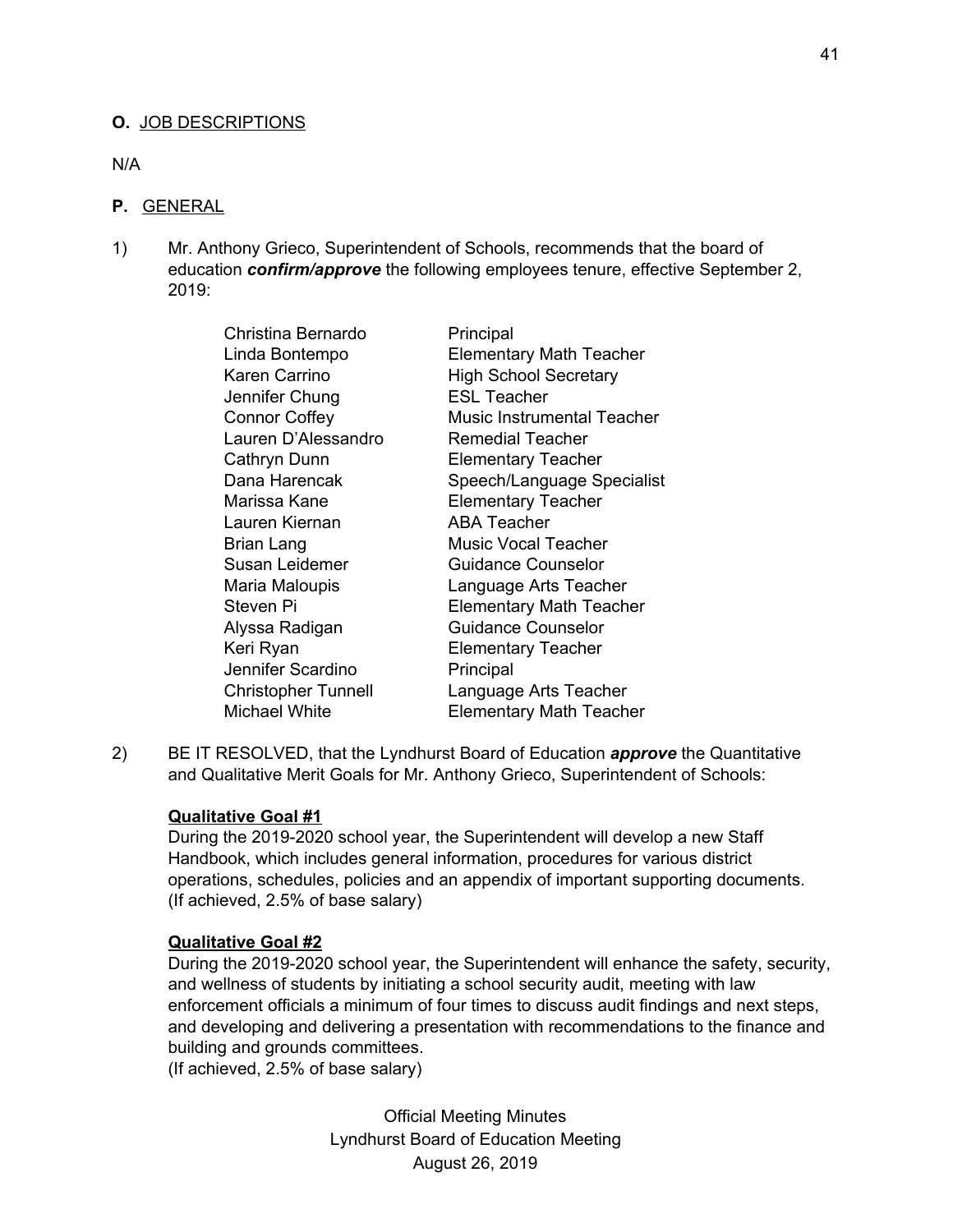# **Quantitative Goal #3**

During the 2019-2020 school year, the Superintendent will initiate a Parent Academy. At least 5 evening programs will be offered to parents to learn about school initiatives, technology, and/or current issues and trends in education. (If achieved, 3.3% of base salary)

# **Quantitative Goal #4**

To improve the consistency of instructional feedback provided to staff throughout the 2019-2020 school year, the Superintendent will conduct a co-observation (double-scored) with each building principal and director to ensure best practices are being utilized. The ultimate goal of these observations will be to improve instruction. Professional development topics, administrative meeting topics, and goals will be determined using the information gathered in these observations. Evidence will be available for all activities and findings.

(If achieved, 3.3% of base salary)

# **Quantitative Goal #5**

In addition to the New Teacher Orientation of the 2019-2020 school year, the superintendent will schedule and lead additional PD sessions dedicated to district expectations, as well as areas identified as needs through administrative meetings and formal observations of staff members. Topics will be discussed and documented in administrative meetings and district evaluation advisory committee meetings. Evidence will be available for all activities and findings.

(If achieved, 3.3% of base salary)

3) BE IT RESOLVED, at the recommendation of the Superintendent of Schools, that the Lyndhurst Board of Education approve an additional period for the following teachers, effective September 3, 2019 to October 3, 2019:

| Name/Location                       | <b>Position</b> | 1/5 of Salary, not to exceed |
|-------------------------------------|-----------------|------------------------------|
| Jessica Burns/H.S.                  | English I       | \$1,479.13                   |
| Cristina Coppola/H.S.<br>English II |                 | \$2,336.34                   |
| Gina DiMaggio/H.S.                  | English I       | \$1,943.50                   |
| Gina DiMaggio/H.S.                  | English II      | \$1,943.50                   |
| Laura Biber/H.S.                    | English I       | \$2,428.34                   |